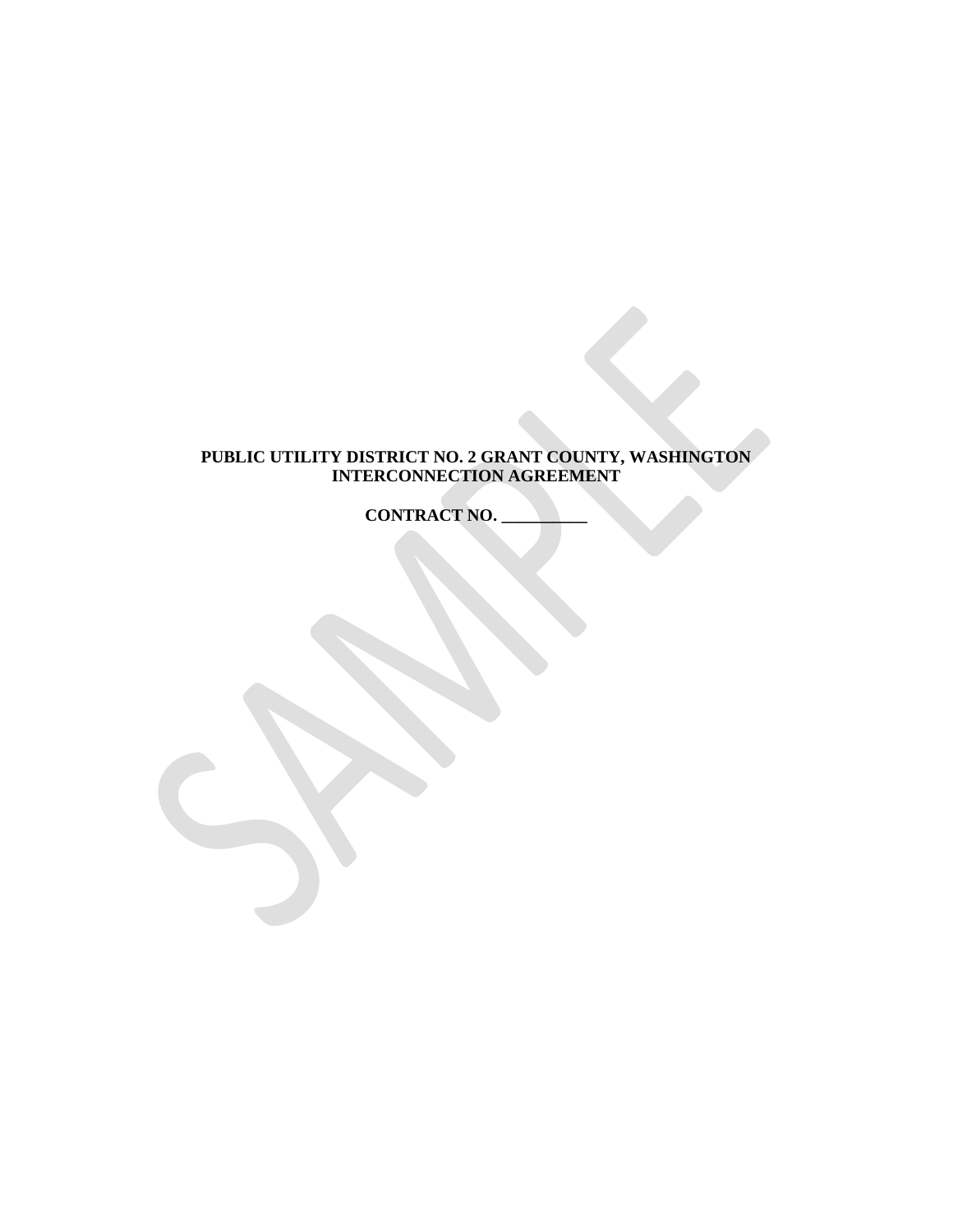## **TABLE OF CONTENTS**

| 1.  |  |
|-----|--|
| 2.  |  |
| 3.  |  |
| 4.  |  |
| 5.  |  |
| 6.  |  |
| 7.  |  |
| 8.  |  |
| 9.  |  |
| 10. |  |
| 11. |  |
| 12. |  |
|     |  |
| 13. |  |
| 14. |  |
| 15. |  |
| 16. |  |
| 17. |  |
| 18. |  |
| 19. |  |
| 20. |  |
| 21. |  |
| 22. |  |
| 23. |  |
| 24. |  |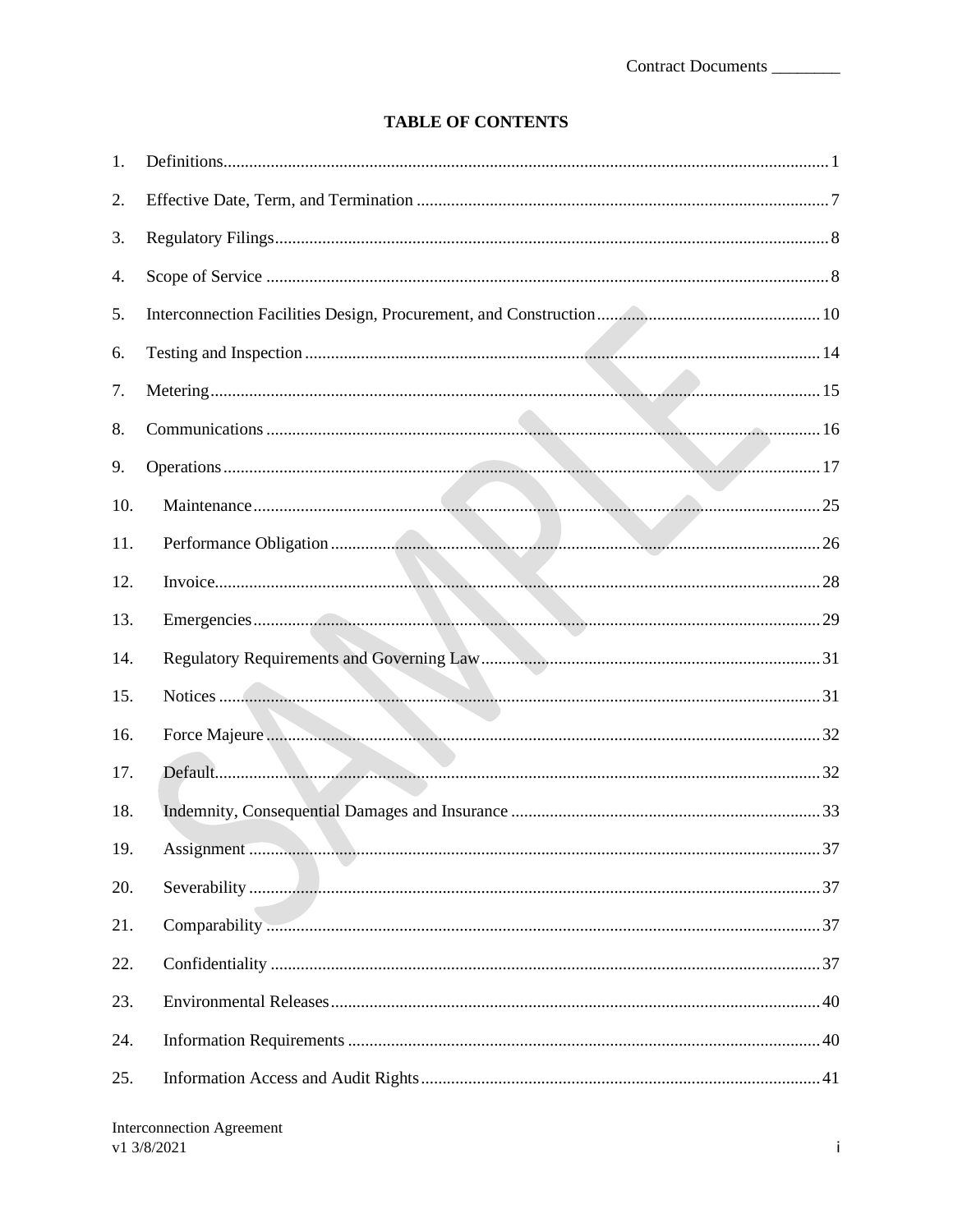| 26. |                                                                                         |  |
|-----|-----------------------------------------------------------------------------------------|--|
| 27. |                                                                                         |  |
| 28. |                                                                                         |  |
| 29. |                                                                                         |  |
| 30. |                                                                                         |  |
|     | Appendix A – Interconnection Facilities, Network Upgrades, and Distribution Upgrades 48 |  |
|     |                                                                                         |  |
|     |                                                                                         |  |
|     |                                                                                         |  |
|     |                                                                                         |  |
|     |                                                                                         |  |
|     |                                                                                         |  |
|     |                                                                                         |  |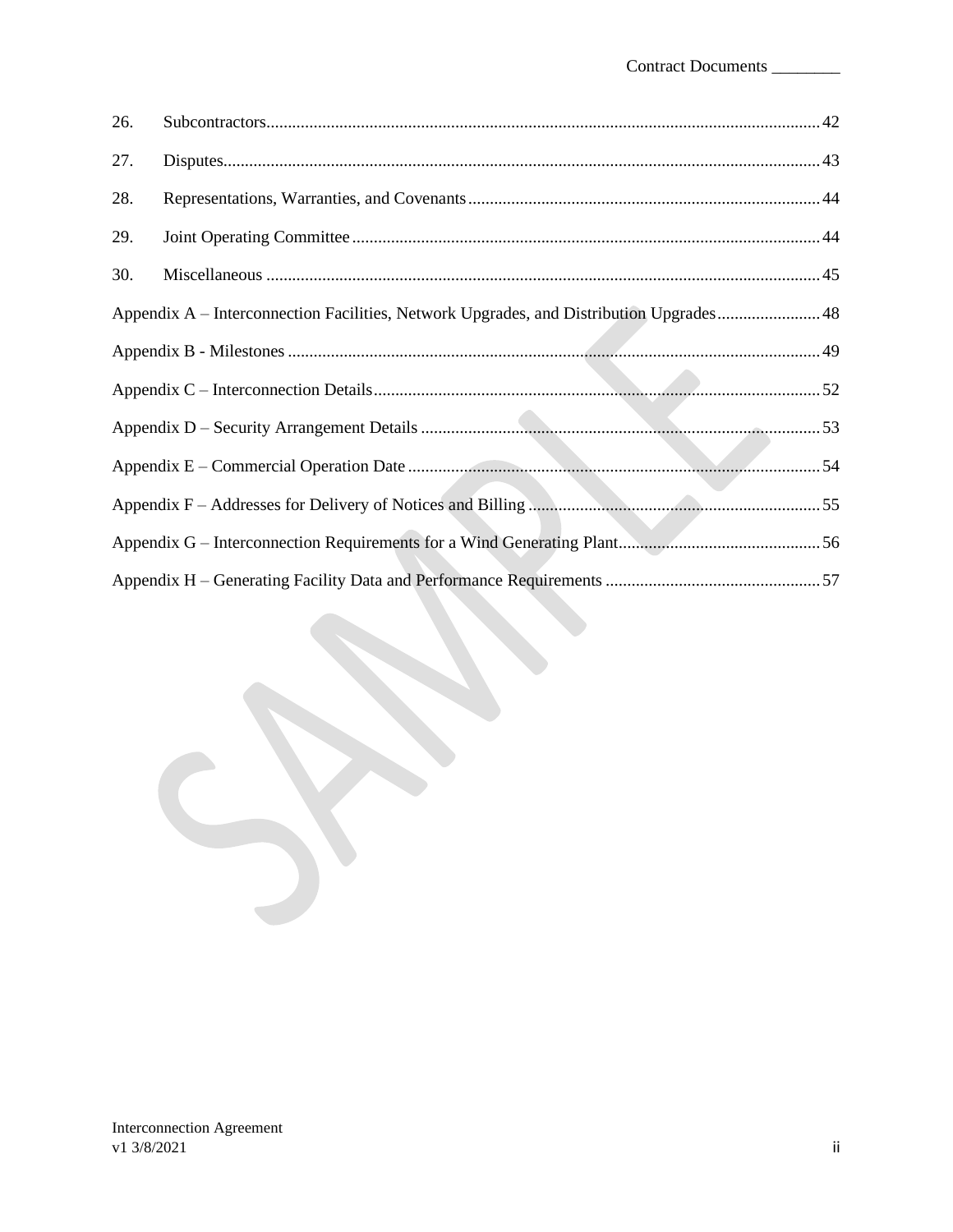#### **INTERCONNECTION AGREEMENT**

This Interconnection Agreement ("Agreement") is made and entered into by and between Public Utility District No. 2 of Grant County, Washington, a municipal corporation organized and existing under the laws of the State of Washington ("Grant PUD") and \_\_\_\_\_\_\_\_\_\_\_, a \_\_\_\_\_\_\_\_\_\_\_\_\_\_\_ organized and existing under the laws of the State of \_\_\_\_\_\_\_\_\_\_\_\_\_\_\_\_ ("Customer"). Grant PUD and Customer each may be referred to as a "Party" or collectively as the "Parties."

#### **RECITALS**

WHEREAS, Grant PUD operates the Transmission System to which Customer intends to interconnect; and

WHEREAS, Customer intends to own, lease and/or control and operate the Generating Facility identified in Appendix C to this Agreement;

WHEREAS, Customer has submitted an Application for Interconnection dated  $\qquad \qquad$ ;

WHEREAS, Grant PUD has completed all required studies to determine requirements to make an Interconnection service available on its Transmission System to accommodate the Interconnection Request; and

WHEREAS, Customer and Grant PUD have agreed to enter into this Agreement for the purpose of interconnecting the Generating Facility with the Transmission System.

NOW, THEREFORE, in consideration of and subject to the mutual covenants contained herein, it is agreed:

#### <span id="page-3-0"></span>**1. Definitions**

When used in this Agreement with initial capitalization, whether in the singular or plural, the following terms shall have the meanings specified in this Article 1. Certain other terms are defined where they first appear throughout the body of this Agreement. A capatilized term that is not defined in this Agreement shall have the official NERC definition, if one exists.

**Adjusted Prime Rate –** A rate equal to 3.0% above the per annum Prime Rate, or its successor, as reported daily in the Wall Street Journal. In the event the Wall Street Journal no longer publishes the Prime Rate or a successor to the Prime Rate, the parties will work together to determine a successor rate that is considered comparable to the Prime Rate.

**Affected System** - an electric system other than Grant PUD's Transmission System that may be affected by the proposed interconnection.

**Affected System Operator** - the entity that operates an Affected System.

**Affiliate** - with respect to a corporation, partnership or other entity, each such other corporation, partnership or other entity that directly or indirectly, through one or more intermediaries, controls, is controlled by, or is under common control with, such corporation, partnership or other entity.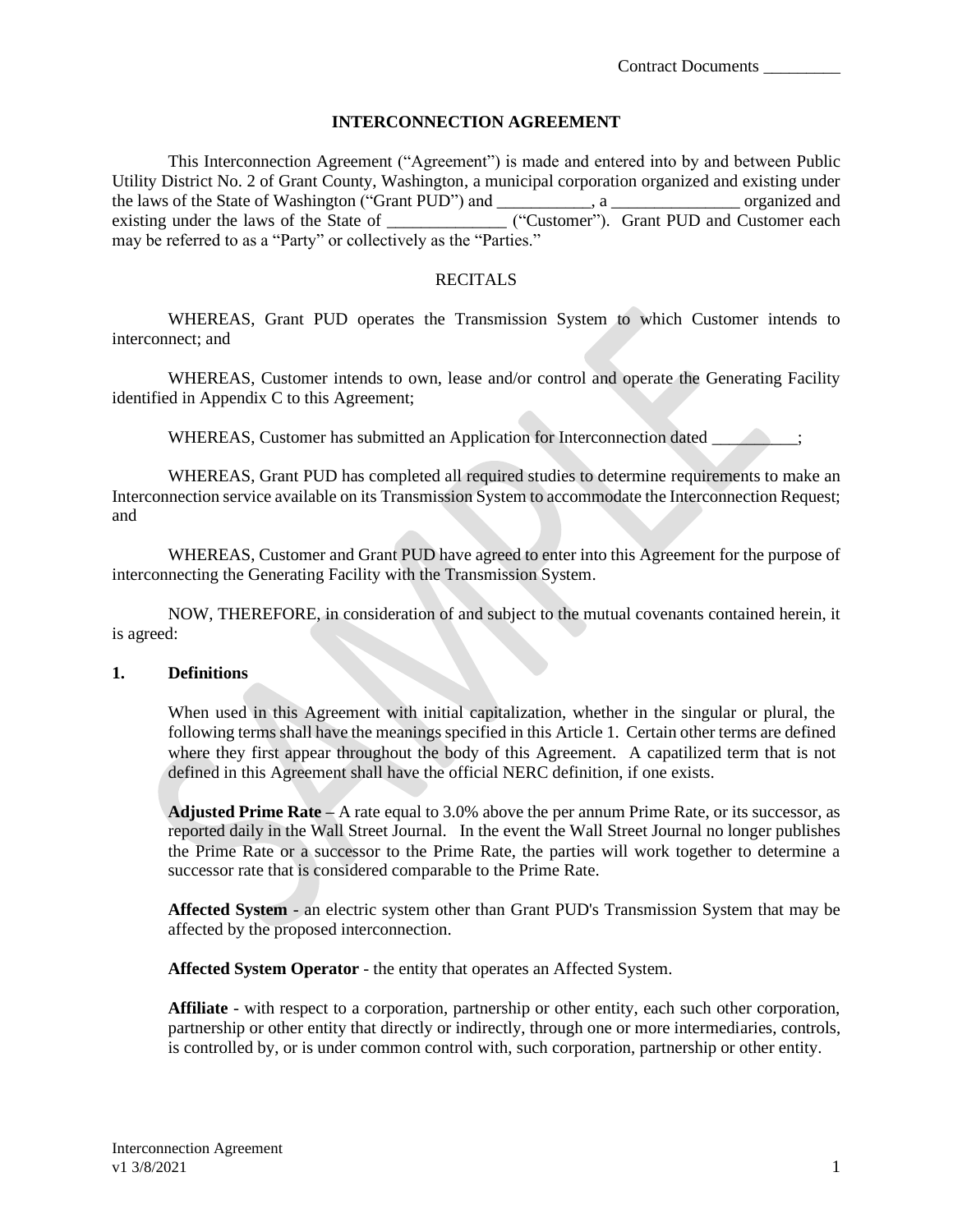**Applicable Laws and Regulations** - all duly promulgated applicable federal, state and local laws, regulations, rules, ordinances, codes, decrees, judgments, directives, or judicial or administrative orders, permits and other duly authorized actions of any Governmental Authority.

**Applicable Reliability Council** - the Reliability Council (an entity operating under a delegaton agreement from NERC) applicable to the Transmission System to which the Generating Facility is directly interconnected.

**Applicable Reliability Standards** - the requirements and guidelines of NERC, the Applicable Reliability Council, and the Balancing Authority of the Transmission System to which the Generating Facility is directly interconnected.

**Balancing Authority** – The responsible entity that integrates resource plans ahead of time, maintains Demand and resource balance within a Balancing Authority Area, and supports Interconnection frequency in real time.

**Balancing Authority Area** – The collection of generation, transmission, and loads within the metered boundaries of the Balancing Authoirty. The Balancing Authority maintains load-resouce balance within this area.

**Breach** - the failure of a Party to perform or observe any material term or condition of this Agreement.

**Breaching Party** - a Party that is in Breach of this Agreement.

**Business Day** - Monday through Friday, excluding Federal Holidays.

**Calendar Day** - any day including Saturday, Sunday or a Federal Holiday.

**Commercial Operation** - the status of a Generating Facility that has commenced generating electricity for sale, excluding electricity generated during Trial Operation.

**Commercial Operation Date** - the date on which the Generating Facility commences Commercial Operation as agreed to by the Parties pursuant to Appendix E to this Agreement.

**Commercially Reasonable Efforts** - with respect to an action required to be attempted or taken by a Party under this Agreement, efforts that are timely and consistent with Good Utility Practice and are otherwise substantially equivalent to those a Party would use to protect its own interests.

**Confidential Information** - any confidential, proprietary or trade secret information of a plan, specification, pattern, procedure, design, device, list, concept, policy or compilation relating to the present or planned business of a Party, which is designated as confidential by the Party supplying the information, whether conveyed orally, electronically, in writing, through inspection, or otherwise.

**Curtail or Curtailment** – any reduction in Customer generation that is required by Grant PUD.

**Customer's Interconnection Facilities** - all facilities and equipment, as identified in Appendix A of this Agreement, that are located between the Generating Facility and the Point of Change of Ownership, including any modification, Material Modification, addition, or upgrades to such facilities and equipment necessary to physically and electrically interconnect the Generating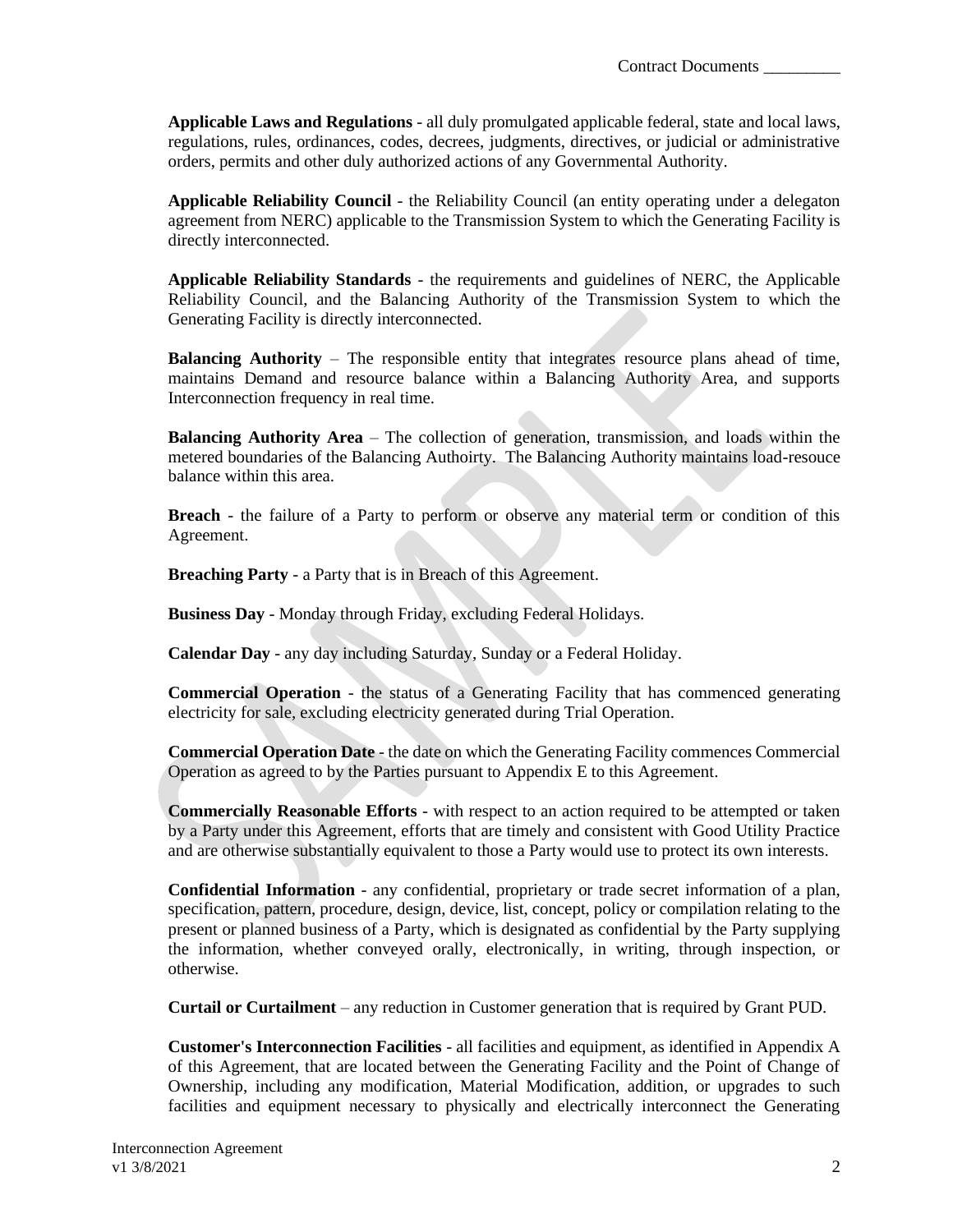Facility to Grant PUD's Transmission System. Customer's Interconnection Facilities are sole use facilities of Customer.

**Default** - the failure of a Breaching Party to cure its Breach in accordance with Article 17 of this Agreement.

**Dispute Resolution** - the procedure for resolution of a dispute between the Parties in which they will first attempt to resolve the dispute on an informal basis.

**Distribution System** - Grant PUD's facilities and equipment used to transmit electricity to ultimate usage points such as homes and industries directly from nearby generators or from interchanges with higher voltage transmission networks which transport bulk power over longer distances. The voltage levels at which Distribution Systems operate differ among areas.

**Distribution Upgrades** - the additions, modifications, and upgrades to Grant PUD's Distribution System at or beyond the Point of Interconnection to facilitate interconnection of the Generating Facility and render the transmission service necessary to effect Customer's wholesale sale of electricity in interstate commerce. Distribution Upgrades do not include and are not included in Interconnection Facilities.

**Effective Date** - the date on which this Agreement becomes effective upon execution by the Parties.

**Emergency Condition** - a condition or situation: (1) that in the judgment of the Party making the claim is imminently likely to endanger life or property; or (2) that, in the case of Grant PUD, is imminently likely (as determined in a non-discriminatory manner) to cause a material adverse effect on the security of, or damage to Grant PUD's Transmission System, Grant PUD's Interconnection Facilities or the electric systems of others to which Grant PUD's Transmission System is directly connected; or (3) that, in the case of Customer, is imminently likely (as determined in a nondiscriminatory manner) to cause a material adverse effect on the security of, or damage to, the Generating Facility, Customer's Interconnection Facilities, or Grant PUD Facilities. System restoration and black start shall be considered Emergency Conditions; provided, that Customer is not obligated by this Agreement to possess black start capability.

**Energy Resource Interconnection Service** - an Interconnection Service that allows Customer to connect its Generating Facility to Grant PUD's Transmission System to be eligible to deliver to Grant PUD the Generating Facility's electric output using the existing firm or nonfirm capacity of Grant PUD's Transmission System on an as available basis. Energy Resource Interconnection Service in and of itself does not convey transmission service.

**Environmental Law** - Applicable Laws or Regulations relating to pollution or protection of the environment or natural resources.

**Federal Power Act** - the Federal Power Act, as amended, 16 U.S.C. §§ 791a et seq.

**FERC** - the Federal Energy Regulatory Commission (Commission) or its successor.

**Force Majeure** - any act of God, labor disturbance, act of the public enemy, war, insurrection, riot, fire, storm or flood, explosion, breakage or accident to machinery or equipment, any order, regulation or restriction imposed by governmental, military or lawfully established civilian authorities, or any other cause beyond a Party's control. A Force Majeure event does not include acts of negligence or intentional wrongdoing by the Party claiming Force Majeure.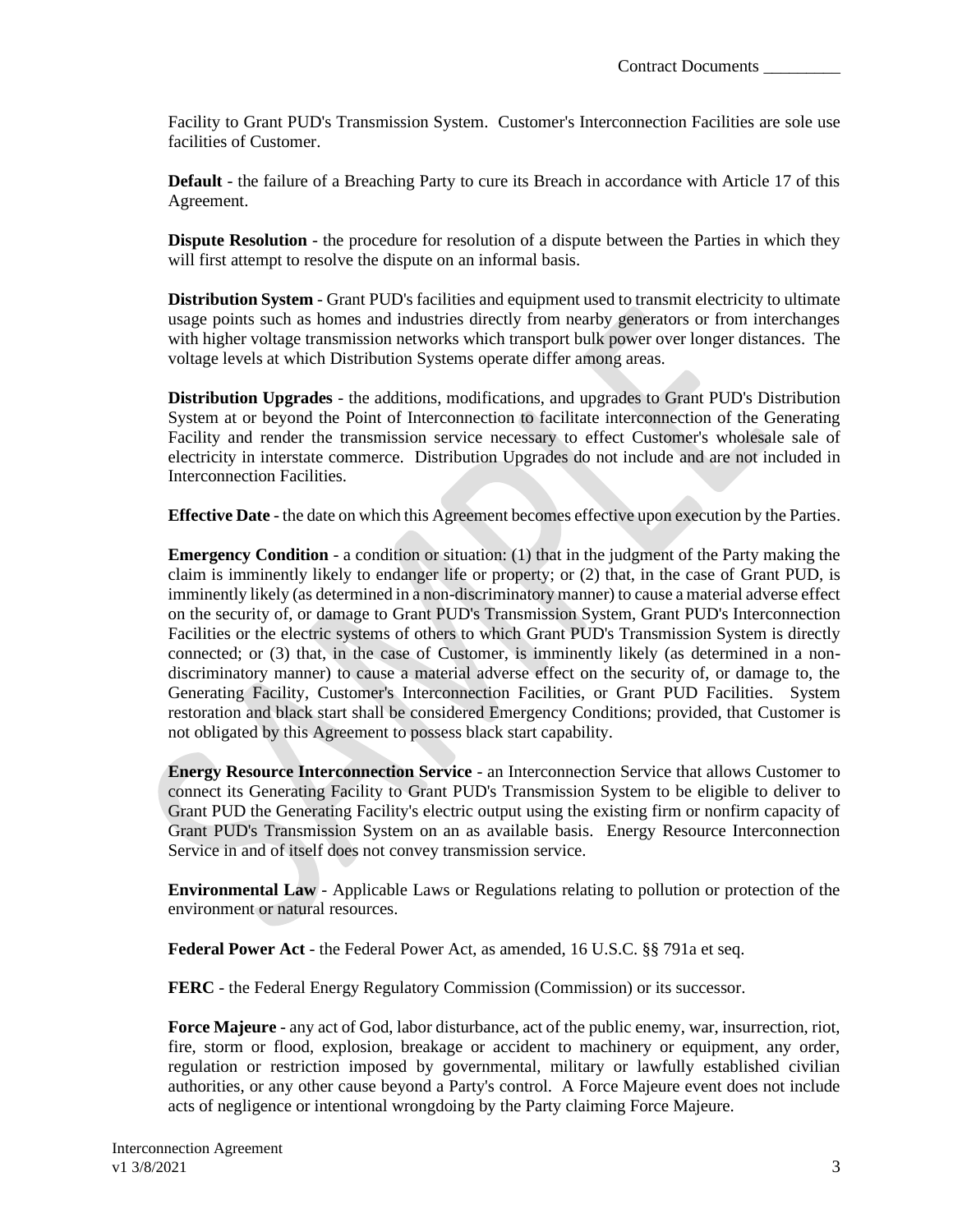**Generating Facility** - Customer's device for the production and/or storage for later injection of electricity identified in the Interconnection Request, but shall not include Customer's Interconnection Facilities.

**Good Utility Practice** - any of the practices, methods and acts engaged in or approved by a significant portion of the electric industry during the relevant time period, or any of the practices, methods and acts which, in the exercise of reasonable judgment in light of the facts known at the time the decision was made, could have been expected to accomplish the desired result at a reasonable cost consistent with good business practices, reliability, safety and expedition. Good Utility Practice is not intended to be limited to the optimum practice, method, or act to the exclusion of all others, but rather to be acceptable practices, methods, or acts generally accepted in the Industry.

**Governmental Authority** - any federal, state, local or other governmental regulatory or administrative agency, court, commission, department, board, or other governmental subdivision, legislature, rulemaking board, tribunal, or other governmental authority having jurisdiction over the Parties, their respective facilities, or the respective services they provide, and exercising or entitled to exercise any administrative, executive, police, or taxing authority or power; provided, however, that such term does not include Customer, Grant PUD, or any Affiliate thereof.

**Grant PUD's Interconnection Facilities** - all facilities and equipment owned, controlled or operated by Grant PUD from the Point of Change of Ownership to the Point of Interconnection as identified in Appendix A to this Agreement, including any modifications, Material Modifications, additions or upgrades to such facilities and equipment. Grant PUD's Interconnection Facilities are sole use facilities and shall not include Distribution Upgrades or Network Upgrades.

**Grant PUD Interconnection Queue** – those projects which have requested an interconnection with Grant PUD.

**Hazardous Substances** - any chemicals, materials or substances defined as or included in the definition of "hazardous substances," "hazardous wastes," "hazardous materials," "hazardous constituents," "restricted hazardous materials," "extremely hazardous substances," "toxic substances," "radioactive substances," "contaminants," "pollutants," "toxic pollutants" or words of similar meaning and regulatory effect under any applicable Environmental Law, or any other chemical, material or substance, exposure to which is prohibited, limited or regulated by any applicable Environmental Law.

**Initial Synchronization Date** - the date upon which the Generating Facility is initially synchronized and upon which Trial Operation begins.

**In-Service Date** - the date upon which Customer reasonably expects it will be ready to begin use of Grant PUD's Interconnection Facilities to obtain back feed power.

**Interconnection Facilities** - Grant PUD's Interconnection Facilities and Customer's Interconnection Facilities. Collectively, Interconnection Facilities include all facilities and equipment between the Generating Facility and the Point of Interconnection, including any modification, Material Modifications, additions or upgrades that are necessary to physically and electrically interconnect the Generating Facility to Grant PUD's Transmission System. Interconnection Facilities are sole use facilities and shall not include Distribution Upgrades or Network Upgrades.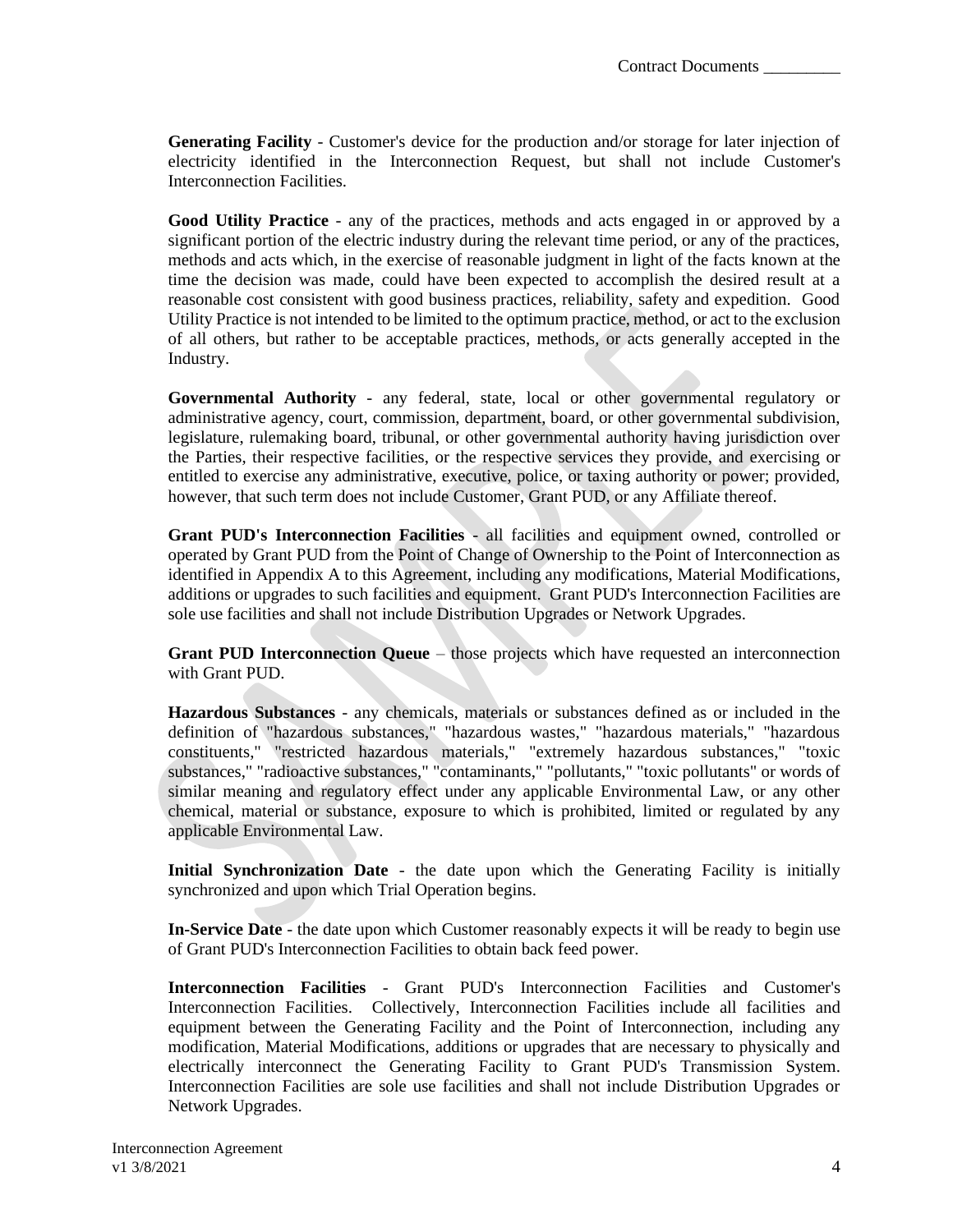**Interconnection Facilities Study** - a study as performed by, or on behalf of Grant PUD to determine and provide to Customer a list of required facilities (including Grant PUD's Interconnection Facilities and Network Upgrades as identified in the Interconnection System Impact Study), the cost of those facilities, and the time required for Grant PUD to interconnect the Generating Facility to Grant PUD's Transmission System.

**Interconnection Request** - a Customer's request to interconnect a new Generating Facility, or to increase the capacity of, or make a Material Modification to the operating characteristics of, an existing Generating Facility that is interconnected to Grant PUD's Transmission System.

**Interconnection Service** - the service provided by Grant PUD associated with interconnecting Customer's Generating Facility to Grant PUD's Transmission System and enabling Grant PUD to receive electric energy and capacity from the Generating Facility at the Point of Interconnection, pursuant to the terms of this Agreement and applicable business practices of Grant PUD.

**Interconnection Study** - any study used by Grant PUD to evaluate the Interconnection Request including but not limited to an Interconnection Feasibility Study, Interconnection System Impact Study and the Interconnection Facilities Study.

**Interconnection System Impact Study** – A study that addresses the capability of a transmission system to support a requested interconnection and may include the development of mitigation plans to support the requested interconnection.

**Joint Operating Committee** - a group made up of representatives from Customer and Grant PUD to coordinate operating and technical considerations of Interconnection Service.

**Loss** - any and all losses relating to injury to or death of any person or damage to property, demand, suits, recoveries, costs and expenses, court costs, attorney fees, and all other obligations by or to third parties, arising out of or resulting from the other Party's performance, or non-performance of its obligations under this Agreement on behalf of the indemnifying Party, except in cases of gross negligence or intentional wrongdoing by the indemnifying Party.

**Material Modification** - those modifications that have a material impact on the cost or timing of any Interconnection Request with a later queue priority date. Note: it is Customer's responsibility to be aware of it's place in the Grant PUD Interconnection Queue so as to understand any potential impacts of a Material Modification.

**Metering Equipment** - all metering equipment installed or to be installed at or near the Generating Facility pursuant to this Agreement at the defined metering points, including but not limited to instrument transformers, MWh-meters, data acquisition equipment, transducers, remote terminal unit(s), communications equipment, phone lines, microwave communications, and fiber optics.

**Natural and Cultural Resource Review Process (NCRRP)** – a project review process conducted by Grant PUD, or its designee, to ensure compliance with environmental permitting, land use permitting, and cultural resources.

**NERC** - the North American Electric Reliability Council or its successor organization.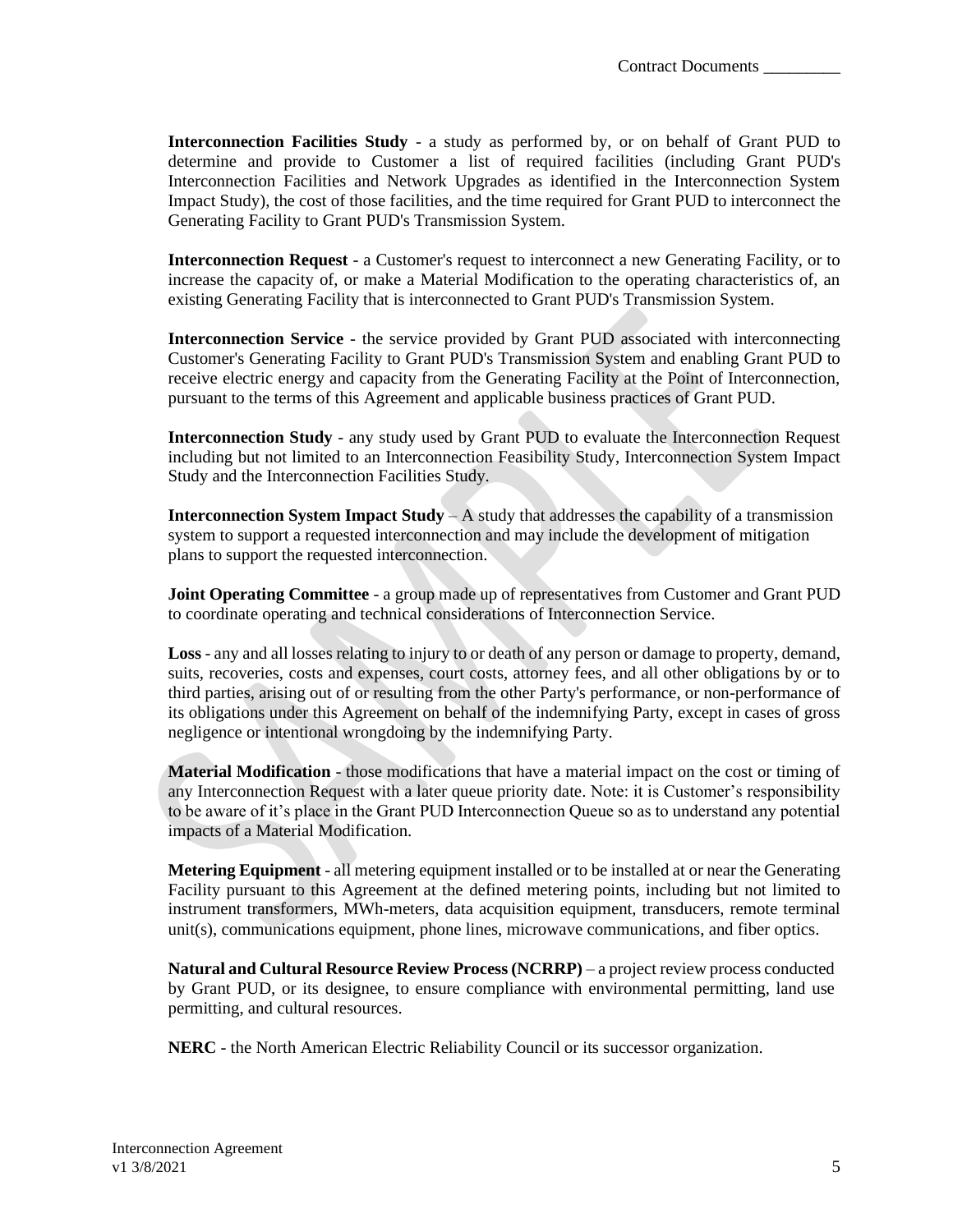**NERC's Reliability Guidelines: – BPS--Connected Inverter-Based Resource Performance** - The document produced by NERC by this title, or its successor document, which contain guidelines for the operation of invertor based resources.

**Network Upgrades** - the additions, modifications, and upgrades to Grant PUD's Transmission System required at or beyond the point at which the Interconnection Facilities connect to Grant PUD's Transmission System to accommodate the interconnection of the Generating Facility to Grant PUD's Transmission System.

**Non-Usage** – As used in this agreement, Non-Usage refers to charges that do not depend on actual generation of the facility. For instance, a firm reservation charge that is paid regardless of whether any generation occurred, is a Non-Usage based charge. Charges that depend on a measurement of energy or demand do not qualify as Non-Usage charges.

**Notice of Dispute** - a written notice of a dispute or claim that arises out of or in connection with this Agreement or its performance.

**Open Access Transmision Tariff (OATT)** - a tariff that may at some point be developed by Grant PUD that specifies how Grant PUD shall provide service to users of the Grant PUD transmission system. For purposes of this Agreement, a tariff will refer to itself as an OATT in order to be considered an OATT.

**Point of Change of Ownership** - the point, as set forth in Appendix A to this Agreement, where Customer's Interconnection Facilities connect to Grant PUD's Interconnection Facilities.

**Point of Interconnection** - the point, as set forth in Appendix A to this Agreement, where the Interconnection Facilities connect to Grant PUD's Transmission System.

**Power System Stabilizers** – Devices used to minimize real power oscillations on the Transmission System.

**Real Time Data -** Data concerning time, activity, and state of operations in analog and/or digital format transmitted with a latency and sampling rate as specified by Grant PUD.

**Site Control** - documentation reasonably demonstrating: (1) ownership of, a leasehold interest in, or a right to develop a site for the purpose of constructing the Generating Facility; (2) an option to purchase or acquire a leasehold site for such purpose; or (3) an exclusivity or other business relationship between Customer and the entity having the right to sell, lease or grant Customer the right to possess or occupy a site for such purpose.

**System Operator -** An individual at a Control Center of a Balancing Authority, Transmission Operator, or Reliability Coordinator, who operates or directs the operation of the Bulk Electric System (BES) in Real-time.

**System Protection Facilities** - the equipment, including necessary protection signal communications equipment, required to protect (1) Grant PUD's Transmission System from faults or other electrical disturbances occurring at the Generating Facility and (2) the Generating Facility from faults or other electrical system disturbances occurring on Grant PUD's Transmission System or on other delivery systems or other generating systems to which Grant PUD's Transmission System is directly connected.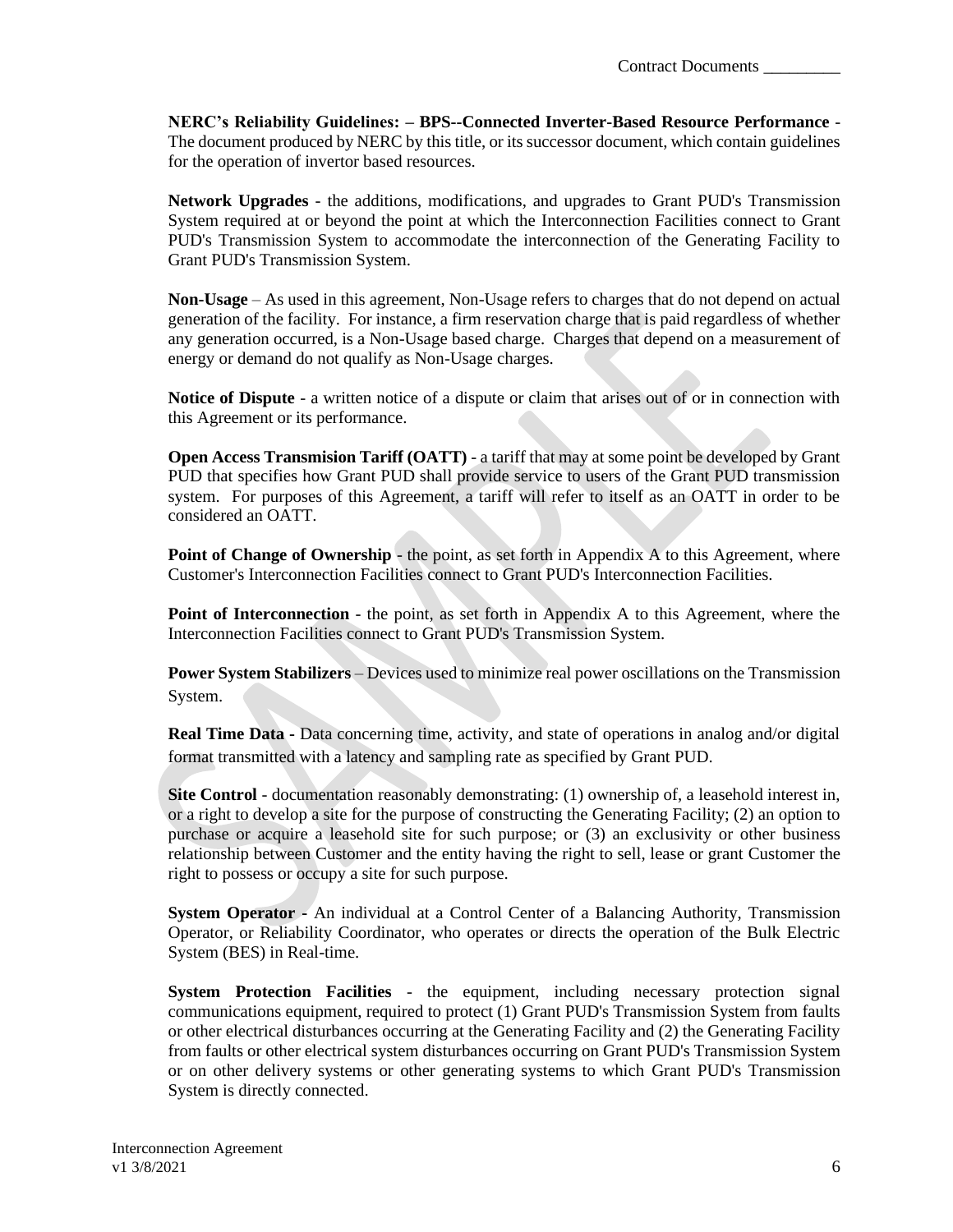**Transfer Service** – The service provided by Grant PUD to receive power from a customer at a point on the Grant PUD Transmission System and deliver the same power to a customer at a different point on the Grant PUD Transmission System.

**Transmission Owner** - an entity that owns, leases or otherwise possesses an interest in the portion of the Transmission System at the Point of Interconnection and may be a Party to this Agreement to the extent necessary.

**Transmission System** - the facilities owned, controlled or operated by Grant PUD or other Transmission Owner that are used to provide transmission service.

**Trial Operation** - the period during which Customer is engaged in on-site test operations and commissioning of the Generating Facility prior to Commercial Operation.

**Variable Energy Resource** - a device for the production of electricity that is characterized by an energy source that: (1) is renewable (2) has variability that is beyond the control of the facility owner or operator; and (3) does not have sufficient storage capability to provide true scheduling capability in the appropriate scheduling periods.

### <span id="page-9-0"></span>**2. Effective Date, Term, and Termination**

- **2.1 Effective Date.** This Agreement shall become effective upon the last signature date.
- **2.2 Term of Agreement.** Subject to the provisions of Article 2.3, this Agreement shall remain in effect for a period of ten (10) years from the Effective Date and shall be automatically renewed for each successive one-year period thereafter unless at the time the Parties mutually agree to alter or terminate the Agreement.

### **2.3 Termination Procedures**

- **2.3.1 Written Notice.** This Agreement may be terminated by Customer after giving Grant PUD 90 Calendar Days advance written notice, or by Grant PUD after the Generating Facility permanently ceases Commercial Operation.
- **2.3.2 Default.** Either Party may terminate this Agreement in accordance with Article 17.
- **2.4 Termination Costs.** If a Party elects to terminate this Agreement pursuant to Article 2.3 above, each Party shall pay all costs incurred (including any cancellation costs relating to orders or contracts for Interconnection Facilities and equipment) or charges assessed by the other Party, as of the date of the other Party's receipt of such notice of termination, that are the responsibility of the terminating Party under this Agreement. In the event of termination by a Party, the Parties shall use Commercially Reasonable Efforts to mitigate the costs, damages and charges arising as a consequence of termination. Upon termination of this Agreement:
	- **2.4.1** With respect to any portion of Grant PUD's Interconnection Facilities that have not yet been constructed or installed, Grant PUD shall to the extent possible and with Customer's authorization cancel any pending orders of, or return, any materials or equipment for, or contracts for construction of, such facilities; provided that in the event Customer elects not to authorize such cancellation, Customer shall assume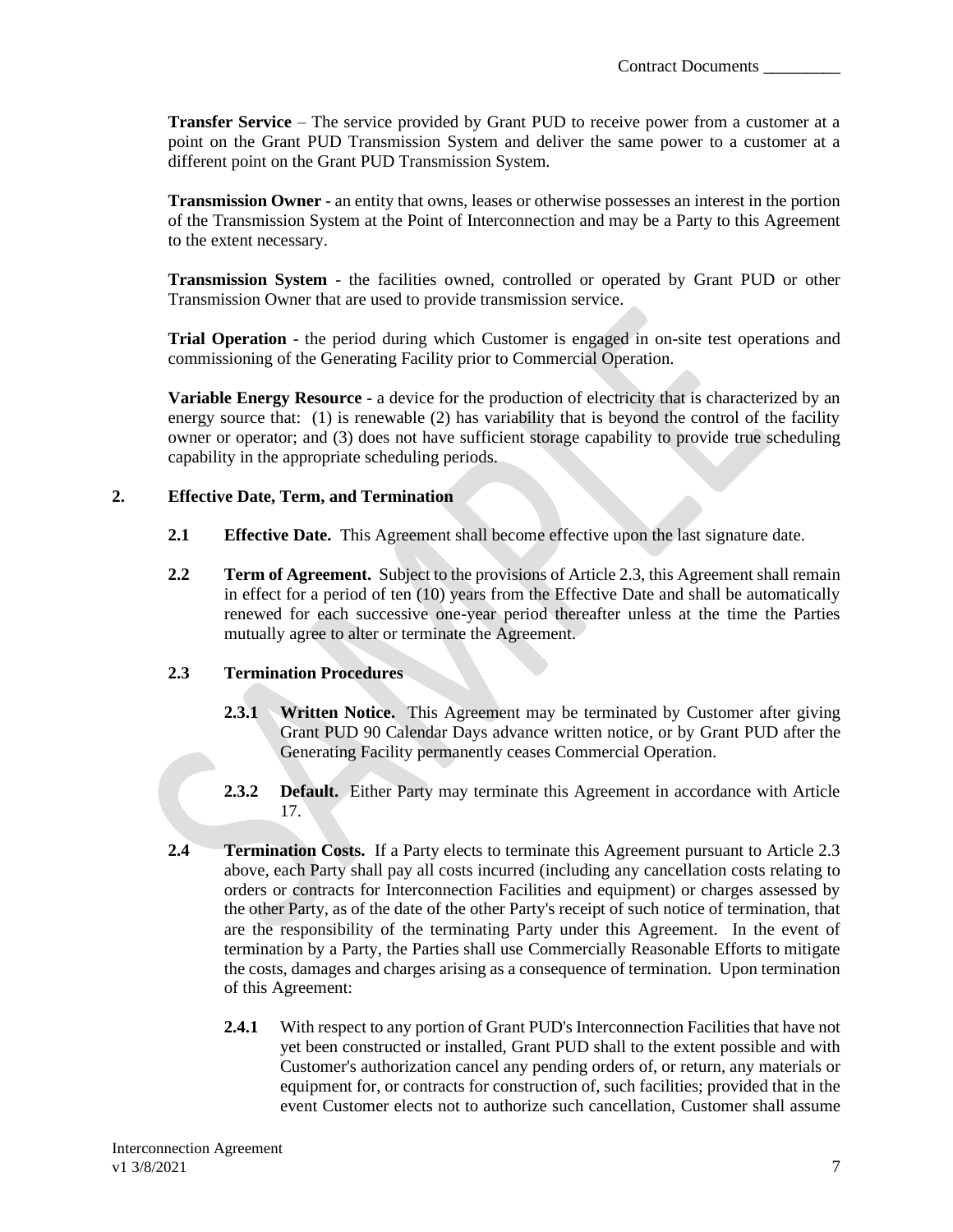all payment obligations with respect to such materials, equipment, and contracts, and Grant PUD shall deliver such material and equipment, and, if necessary, assign such contracts, to Customer as soon as practicable, at Customer's expense. To the extent that Customer has already paid Grant PUD for any or all such costs of materials or equipment not taken by Customer, Grant PUD shall promptly refund such amounts to Customer, less any costs, including penalties incurred by Grant PUD to cancel any pending orders of or return such materials, equipment, or contracts.

If Customer terminates this Agreement, it shall be responsible for all costs incurred in association with that Customer's interconnection, including any cancellation costs relating to orders or contracts for Interconnection Facilities and equipment, and other expenses including any Network Upgrades for which Grant PUD has incurred expenses and has not been reimbursed by Customer.

- **2.4.2** Grant PUD may, at its option, retain any portion of such materials, equipment, or facilities that Customer chooses not to accept delivery of, in which case Grant PUD shall be responsible for all costs associated with procuring such materials, equipment, or facilities.
- **2.4.3** With respect to any portion of the Interconnection Facilities, and any other facilities already installed or constructed pursuant to the terms of this Agreement, Customer shall be responsible for all costs associated with the removal, relocation or other disposition or retirement of such materials, equipment, or facilities.
- **2.5 Disconnection.** Upon termination of this Agreement, the Parties shall take all appropriate steps to disconnect the Generating Facility from the Transmission System. All costs required to effectuate such disconnection shall be borne by the terminating Party, unless such termination resulted from the non-terminating Party's Default of this Agreement or such non-terminating Party is otherwise responsible for these costs under this Agreement.
- **2.6 Survival.** This Agreement shall continue in effect after termination to the extent necessary to provide for final billings and payments and for costs incurred hereunder, including billings and payments pursuant to this Agreement; to permit the determination and enforcement of liability and indemnification obligations arising from acts or events that occurred while this Agreement was in effect; and to permit each Party to have access to the lands of the other Party pursuant to this Agreement or other applicable agreements, to disconnect, remove or salvage its own facilities and equipment.

## <span id="page-10-0"></span>**3. Regulatory Filings**

**3.1 Filing.** Grant PUD may file this Agreement (and any amendment hereto) with the appropriate Governmental Authority, as necessary. Customer shall reasonably cooperate with Grant PUD with respect to such filing and to provide any information reasonably requested by Grant PUD needed to comply with applicable regulatory requirements.

### <span id="page-10-1"></span>**4. Scope of Service**

## **4.1 Energy Resource Interconnection Service**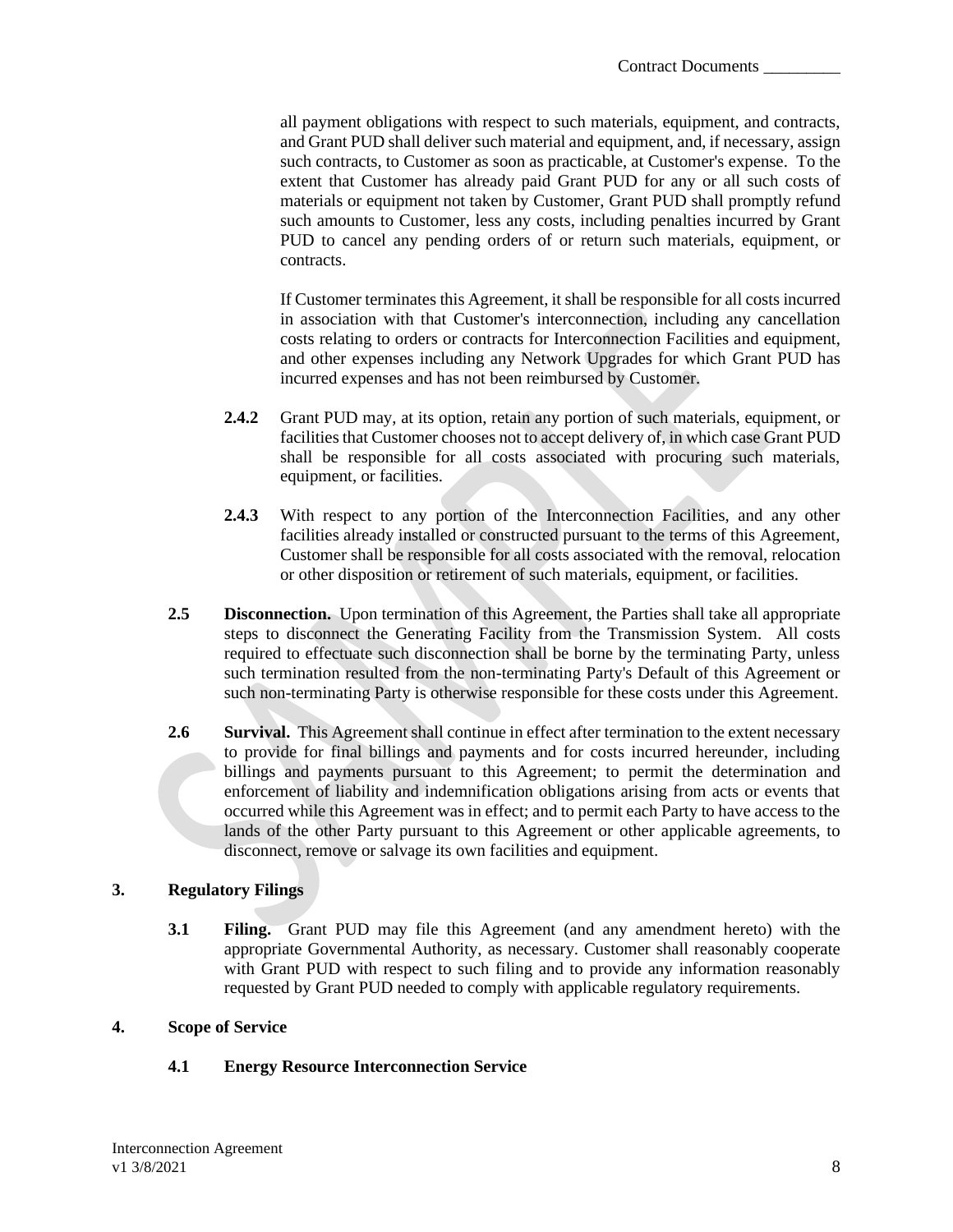- **4.1.1 The Product.** Energy Resource Interconnection Service allows Customer to connect the Generating Facility to the Transmission System and be eligible to deliver the Generating Facility's output using the existing firm or non-firm capacity of the Transmission System on an as available basis. To the extent Customer wants to receive Energy Resource Interconnection Service, Grant PUD shall construct Grant PUD owned and operated facilities identified in Appendix A.
- **4.1.2 Transfer Service Implications.** Under Energy Resource Interconnection Service, Customer shall be eligible to inject power from the Generating Facility across the Point of Interconection and to Grant PUD's Transmission System on an as available basis up to the amount of MWs identified in the applicable transient and voltage stability and steady state studies as performed by, or on behalf of, Grant PUD to the extent the upgrades initially required to qualify for Energy Resource Interconnection Service have been constructed and energized.

If Grant PUD Balancing Authority becomes part of an organized market, Grant PUD shall work in good faith with Customer to assist with participation in the organized market.

No Transfer Service from the Generating Facility is assured, but Customer may obtain Transfer Service pursuant to Grant PUD's policies to provide such service, up to the maximum output identified in the applicable transient and voltage stability and steady state studies. as performed by, or on behalf of, Grant PUD. In those instances, in order for Customer to obtain the right to deliver or inject power beyond the Generating Facility Point of Interconnection or to improve its ability to do so, Transfer Service must be obtained from Grant PUD. Customer's ability to inject its Generating Facility output beyond the Point of Interconnection, therefore, will depend on the existing capacity of Grant PUD's Transmission System at such time as a transmission service request is made that would accommodate such delivery. The provision of firm transmission service may require the construction of additional Network Upgrades.

- **4.2 Provision of Service.** Grant PUD shall provide Interconnection Service for the Generating Facility at the Point of Interconnection.
- **4.3 Performance Standards.** Each Party shall perform all of its obligations under this Agreement in accordance with Applicable Laws and Regulations, Applicable Reliability Standards, and Good Utility Practice, and to the extent a Party is required or prevented or limited in taking any action by such regulations and standards, such Party shall not be deemed to be in Breach of this Agreement for its compliance therewith.
- **4.4 No Transfer Service.** The execution of this Agreement does not constitute a request for, nor the provision of, any Transfer Service by Grant PUD, and does not convey any right to deliver electricity to any specific customer or Point of Delivery.
- **4.5 Customer Provided Services.** Services provided by Customer under this Agreement are set forth in Article 13.5.1. Customer shall be paid for such services in accordance with Article 11.6.
- **4.6 Subject to OATT**. In the event Grant PUD implements an OATT, Grant PUD may convert service to any future OATT as applicable; provided that the Parties shall use Commercially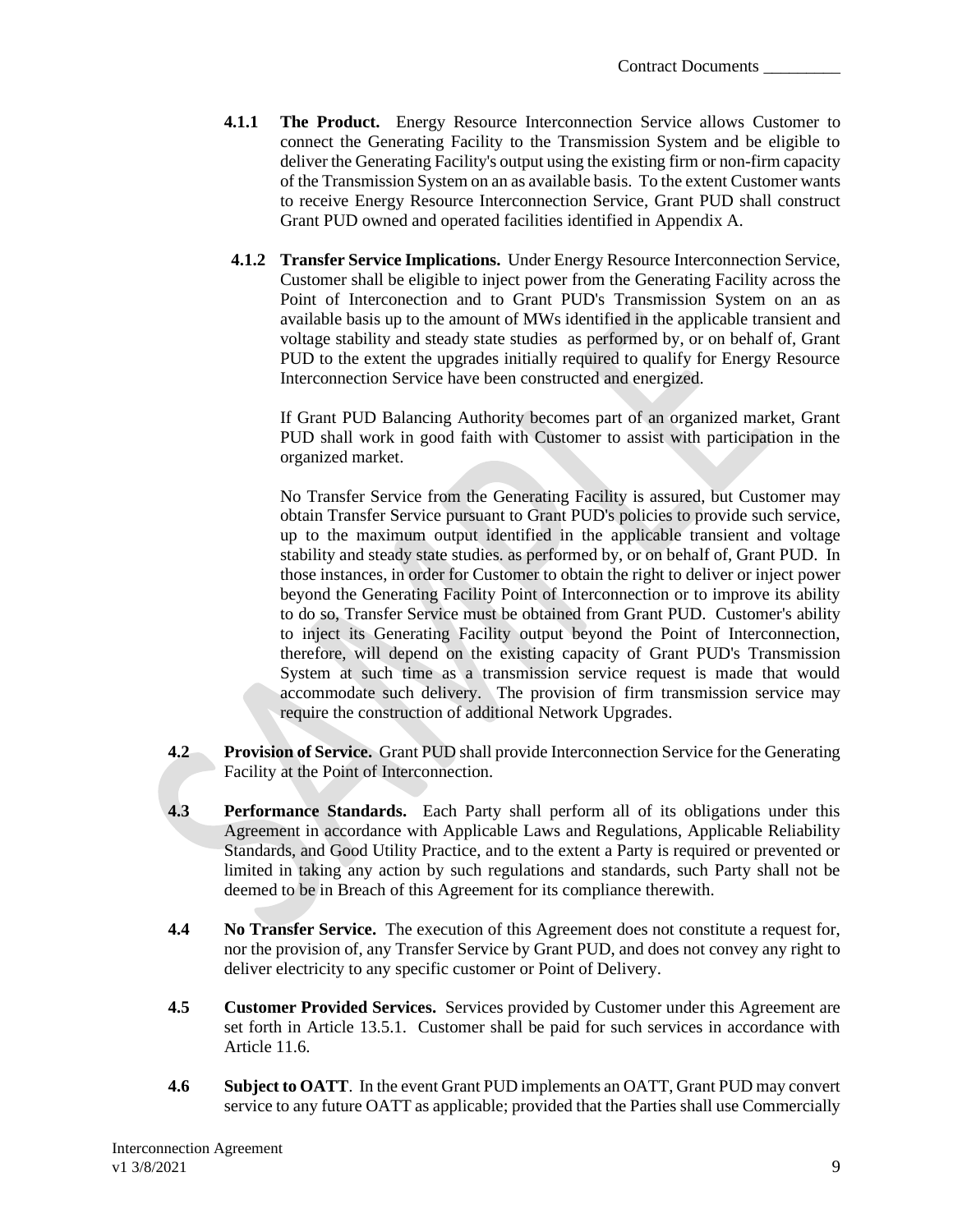Reasonable Efforts to ensure that the operation of the Generating Facility, the Interconnection Facilities, and the Generating Facility's interconnection with the Transmission System are maintained in the manner as set forth in this Agreement.

#### <span id="page-12-0"></span>**5. Interconnection Facilities Design, Procurement, and Construction**

**5.1 Scope.** Grant PUD shall design, procure, and construct Grant PUD's Interconnection Facilities and Network Upgrades, using Commercially Reasonable Efforts to complete Grant PUD's Interconnection Facilities and Network Upgrades by the dates set forth in Appendix B, Milestones. Grant PUD shall not be required to undertake any action which is inconsistent with its standard safety practices, its material and equipment specifications, its design criteria and construction procedures, its labor agreements, and Applicable Laws and Regulations. In the event Grant PUD reasonably expects that it will not be able to complete Grant PUD's Interconnection Facilities and Network Upgrades by the specified dates, Grant PUD shall provide written notice to Customer and shall undertake Commercially Reasonable Efforts to meet the earliest dates thereafter.

Design shall include all the tasks necessary to fully construct Grant PUD's Interconnection Facilities and Network Upgrades including a Natural and Cultural Resource Review Process.

- **5.2 Power System Stabilizers.** Customer shall procure, install, maintain and operate Power System Stabilizers in accordance with the guidelines and procedures established by the Applicable Reliability Council, if any. Grant PUD reserves the right to reasonably establish minimum acceptable settings for any installed Power System Stabilizers, subject to the design and operating limitations of the Generating Facility. If the Generating Facility's Power System Stabilizers are removed from service or not capable of automatic operation, Customer shall immediately notify Grant PUD's System Operator, or its designated representative.
- **5.3 Design and Equipment Procurement.** Grant PUD shall commence design of Grant PUD's Interconnection Facilities and/or Network Upgrades and procure necessary equipment as soon as practicable after the following conditions are satisfied:
	- **5.3.1** Grant PUD has completed the Interconnection Facilities Study;
	- **5.3.2** Grant PUD has received written authorization to proceed with design and procurement from Customer;
	- **5.3.3** Customer has proven Site Control to Grant PUD;
	- **5.3.4** Customer has provided security to Grant PUD in accordance with Article 11.5; and
	- **5.3.5** Customer has provided a certificate of insurance to Grant PUD in accordance with Article 18.3.
- **5.4 Construction Commencement.** Grant PUD shall commence construction of Grant PUD's Interconnection Facilities and Network Upgrades for which it is responsible as soon as practicable after the following additional conditions are satisfied: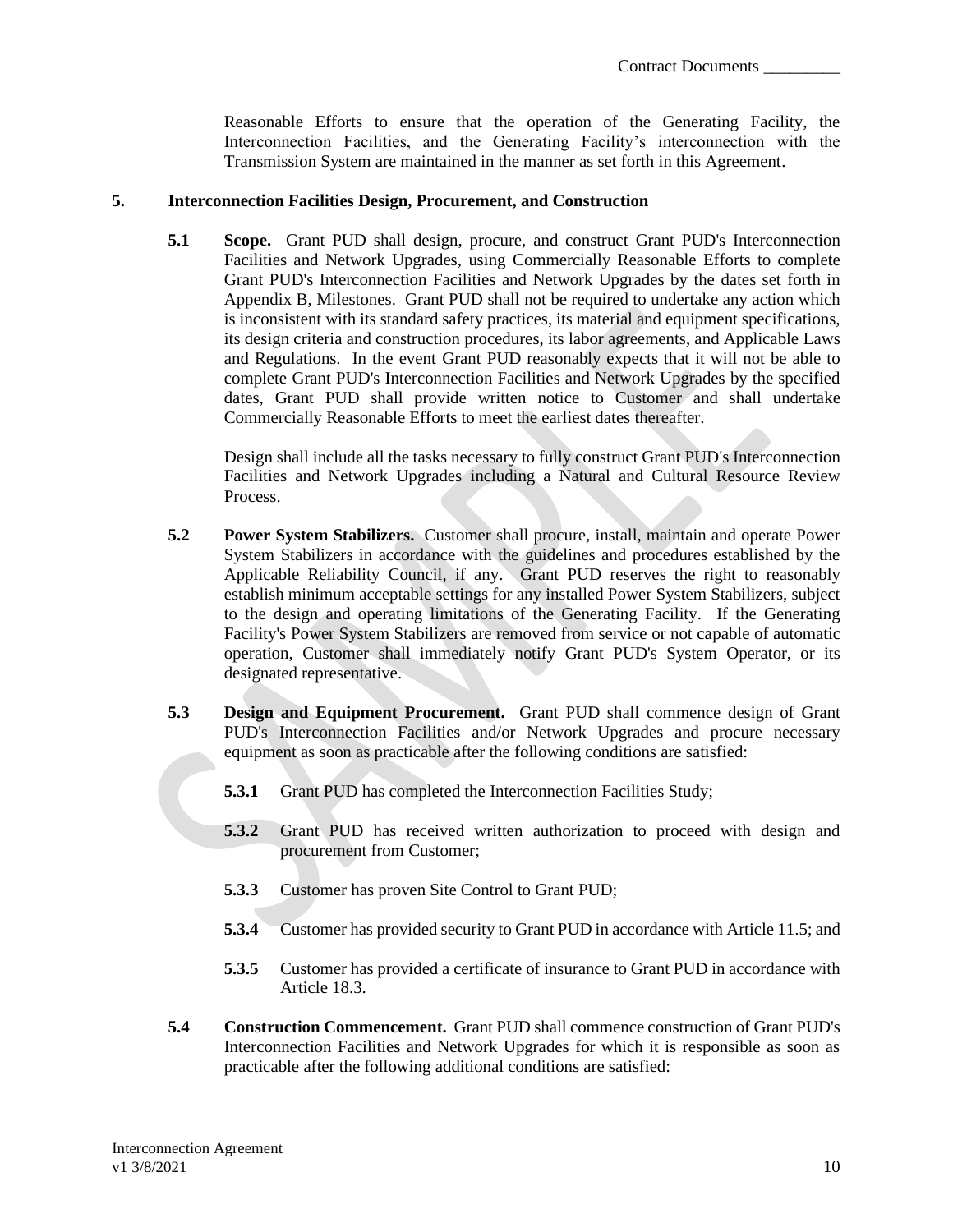- **5.4.1** Approval of the appropriate Governmental Authority has been obtained for any facilities requiring regulatory approval;
- **5.4.2** Necessary real property rights and rights-of-way have been obtained, to the extent required for the construction of a discrete aspect of Grant PUD's Interconnection Facilities and Network Upgrades; and
- **5.4.3** Grant PUD has received written authorization to proceed with construction from Customer.
- **5.5 Work Progress.** The Parties shall keep each other advised, at least quarterly, as to the progress of their respective design, procurement and construction efforts. Either Party may, at any time, request a progress report from the other Party. If, at any time, Customer determines that the completion of Grant PUD's Interconnection Facilities will not be required until after the specified In-Service Date, Customer shall, at that time, provide written notice to Grant PUD of such later date upon which the completion of Grant PUD's Interconnection Facilities will be required.
- **5.6 Information Exchange.** As soon as reasonably practicable after the Effective Date, the Parties shall exchange information regarding the design and compatibility of the Parties' Interconnection Facilities and compatibility of the Interconnection Facilities with Grant PUD's Transmission System, and shall work diligently and in good faith to make any necessary design changes.

## **5.7 Other Interconnection Options.**

- **5.7.1 Limited Operation.** If any of Grant PUD's Interconnection Facilities or Network Upgrades are not reasonably expected to be completed prior to the Commercial Operation Date of the Generating Facility, Grant PUD may, upon the request and at the expense of Customer, perform operating studies to determine the extent to which the Generating Facility and Customer's Interconnection Facilities may operate prior to the completion of Grant PUD's Interconnection Facilities or Network Upgrades consistent with Applicable Laws and Regulations, Applicable Reliability Standards, Good Utility Practice, and this Agreement. Grant PUD shall permit Customer to operate the Generating Facility and Customer's Interconnection Facilities in accordance with the results of such studies.
- **5.8 Customer's Interconnection Facilities (CIF).** Customer shall, at its expense, design, procure, construct, own and install the CIF, as set forth in Appendix A, Interconnection Facilities, Network Upgrades and Distribution Upgrades.
	- **5.8.1 Customer's Interconnection Facility Specifications.** Customer shall submit initial specifications for the CIF, including System Protection Facilities, to Grant PUD at least 180 Calendar Days prior to the Initial Synchronization Date; and final specifications for review and comment at least 90 Calendar Days prior to the Initial Synchronization Date. Grant PUD shall review such specifications to ensure that the CIF are compatible with the technical specifications, operational control, and safety requirements of Grant PUD and comment on such specifications within 60 Calendar Days of Customer's submission. All specifications provided hereunder shall be deemed confidential.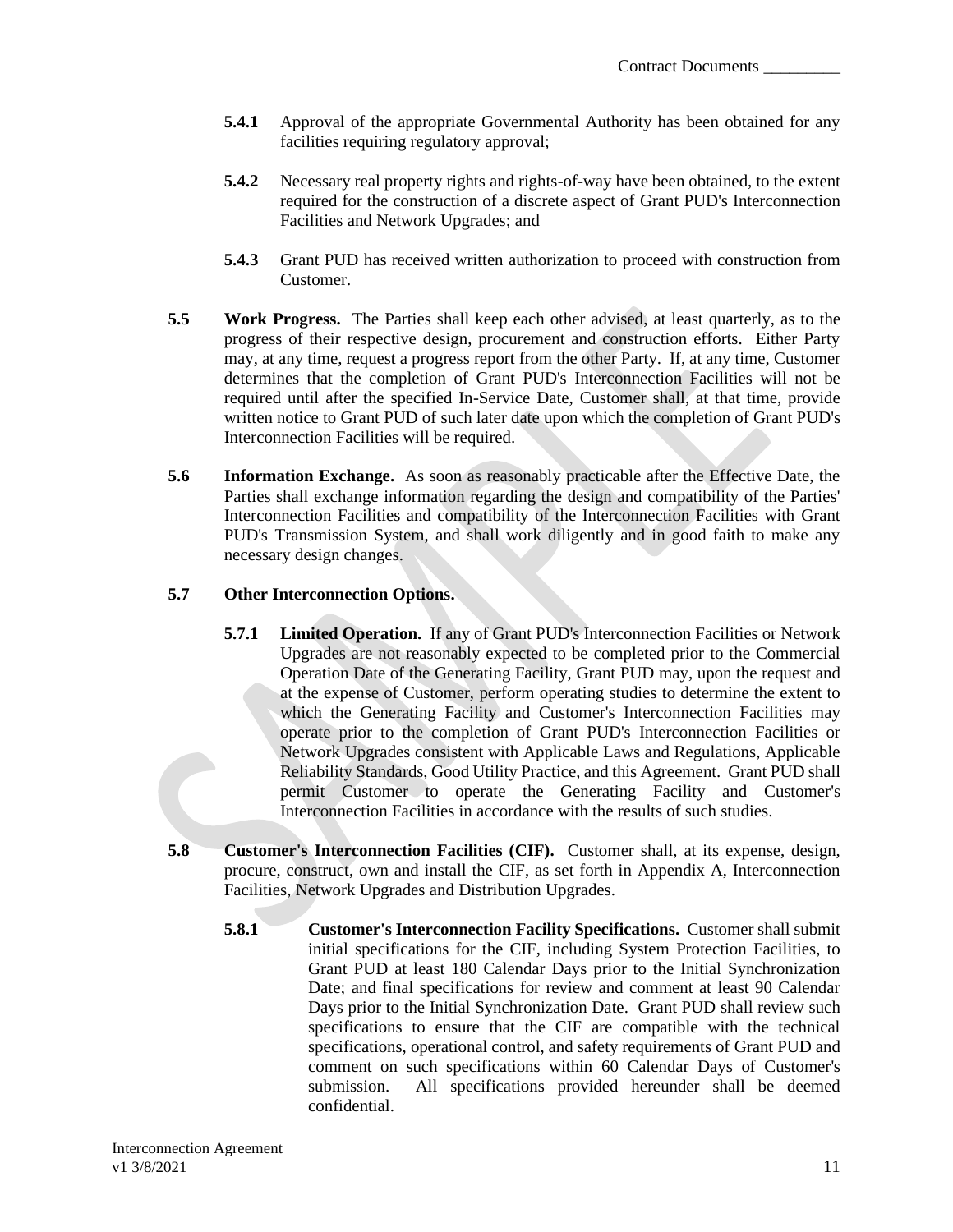- **5.8.2 Grant PUD's Review.** Grant PUD's review of Customer's final specifications shall not be construed as confirming, endorsing, or providing a warranty as to the design, fitness, safety, durability or reliability of the Generating Facility, or the CIF. Customer shall make such changes to the CIF as may reasonably be required by Grant PUD, in accordance with Good Utility Practice, to ensure that the CIF are compatible with the technical specifications, operational control, and safety requirements of Grant PUD.
- **5.8.3 CIF Construction.** The CIF shall be designed and constructed in accordance with Good Utility Practice. Within 120 Calendar Days after the Commercial Operation Date, unless the Parties agree on another mutually acceptable deadline, Customer shall deliver to Grant PUD record set drawings, information and documents for the CIF, such as: one-line and three-line diagrams, a site plan showing the Generating Facility and the CIF, plan and elevation drawings showing the layout of the CIF, a relay functional diagram, relaying alternating current (AC) and direct current (DC) schematic wiring diagrams and relay settings for all facilities associated with Customer's stepup transformers, the facilities connecting the Generating Facility to the stepup transformers and the CIF, and the impedances (determined by factory tests) for the associated step-up transformers and the Generating Facility. Customer shall provide Grant PUD specifications for the excitation system, automatic voltage regulator, Generating Facility control and protection settings, transformer tap settings, and communications, if applicable.

Customer shall adhere to applicable requirements in Grant PUD's Contractor Safety Requirements, as amended or its successor document, when performing work on Grant PUD property or facilities.

- **5.9 Grant PUD's Interconnection Facilities Construction.** Grant PUD's Interconnection Facilities shall be designed and constructed in accordance with Good Utility Practice.
- **5.10 Access Rights.** Upon reasonable notice and supervision by a Party, and subject to any required or necessary regulatory approvals, a Party ("Granting Party") shall furnish at no cost to the other Party ("Access Party") any rights of use, gate keys or access codes, licenses, rights of way and easements with respect to lands owned or controlled by the Granting Party, its agents (if allowed under the applicable agency agreement), or any Affiliate, that are necessary to enable the Access Party to obtain ingress and egress to construct, operate, maintain, repair, test (or witness testing), inspect, replace or remove facilities and equipment to: (i) interconnect the Generating Facility with the Transmission System; (ii) operate and maintain the Generating Facility, the Interconnection Facilities and the Transmission System; and (iii) disconnect or remove the Access Party's facilities and equipment upon termination of this Agreement. In exercising such licenses, rights of way and easements, the Access Party shall not unreasonably disrupt or interfere with normal operation of the Granting Party's business and shall adhere to the safety rules and procedures established in advance, as may be changed from time to time, by the Granting Party and provided to the Access Party.
- **5.11 Permits.** Grant PUD and Customer shall cooperate with each other in good faith in obtaining all permits, licenses and authorizations that are necessary to accomplish the interconnection in compliance with Applicable Laws and Regulations.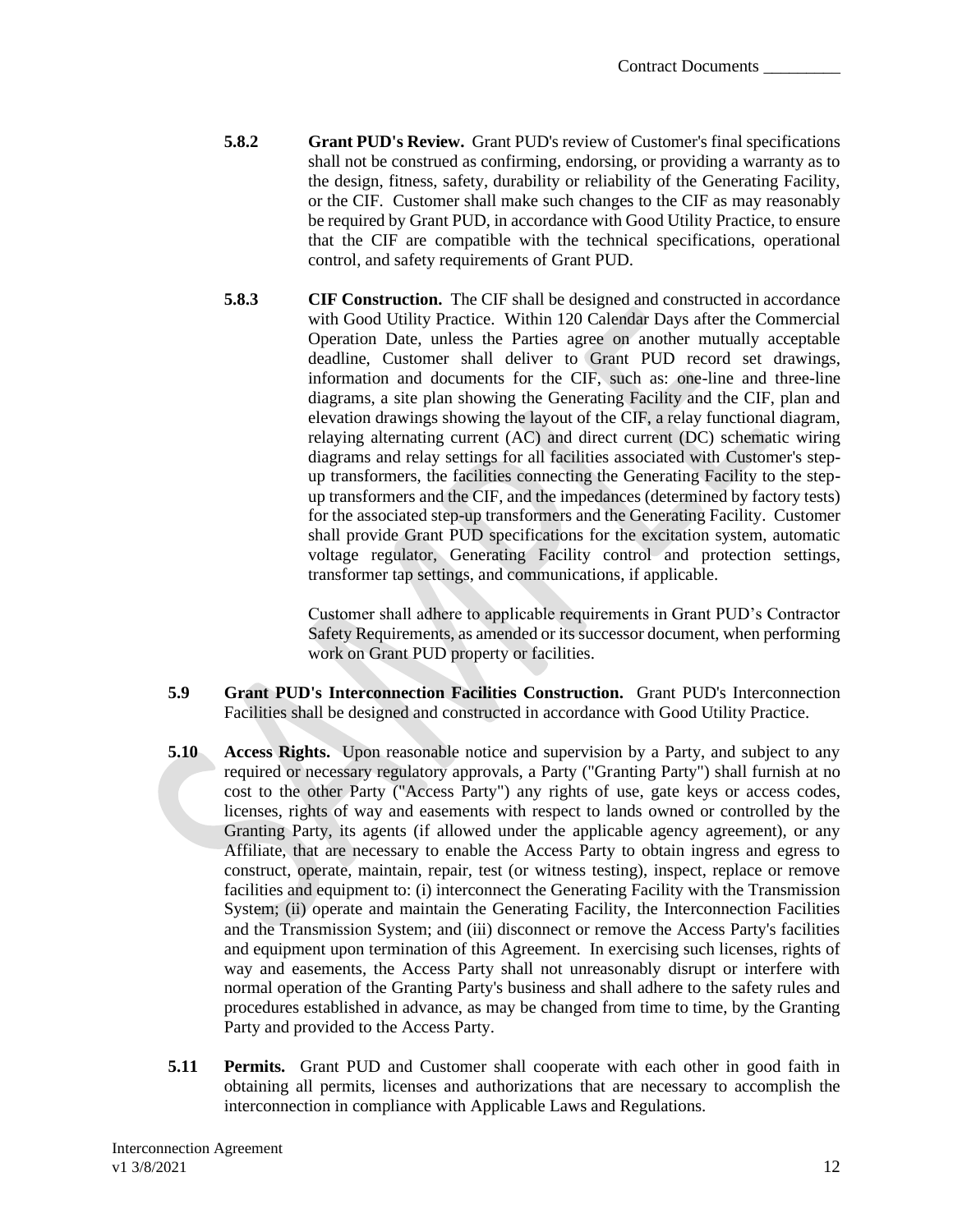**5.12 Suspension.** Customer reserves the right, upon written notice to Grant PUD, to suspend at any time all work by Grant PUD associated with the construction and installation of Grant PUD's Interconnection Facilities and/or Network Upgrades required under this Agreement with the condition that Transmission System shall be left in a safe and reliable condition in accordance with Good Utility Practice and Grant PUD's safety and reliability criteria. In such event, Customer shall be responsible for all reasonable and necessary costs which Grant PUD (i) has incurred pursuant to this Agreement prior to the suspension and (ii) incurs in suspending such work, including any costs incurred to perform such work as may be necessary to ensure the safety of persons and property and the integrity of the Transmission System during such suspension and, if applicable, any costs incurred in connection with the cancellation or suspension of material, equipment and labor contracts which Grant PUD cannot reasonably avoid; provided, however, that prior to canceling or suspending any such material, equipment or labor contract, Grant PUD shall obtain Customer's authorization to do so.

Grant PUD shall invoice Customer for such costs pursuant to Article 12 and shall use due diligence to minimize its costs. In the event Customer suspends work by Grant PUD required under this Agreement pursuant to this Article 5.12, and has not requested Grant PUD to recommence the work required under this Agreement on or before the expiration of two years following commencement of such suspension, this Agreement shall be deemed terminated. The two-year period shall begin on the date the suspension is requested, or the date of the written notice to Grant PUD, if no effective date of suspension is specified, whichever is earlier.

**5.13 Tax Status.** Each Party shall cooperate with the other to maintain the other Party's tax status. Nothing in this Agreement is intended to adversely affect any Grant PUD's tax exempt status with respect to the issuance of bonds.

## **5.14 Modification**

**5.14.1 General.** Either Party may undertake modifications to its facilities. If a Party plans to undertake a modification that reasonably may be expected to affect the other Party's facilities, that Party shall provide to the other Party sufficient information regarding such modification so that the other Party may evaluate the potential impact of such modification prior to commencement of the work. Such information shall be deemed to be confidential hereunder and shall include information concerning the timing of such modifications and whether such modifications are expected to interrupt the flow of electricity from the Generating Facility. The Party desiring to perform such work shall provide the relevant drawings, plans, and specifications to the other Party at least 90 Calendar Days in advance of the commencement of the work or a shorter period upon which the Parties may agree, which agreement shall not unreasonably be withheld, conditioned or delayed.

> In the case of Generating Facility modifications that Customer may affect the Transmission System, Grant PUD shall provide, as soon as practicable, an estimate of any additional modifications to the Transmission System, Grant PUD's Interconnection Facilities or Network Upgrades necessitated by such Customer modification and a good faith estimate of the costs thereof.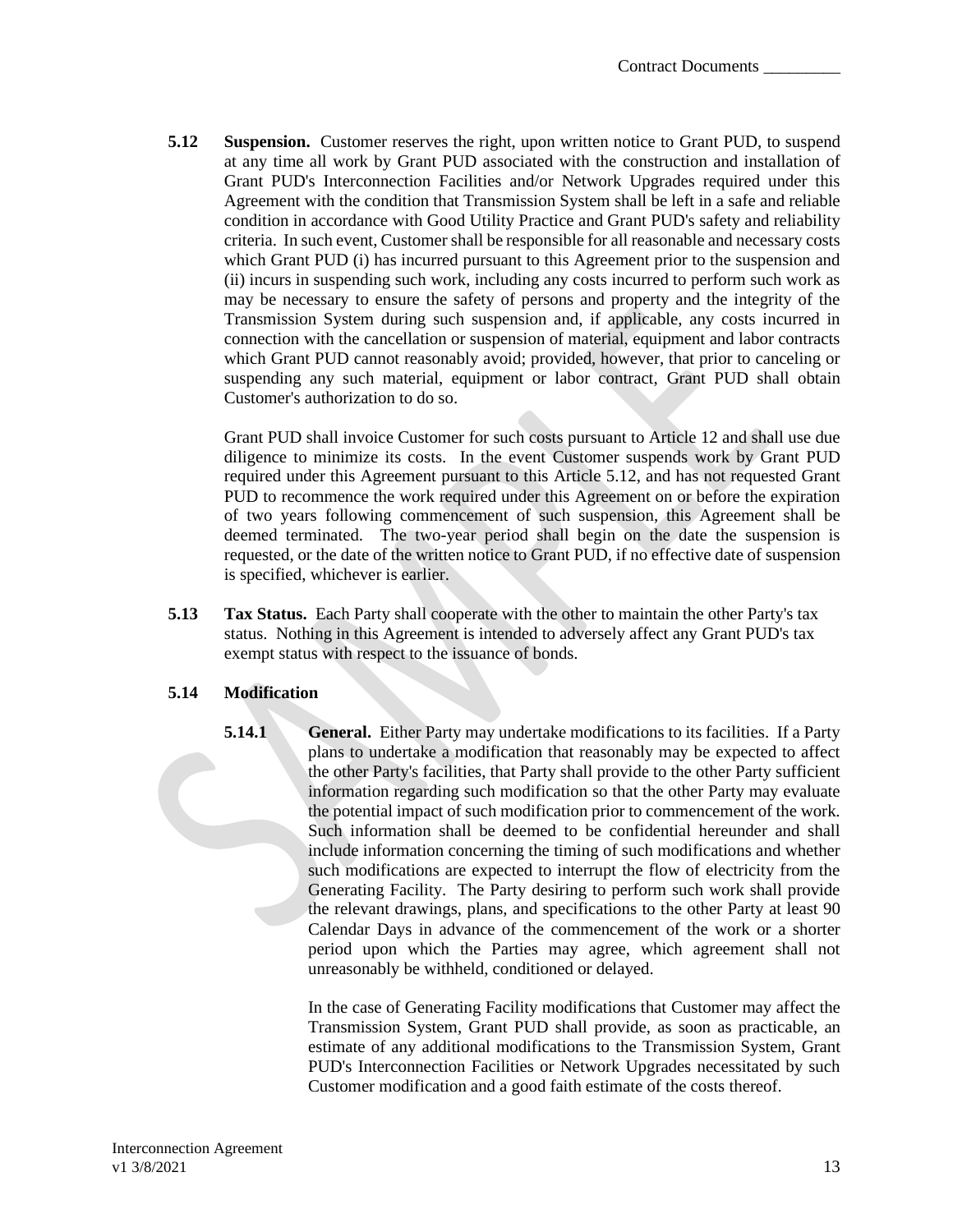- **5.14.2 Standards.** Any additions, modifications, or replacements made to a Party's facilities shall be designed, constructed and operated in accordance with this Agreement, Applicable Reliability Standards, and Good Utility Practice.
- **5.14.3 Modification Costs.** Customer shall not be directly assigned for the costs of any additions, modifications, or replacements that Grant PUD makes to Grant PUD's Interconnection Facilities or the Transmission System to facilitate the interconnection of a third party to Grant PUD's Interconnection Facilities or the Transmission System, or to provide transmission service to a third party. Customer shall be responsible for the costs of any additions, modifications, or replacements to Customer's Interconnection Facilities that may be necessary to maintain or upgrade such Customer's Interconnection Facilities consistent with Applicable Laws and Regulations, Applicable Reliability Standards or Good Utility Practice.

### <span id="page-16-0"></span>**6. Testing and Inspection**

- **6.1 Pre-Commercial Operation Date Testing and Modifications.** Prior to the Commercial Operation Date, Grant PUD shall test Grant PUD's Interconnection Facilities and Network Upgrades and Customer shall test the Generating Facility and Customer's Interconnection Facilities to ensure their safe and reliable operation. Similar testing may be required after initial operation according to Applicable Reliability Standards. Each Party shall make any modifications to its facilities that are found to be necessary as a result of such testing. Customer shall bear the cost of all such testing and modifications. Customer shall generate test energy at the Generating Facility only at which time it has arranged for the delivery of such test energy.
- **6.2 Post-Commercial Operation Date Testing and Modifications.** Each Party shall at its own expense perform routine inspection and testing of its facilities and equipment in accordance with Good Utility Practice as may be necessary to ensure the continued interconnection of the Generating Facility with the Transmission System in a safe and reliable manner. Each Party shall have the right, upon advance written notice, to require reasonable additional testing of the other Party's facilities, at the requesting Party's expense, as may be in accordance with Good Utility Practice.
- **6.3 Right to Observe Testing.** Each Party shall notify the other Party in advance of its performance of tests of its Interconnection Facilities. The other Party has the right, at its own expense, to observe such testing.
- **6.4 Right to Inspect.** Each Party shall have the right, but shall have no obligation to: (i) observe the other Party's tests and/or inspection of any of its System Protection Facilities and other protective equipment, including Power System Stabilizers, after meeting appropriate safety/PPE security requirements at the requesters expense; (ii) review the settings of the other Party's System Protection Facilities and other protective equipment; and (iii) review the other Party's maintenance records relative to the Interconnection Facilities, the System Protection Facilities and other protective equipment. A Party may exercise these rights from time to time, no more frequently than quarterly, as it deems necessary upon reasonable notice to the other Party. Any requests beyond this scope, may result in costs to the requesting Party. The exercise or non-exercise by a Party of any such rights shall not be construed as an approval, endorsement or confirmation of any test, element or condition of the Interconnection Facilities or the System Protection Facilities or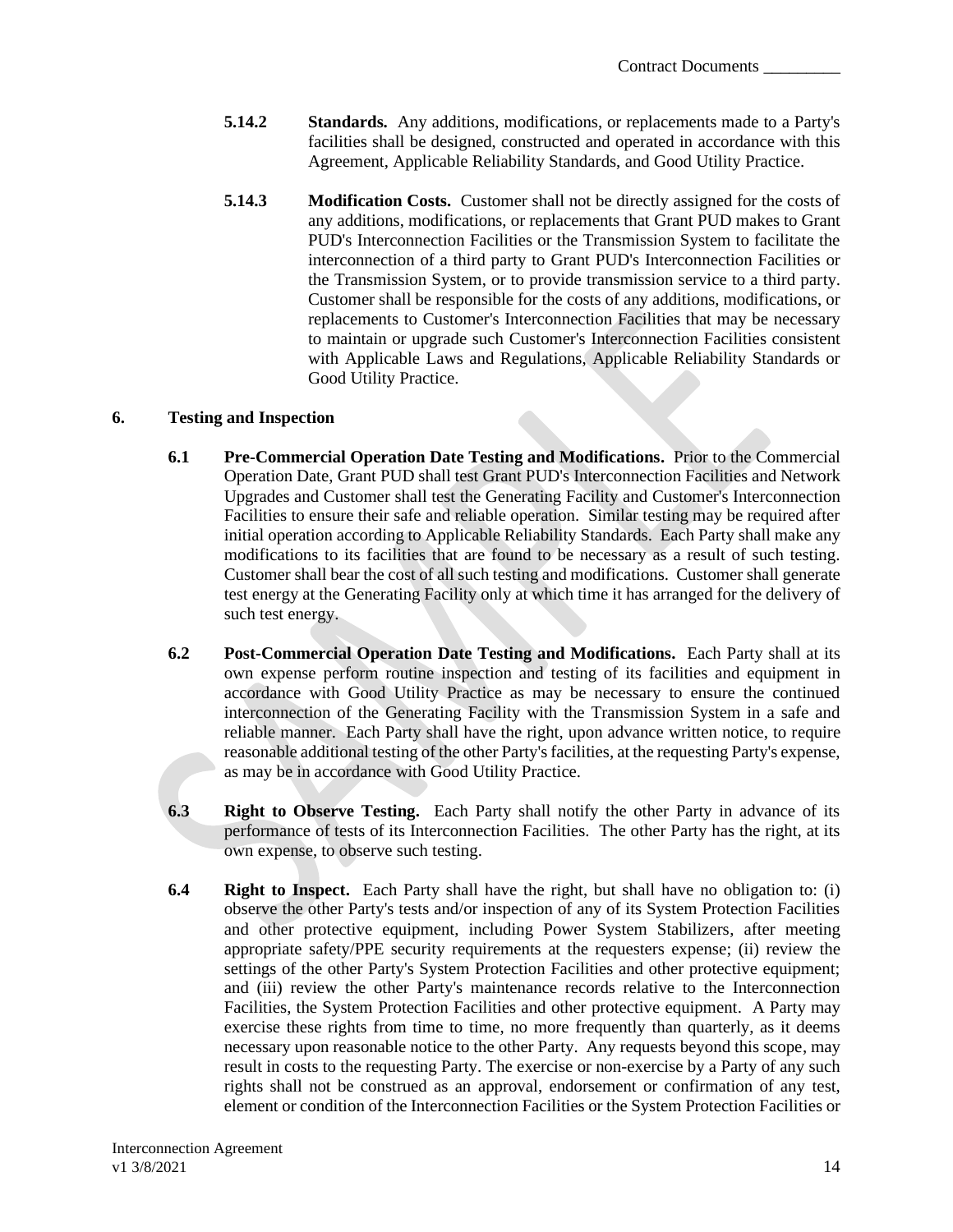other protective equipment or the operation thereof, or as a warranty as to the fitness, safety, desirability, or reliability of same. Any information that a Party obtains through the exercise of any of its rights under this Article 6.4 shall be deemed to be Confidential Information and treated pursuant to Article 22 of this Agreement.

#### <span id="page-17-0"></span>**7. Metering**

- **7.1 General.** Each Party shall comply with the requirements of the Applicable Reliability Council or other authority, as applicable. Unless otherwise agreed by the Parties, Grant PUD shall install Metering Equipment at the Point of Interconnection prior to any operation of the Generating Facility and shall own, operate, test and maintain such Metering Equipment. Power flows to and from the Generating Facility shall be measured at or, at Grant PUD's option, compensated to, the Point of Interconnection. Grant PUD shall provide metering quantities, in analog and/or digital form, to Customer upon request. Customer shall bear all reasonable documented costs associated with the purchase, installation, operation, testing and maintenance of the Metering Equipment.
- **7.2 Check Meters.** Customer, at its option and expense, may install and operate, on its premises and on its side of the Point of Interconnection, one or more check meters to check Grant PUD's meters. Such check meters shall be for check purposes only and shall not be used for the measurement of power flows for purposes of this Agreement, except as provided in Article 7.4 below. The check meters shall be subject at all reasonable times to inspection and examination by Grant PUD or its designee. The installation, operation and maintenance thereof shall be performed entirely by Customer in accordance with Good Utility Practice.
- **7.3 Standards.** Grant PUD shall install, calibrate, and test revenue quality Metering Equipment in accordance with applicable ANSI standards.
- **7.4 Testing of Metering Equipment.** Grant PUD shall inspect and test all Grant PUD-owned Metering Equipment upon installation and periodically thereafter as required by Grant PUD procedure or Applicable Reliability Council requirements. If requested to do so by Customer, Grant PUD shall, at Customer's expense, inspect or test Metering Equipment more frequently. Grant PUD shall give reasonable notice of the time when any inspection or test shall take place, and Customer may have representatives present at the test or inspection. If at any time Metering Equipment is found to be inaccurate or defective, it shall be adjusted, repaired or replaced at Customer's expense, in order to provide accurate metering, unless the inaccuracy or defect is due to Grant PUD's failure to maintain, then Grant PUD shall pay. If Metering Equipment fails to register, or if the measurement made by Metering Equipment during a test varies by more than two percent from the measurement made by the standard meter used in the test, Grant PUD shall adjust the measurements by correcting all measurements for the period during which Metering Equipment was in error by using Customer's check meters, if installed. If no such check meters are installed or if the period cannot be reasonably ascertained, the adjustment shall be for the period immediately preceding the test of the Metering Equipment equal to onehalf the time from the date of the last previous test of the Metering Equipment.
- **7.5 Metering Data.** At Customer's expense, the metered data shall be telemetered to one or more locations designated by Grant PUD and one or more locations designated by Customer. Such telemetered data shall be used, under normal operating conditions, as the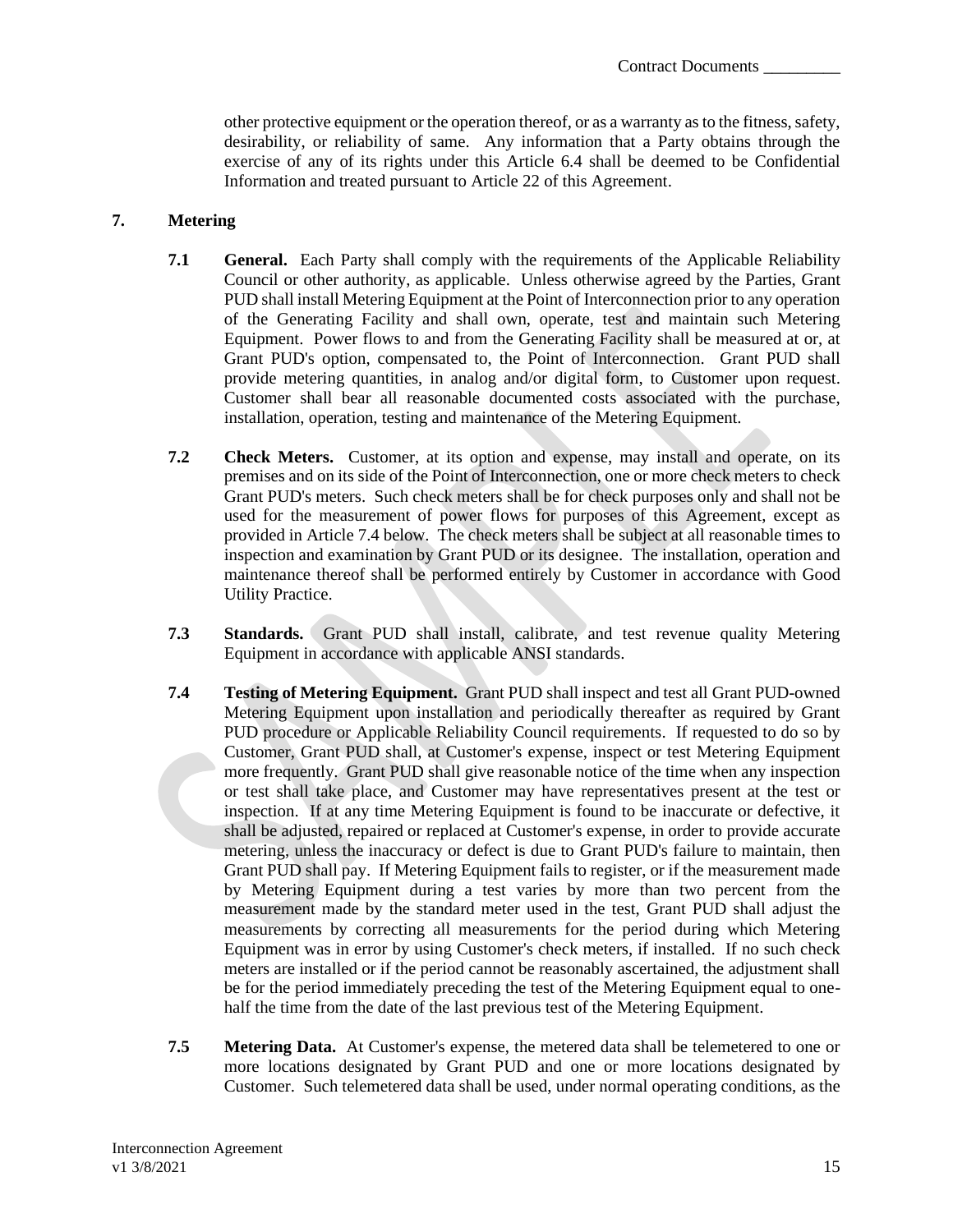official measurement of the amount of energy delivered from the Generating Facility to the Point of Interconnection.

#### <span id="page-18-0"></span>**8. Communications**

- **8.1 Customer Obligations.** Customer shall maintain satisfactory operating communications with Grant PUD's System Operator or representative designated by Grant PUD. Customer shall provide standard voice line and dedicated voice line at its Generating Facility control room or central dispatch facility through use of either the public telephone system, or a voice communications system that does not rely on the public telephone system. Customer shall also provide the dedicated data circuit(s) necessary to provide Customer data to Grant PUD as set forth in Appendix D, Security Arrangement Details. The data circuit(s) shall extend from the Generating Facility to the location(s) specified by Grant PUD. Any required maintenance of such communications equipment shall be performed by Customer. Operational communications shall be activated and maintained under, but not be limited to, the following events: system paralleling or separation, scheduled and unscheduled shutdowns, equipment clearances, and hourly and daily load and generation data.
- **8.2 Remote Terminal Unit.** Prior to the Initial Synchronization Date of the Generating Facility, a Remote Terminal Unit, or equivalent data collection and transfer equipment acceptable to the Parties, shall be installed by Customer, or by Grant PUD at Customer's expense, to gather accumulated and instantaneous data to be telemetered to the location(s) designated by Grant PUD through use of a dedicated point-to-point data circuit(s) as indicated in Article 8.1. The communication protocol for the data circuit(s) shall be specified by Grant PUD. Instantaneous bi-directional analog real power and reactive power flow data, hourly accumulator data, and 5-minute accumulator data information must be telemetered directly to the location(s) specified by Grant PUD.

Each Party shall promptly advise the other Party if it detects or otherwise learns of any metering, telemetry or communications equipment errors or malfunctions that require the attention and/or correction by the other Party. The Party owning such equipment shall correct such error or malfunction as soon as reasonably feasible.

- **8.3 No Annexation.** Any and all equipment placed on the premises of a Party shall be and remain the property of the Party providing such equipment regardless of the mode and manner of annexation or attachment to real property, unless otherwise mutually agreed by the Parties.
- **8.4 Provision of Data from a Variable Energy Resource.** Customer whose Generating Facility is a Variable Energy Resource shall provide meteorological and forced outage data to Grant PUD to the extent necessary for Grant PUD's development and deployment of power production forecasts for that class of Variable Energy Resource as specified in Appendix H. Generating Facility Data and Performance Requirements in Appendix H may change from time to time. Customer with a Variable Energy Resource having wind as the energy source, at a minimum, shall be required to provide Grant PUD with site-specific meteorological data including: temperature, wind speed, wind direction, and atmospheric pressure. Customer with a Variable Energy Resource having solar as the energy source, at a minimum, shall be required to provide Grant PUD with site-specific meteorological data including: temperature, atmospheric pressure, irradiance and maximum expected irradiance based upon calendar date and time. Grant PUD and Customer whose Generating Facility is a Variable Energy Resource shall mutually agree to any additional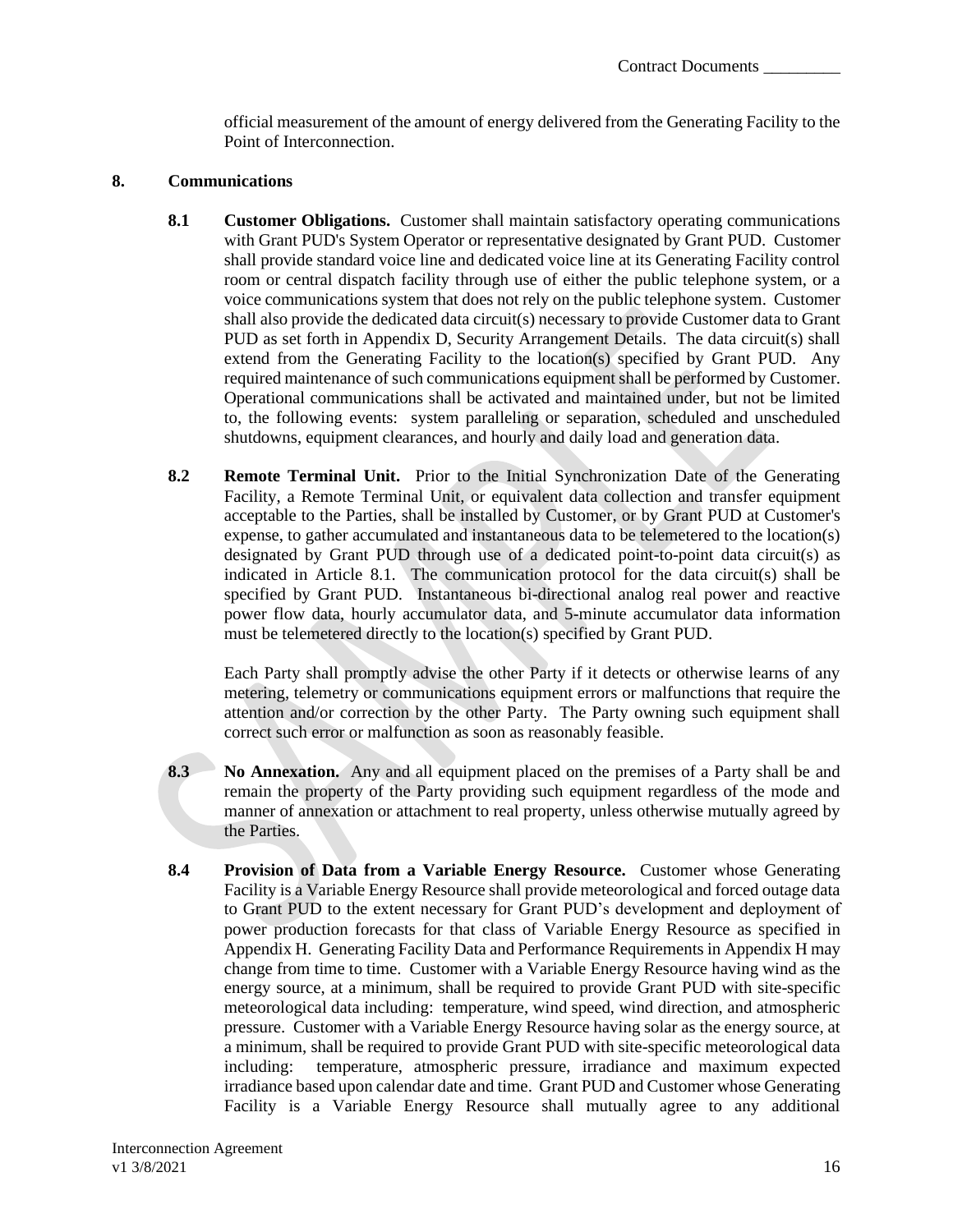meteorological data that are required for the development and deployment of a power production forecast. Customer whose Generating Facility is a Variable Energy Resource also shall submit data to Grant PUD regarding all forced outages to the extent necessary for Grant PUD's development and deployment of power production forecasts for that class of Variable Energy Resources. The exact specifications of the meteorological and forced outage data to be provided by Customer to Grant PUD, including the frequency and timing of data submittals, shall be made taking into account the size and configuration of the Variable Energy Resource, its characteristics, location, and its importance in maintaining generation resource adequacy and transmission system reliability in its area. All requirements for meteorological and forced outage data must be commensurate with the power production forecasting employed by Grant PUD.

### <span id="page-19-0"></span>**9. Operations**

- **9.1 General.** Each Party shall comply with the Applicable Reliability Council requirements. Each Party shall provide to the other Party all information that may reasonably be required by the other Party to comply with Applicable Laws and Regulations and Applicable Reliability Standards.
- **9.2 Balancing Authority Notification.** At least three months before Initial Synchronization Date, Customer shall notify Grant PUD in writing of the Balancing Authority in which the Generating Facility will be located. If Customer elects to locate the Generating Facility in a Balancing Authority other than the Balancing Authority Area in which the Generating Facility is physically located, and if permitted to do so by the relevant transmission tariffs and business practices, all necessary arrangements, including but not limited to those set forth in Article 7 and Article 8 of this Agreement, and remote Balancing Authority generator interchange agreements, if applicable, and the appropriate measures under such agreements, shall be executed and implemented prior to the placement of the Generating Facility in the other Balancing Authority .
- **9.3 Grant PUD Obligations.** Grant PUD shall cause the Transmission System and Grant PUD's Interconnection Facilities to be operated, maintained and controlled in a safe and reliable manner and in accordance with this Agreement. Grant PUD may provide operating instructions to Customer consistent with this Agreement and Grant PUD's operating protocols and procedures as they may change from time to time. Grant PUD will consider changes to its operating protocols and procedures proposed by Customer.
- **9.4 Customer Obligations.** Customer shall at its own expense, operate, maintain, and control the Generating Facility and Customer's Interconnection Facilities in a safe and reliable manner and in accordance with this Agreement. Customer shall operate the Generating Facility and Customer's Interconnection Facilities in accordance with all applicable requirements of the Balancing Authority and the Transmission System of which it is part, as such requirements are set forth in Appendix H, Generating Facility Data and Performance Requirements, of this Agreement. Appendix H will be modified by Grant PUD to reflect changes to the requirements as they may change from time to time. Either Party may request that the other Party provide copies of the requirements set forth in Appendix H of this Agreement.
- **9.5 Start-Up and Synchronization.** Consistent with the Parties' mutually acceptable procedures, Customer is responsible for the proper synchronization of the Generating Facility to Grant PUD's Transmission System.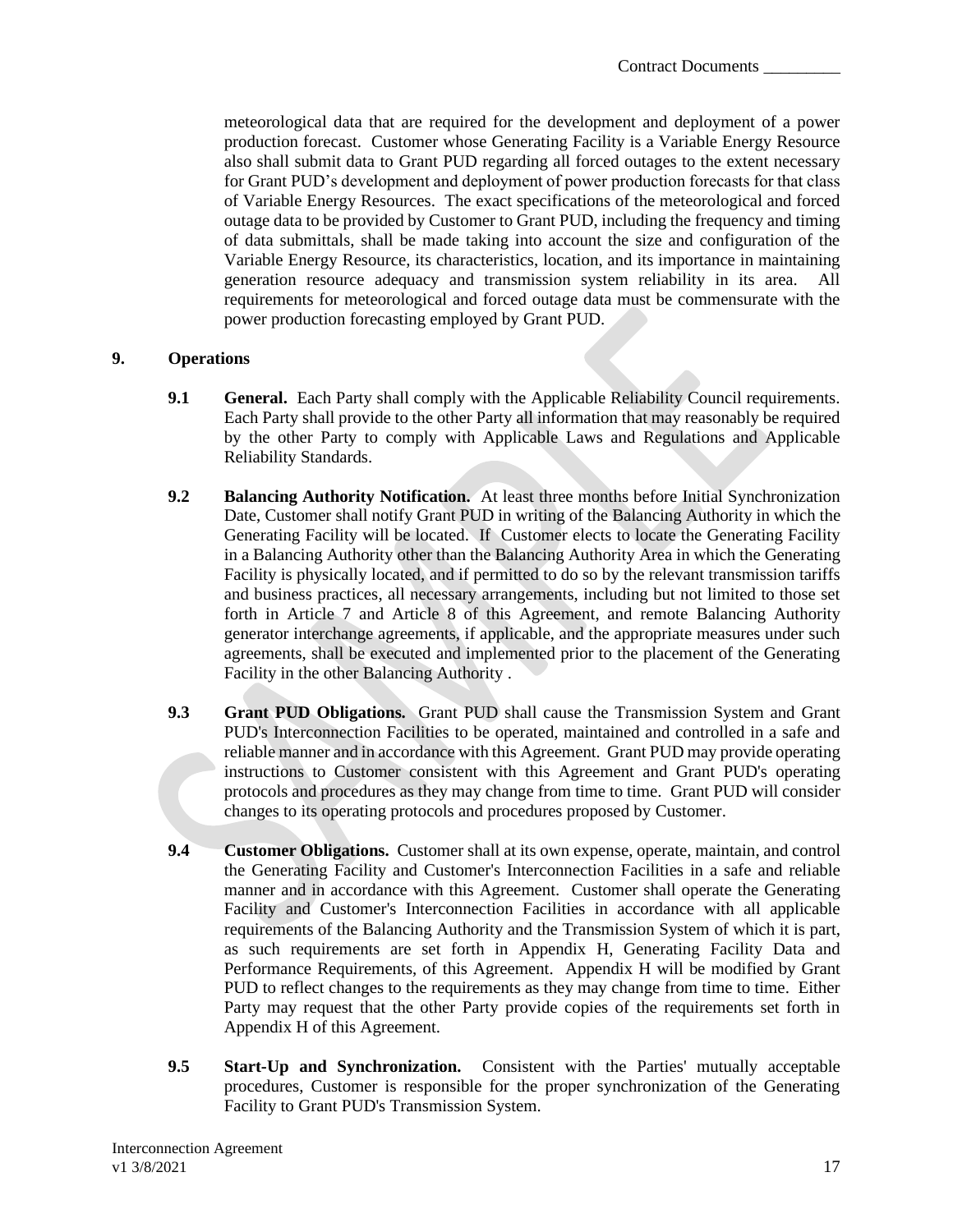## **9.6 Reactive Power and Primary Frequency Response.**

### **9.6.1 Power Factor Design Criteria**

#### **9.6.1.1 Synchronous Generation**

Customer shall design the Generating Facility to maintain a composite power delivery at continuous rated power output at the Point of Interconnection at a power factor between 0.95 to 1.00, unless Grant PUD has established different requirements that apply to all synchronous generators in the Balancing Authority Area on a comparable basis.

### **9.6.1.2 Non-Synchronous Generation**

Customer shall design the Generating Facility to maintain a composite power delivery at continuous rated power output at the high-side of the generator substation at a power factor within the range of 0.95 leading to 0.95 lagging, unless Grant PUD has established a different power factor range that applies to all non-synchronous generators in the Balancing Authority on a comparable basis. This power factor range standard shall be dynamic and can be met using, for example, power electronics designed to supply this level of reactive capability (taking into account any limitations due to voltage level, real power output, etc.) or fixed and switched capacitors, or a combination of the two.

- **9.6.2 Voltage Schedules.** Once Customer has synchronized the Generating Facility with the Transmission System, Grant PUD shall require Customer to operate the Generating Facility to produce or absorb reactive power within the design limitations of the Generating Facility set forth in Article 9.6.1 (Power Factor Design Criteria). Grant PUD's voltage schedules shall treat all sources of reactive power in the Balancing Authority Area in an equitable and not unduly discriminatory manner. Grant PUD shall exercise Commercially Reasonable Efforts to provide Customer with such schedules at least one (1) day in advance, and may make changes to such schedules as necessary to maintain the reliability of the Transmission System. Customer shall operate the Generating Facility to maintain the specified output voltage or power factor at the Point of Interconnection within the design limitations of the Generating Facility set forth in Article 9.6.1 (Power Factor Design Criteria). If Customer is unable to maintain the specified voltage or power factor, it shall promptly notify the Grant PUD System Operator.
	- **9.6.2.1 Voltage Regulators.** Whenever the Generating Facility is operated in parallel with the Transmission System and voltage regulators are capable of operation, Customer shall operate the Generating Facility with its voltage regulators in automatic operation. If the Generating Facility's voltage regulators are not capable of such automatic operation, Customer shall immediately notify Grant PUD's System Operator, or their designated representative, and ensure that such Generating Facility's reactive power production or absorption (measured in MVARs) are within the design capability of the Generating Facility's generating unit(s) and steady state stability limits. Customer shall not cause its Generating Facility to disconnect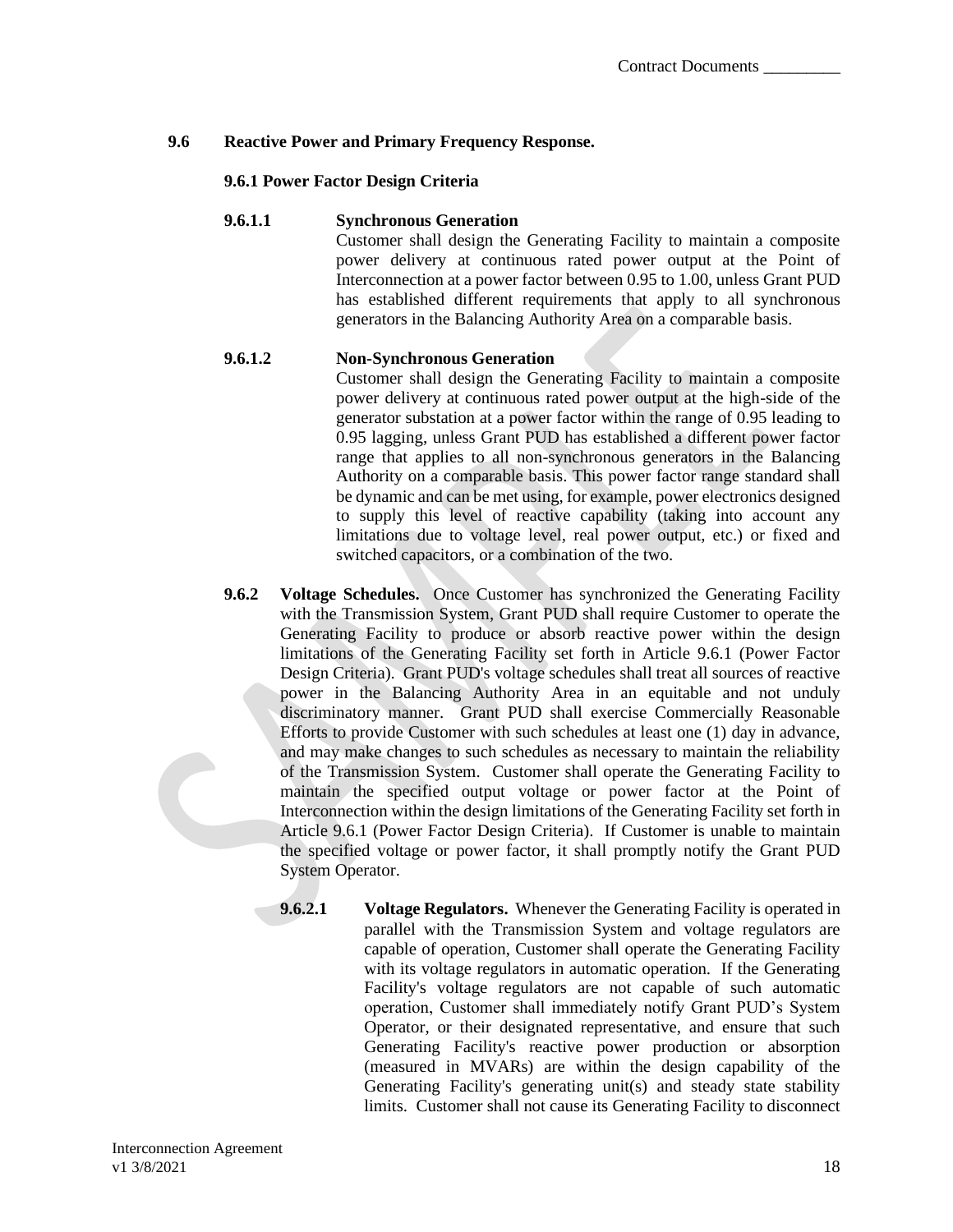automatically or instantaneously from the Transmission System or trip any generating unit comprising the Generating Facility for an under or over frequency condition unless the abnormal frequency condition persists for a time period beyond the limits set forth in ANSI/IEEE Standard C37.106, NERC's Reliability Guidelines – BPS--Connected Inverter-Based Resource Performance or such other standard as applied to other generators in the Balancing Authority Area on a comparable basis.

- **9.6.3 Invertor Based Resources:** Customer Facility shall be required to meet the recommnedations as set forth in NERC's Reliability Guidelines – BPS--Connected Inverter-Based Resource Performance.
- **9.6.4 Primary Frequency Response.** Customer shall ensure the primary frequency response capability of its Generating Facility by installing, maintaining, and operating a functioning governor or equivalent controls. The term "functioning governor or equivalent controls" as used herein shall mean the required hardware and/or software that provides frequency responsive real power control with the ability to sense changes in system frequency and autonomously adjust the Generating Facility's real power output in accordance with the droop and deadband parameters and in the direction needed to correct frequency deviations. Customer is required to install a governor or equivalent controls with the capability of operating: (1) with a maximum 5 percent droop and  $\pm 0.036$  Hz deadband; or (2) in accordance with the relevant droop, deadband, and timely and sustained response settings from an approved NERC Reliability Standard providing for equivalent or more stringent parameters. The droop characteristic shall be: (1) based on the nameplate capacity of the Generating Facility, and shall be linear in the range of frequencies between 59 to 61 Hz that are outside of the deadband parameter; or (2) based an approved NERC Reliability Standard providing for an equivalent or more stringent parameter. The deadband parameter shall be: the range of frequencies above and below nominal (60 Hz) in which the governor or equivalent controls is not expected to adjust the Generating Facility's real power output in response to frequency deviations. The deadband shall be implemented: (1) without a step to the droop curve, that is, once the frequency deviation exceeds the deadband parameter, the expected change in the Generating Facility's real power output in response to frequency deviations shall start from zero and then increase (for underfrequency deviations) or decrease (for over-frequency deviations) linearly in proportion to the magnitude of the frequency deviation; or (2) in accordance with an approved NERC Reliability Standard providing for an equivalent or more stringent parameter. Customer shall notify Grant PUD that the primary frequency response capability of the Generating Facility has been tested and confirmed during commissioning. Once Customer has synchronized the Generating Facility with the Transmission System, Customer shall operate the Generating Facility consistent with the provisions specified in Articles 9.6.4.1 and 9.6.4.2 of this Agreement. The primary frequency response requirements contained herein shall apply to both synchronous and non-synchronous Generating Facilities.
	- **9.6.4.1 Governor or Equivalent Controls.** Whenever the Generating Facility is operated in parallel with the Transmission System, Customer shall operate the Generating Facility with its governor or equivalent controls in service and responsive to frequency. Customer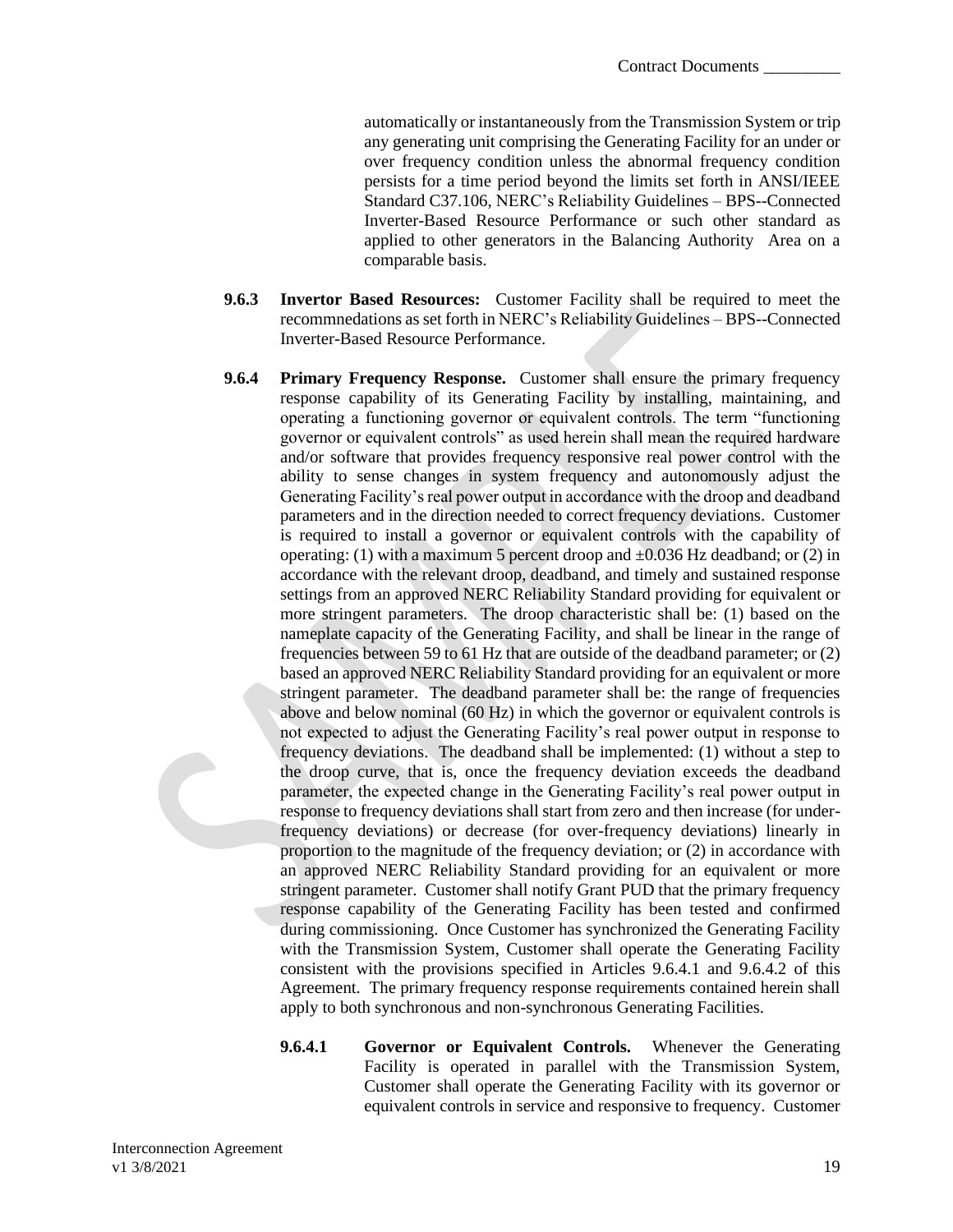shall: (1) in coordination with Grant PUD and/or the relevant Balancing Authority, set the deadband parameter to: (1) a maximum of  $\pm 0.036$  Hz and set the droop parameter to a maximum of 5 percent; or (2) implement the relevant droop and deadband settings from an approved NERC Reliability Standard that provides for equivalent or more stringent parameters. Customer shall be required to provide the status and settings of the governor or equivalent controls to Grant PUD and/or the relevant Balancing Authority upon request. If Customer needs to operate the Generating Facility with its governor or equivalent controls not in service, Customer shall immediately notify Grant PUD and the relevant Balancing Authority, and provide both with the following information: (1) the operating status of the governor or equivalent controls (i.e., whether it is currently out of service or when it will be taken out of service); (2) the reasons for removing the governor or equivalent controls from service; and (3) a reasonable estimate of when the governor or equivalent controls will be returned to service. Customer shall make Commercially Reasonable Efforts to return its governor or equivalent controls into service as soon as practicable. Customer shall make Commercially Reasonable Efforts to keep outages of the Generating Facility's governor or equivalent controls to a minimum whenever the Generating Facility is operated in parallel with the Transmission System.

- **9.6.4.2 Timely and Sustained Response.** Customer shall ensure that the Generating Facility's real power response to sustained frequency deviations outside of the deadband setting is automatically provided and shall begin immediately after frequency deviates outside of the deadband, and to the extent the Generating Facility has operating capability in the direction needed to correct the frequency deviation. Customer shall not block or otherwise inhibit the ability of the governor or equivalent controls to respond and shall ensure that the response is not inhibited, except under certain operational constraints including, but not limited to, ambient temperature limitations, physical energy limitations, outages of mechanical equipment, or regulatory requirements. The Generating Facility shall sustain the real power response at least until system frequency returns to a value within the deadband setting of the governor or equivalent controls. An approved NERC Reliability Standard with equivalent or more stringent requirements shall supersede the above requirements.
- 

**9.6.4.3 Exemptions**. Generating Facilities that are regulated by the United States Nuclear Regulatory Commission shall be exempt from Articles 9.6.4, 9.6.4.1, and 9.6.4.2 of this Agreement. Generating Facilities that are behind the meter generation that is sized-to-load (i.e., the thermal load and the generation are near-balanced in real-time operation and the generation is primarily controlled to maintain the unique thermal, chemical, or mechanical output necessary for the operating requirements of its host facility) shall be required to install primary frequency response capability in accordance with the droop and deadband capability requirements specified in Article 9.6.4, but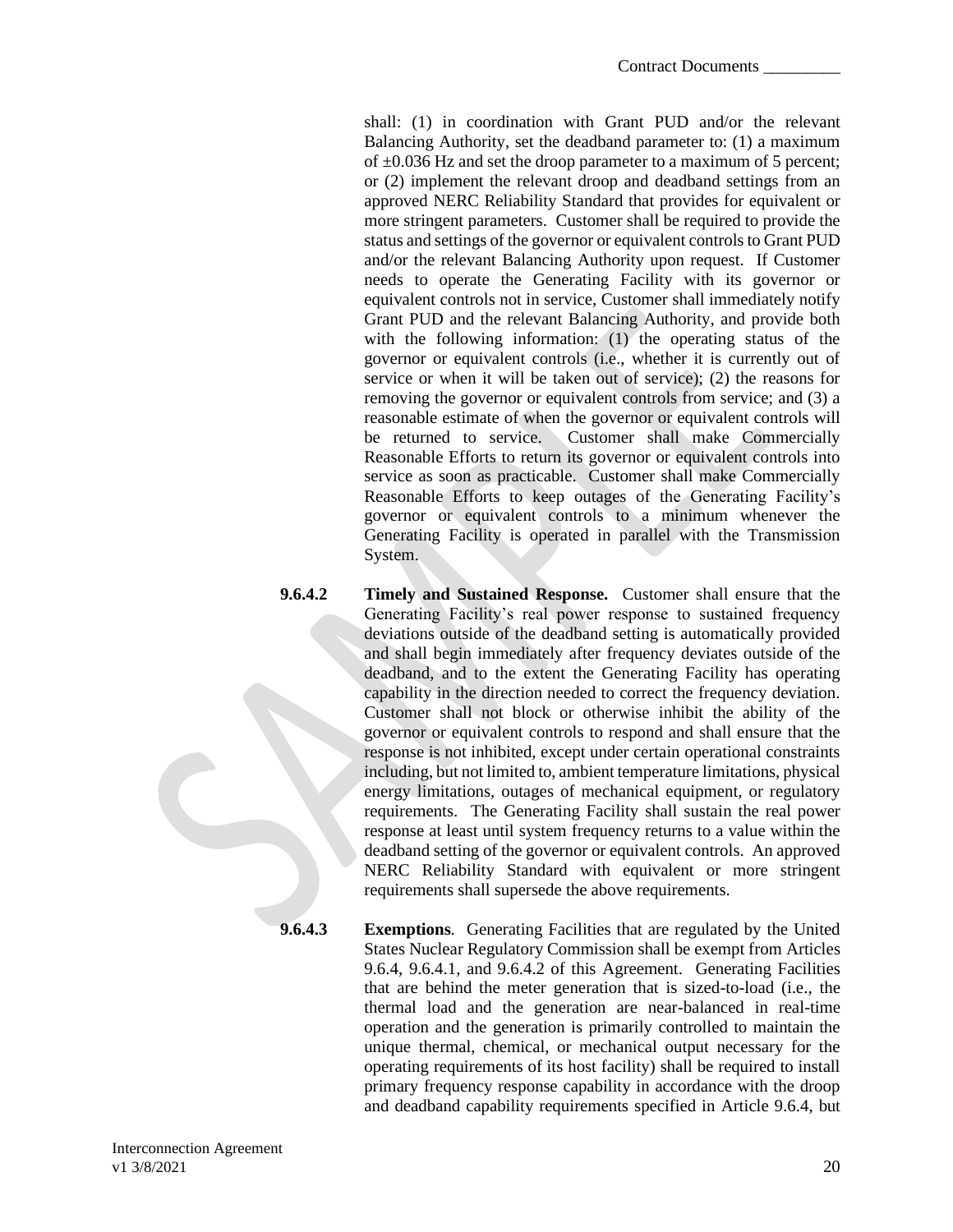shall be otherwise exempt from the operating requirements in Articles 9.6.4, 9.6.4.1, 9.6.4.2, and 9.6.4.4 of this Agreement.

**9.6.4.4 Electric Storage Resources**. Customer interconnecting an electric storage resource shall establish an operating range which will be included in Appendix H of this Agreement that specifies a minimum state of charge and a maximum state of charge between which the electric storage resource will be required to provide primary frequency response consistent with the conditions set forth in Articles 9.6.4, 9.6.4.1, 9.6.4.2, and 9.6.4.3 of this Agreement. Appendix H shall specify whether the operating range is static or dynamic, and shall consider (1) the expected magnitude of frequency deviations in the interconnection; (2) the expected duration that system frequency will remain outside of the deadband parameter in the interconnection; (3) the expected incidence of frequency deviations outside of the deadband parameter in the interconnection; (4) the physical capabilities of the electric storage resource; (5) operational limitations of the electric storage resource due to manufacturer specifications; and (6) any other relevant factors agreed to by Grant PUD and Customer, and in consultation with the relevant transmission owner or Balancing Authority as appropriate. If the operating range is dynamic, then Appendix H must establish how frequently the operating range will be reevaluated and the factors that may be considered during its reevaluation.

> Customer's electric storage resource is required to provide timely and sustained primary frequency response consistent with Article 9.6.4.2 of this Agreement when it is online and dispatched to inject electricity to the Transmission System and/or receive electricity from the Transmission System. This excludes circumstances when the electric storage resource is not dispatched to inject electricity to the Transmission System and/or dispatched to receive electricity from the Transmission System. If Customer's electric storage resource is charging at the time of a frequency deviation outside of its deadband parameter, it is to increase (for over-frequency deviations) or decrease (for under-frequency deviations) the rate at which it is charging in accordance with its droop parameter. Customer's electric storage resource is not required to change from charging to discharging, or vice versa, unless the response necessitated by the droop and deadband settings requires it to do so and it is technically capable of making such a transition.

**9.6.5 Modifications to Frequency Response Requirements**: In the event NERC materially modifies the requirements to provide frequency response, the Parties shall work in good faith to amend this Agreement as necessary.

### **9.7 Outages and Interruptions.**

**9.7.1 Outages**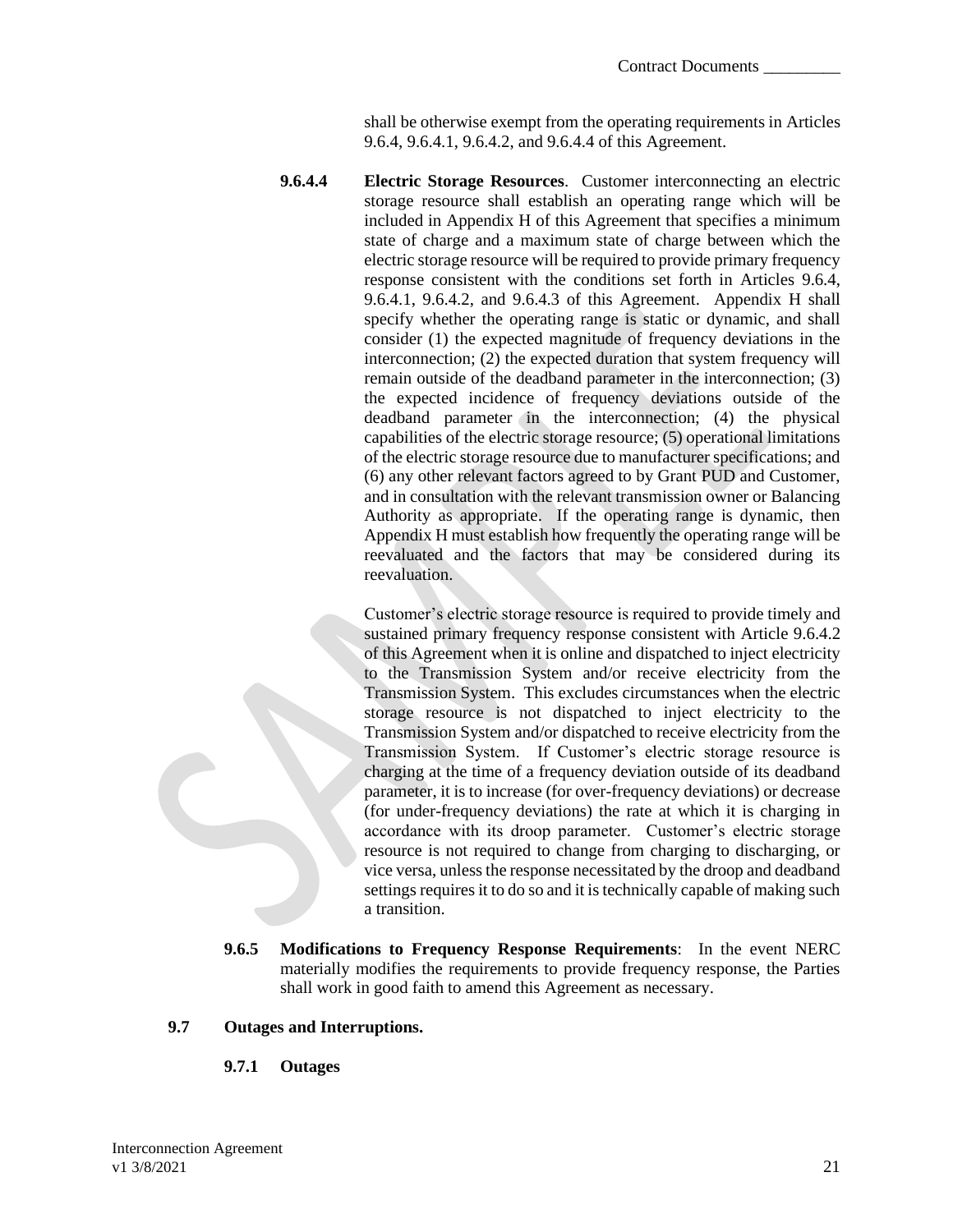- **9.7.1.1 Outage Authority and Coordination.** Each Party may in accordance with Good Utility Practice in coordination with the other Party remove from service any of its respective Interconnection Facilities or Network Upgrades that may impact the other Party's facilities as necessary to perform maintenance or testing or to install or replace equipment. Absent an Emergency Condition, the Party scheduling a removal of such facility(ies) from service shall use Commercially Reasonable Efforts to schedule such removal on a date and time mutually acceptable to the Parties. In all circumstances, any Party planning to remove such facility(ies) from service shall use Commercially Reasonable Efforts to minimize the effect on the other Party of such removal.
- **9.7.1.2 Outage Schedules.** Grant PUD or its agent/Affiliate shall post scheduled outages of its transmission facilities on the Reliability Coordinator's industry coordinated outage management system such as the reliability coordinator's WebOMS or its successor. Customer shall submit its planned maintenance schedules for the Generating Facility to Grant PUD for a minimum of a rolling 24 month period. Customer shall update its planned maintenance schedules as necessary and with sufficient lead time to allow Grant PUD to meet study and posting requirements. Grant PUD may request Customer to reschedule its maintenance as necessary to maintain the reliability of the Transmission System; provided, however, adequacy of generation supply shall not be a criterion in determining Transmission System reliability.
- **9.7.1.3 Outage Restoration.** If an outage on a Party's Interconnection Facilities or Network Upgrades adversely affects the other Party's operations or facilities, the Party that owns or controls the facility that is out of service shall use Commercially Reasonable Efforts to promptly restore such facility(ies) to a normal operating condition consistent with the nature of the outage. The Party that owns or controls the facility that is out of service shall provide the other Party, to the extent such information is known, information on the nature of the Emergency Condition, an estimated time of restoration, and any corrective actions required to the Grant PUD System Operator.
- **9.7.2 Interruption of Service.** If required by Good Utility Practice to do so, Grant PUD may require Customer to interrupt or Curtail deliveries of electricity if such delivery of electricity could adversely affect Grant PUD's ability to perform such activities as are necessary to safely and reliably operate and maintain the Transmission System. The following provisions shall apply to any interruption or reduction permitted under this Article 9.7.2:
	- **9.7.2.1** The interruption or Curtailment shall continue only for so long as reasonably necessary under Good Utility Practice, and Customer shall be notified as soon as practicable when the interruption or Curtailment is no longer necessary;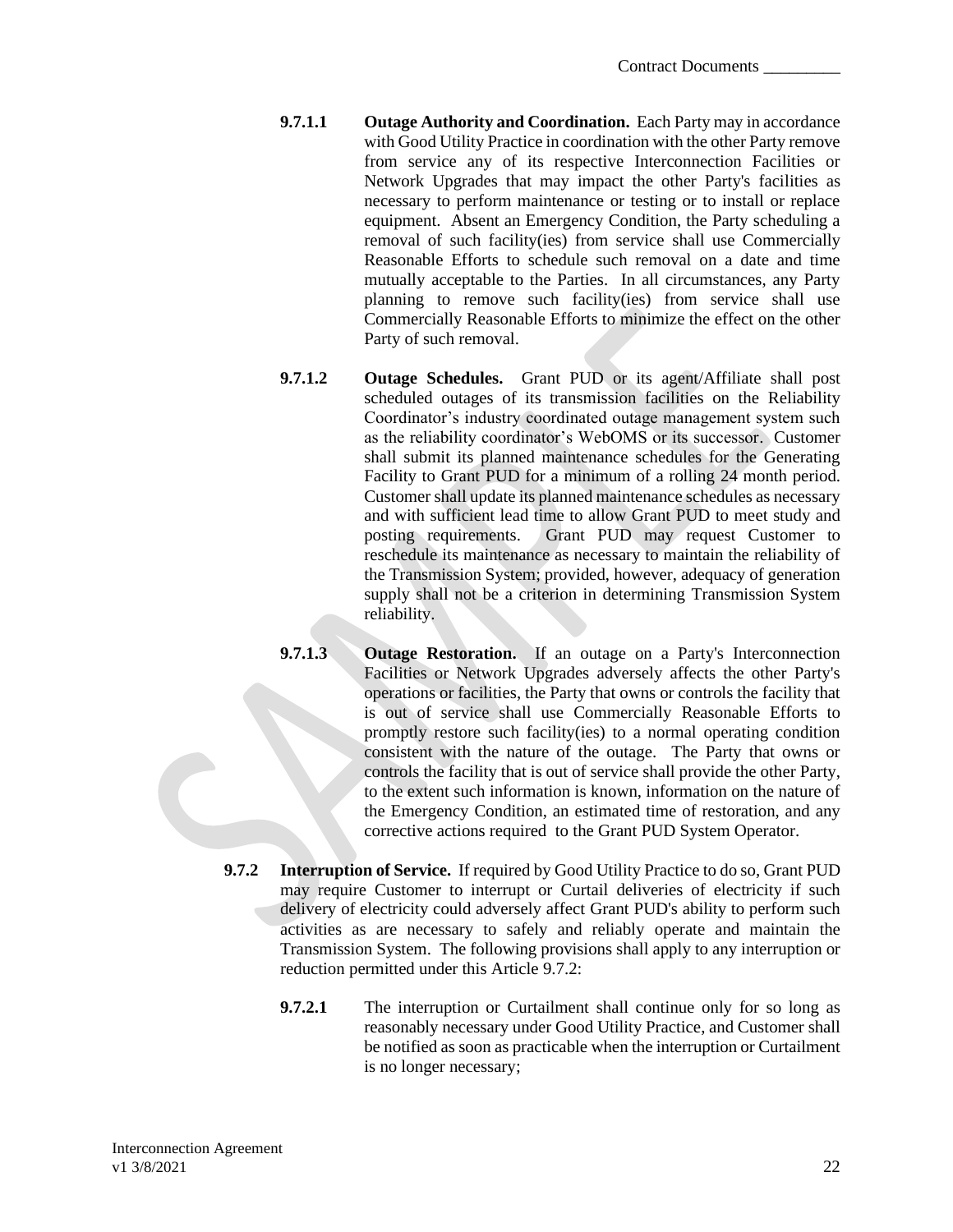- **9.7.2.2** Any such interruption or Curtailment shall be made on an equitable, non-discriminatory basis with respect to all generating facilities directly connected to the Transmission System;
- **9.7.2.3** When the interruption or Curtailment must be made under circumstances which do not allow for advance notice, Grant PUD shall notify Customer by telephone as soon as practicable of the reasons for the Curtailment, interruption, or reduction, and, if known, its expected duration.
- **9.7.2.4** Except during the existence of an Emergency Condition, when the interruption or reduction can be scheduled without advance notice, Grant PUD shall notify Customer in advance regarding the timing of such scheduling and further notify Customer of the expected duration. Grant PUD shall coordinate with Customer using Good Utility Practice to schedule the interruption or reduction during periods of least impact to Customer and Grant PUD;
- **9.7.2.5** The Parties shall cooperate and coordinate with each other to the extent necessary in order to restore the Generating Facility, Interconnection Facilities, and the Transmission System to their normal operating state, consistent with system conditions and Good Utility Practice.
- **9.7.3 Under-Frequency and Over Frequency Conditions.** The Transmission System is designed to automatically activate a load-shedding program as required by the Applicable Reliability Council in the event of an under-frequency system disturbance. Customer shall implement under-frequency and over-frequency relay set points for the Generating Facility as required by the Applicable Reliability Council to ensure "ride through" capability of the Transmission System. Generating Facility response to frequency deviations of pre-determined magnitudes, both under-frequency and over-frequency deviations, shall be studied and coordinated with Grant PUD in accordance with Good Utility Practice. The term "ride through" as used herein shall mean the ability of a Generating Facility to stay connected to and synchronized with the Transmission System during system disturbances within a range of under-frequency and over-frequency conditions, in accordance with Good Utility Practice and NERC requirements and guidelines.

## **9.7.4 System Protection and Other Control Requirements.**

**9.7.4.1 System Protection Facilities.** Customer shall, at its expense, install, operate and maintain System Protection Facilities as a part of the Generating Facility or Customer's Interconnection Facilities. Grant PUD shall install at Customer's expense any System Protection Facilities that may be required on Grant PUD's Interconnection Facilities or the Transmission System as a result of the interconnection of the Generating Facility and Customer's Interconnection Facilities.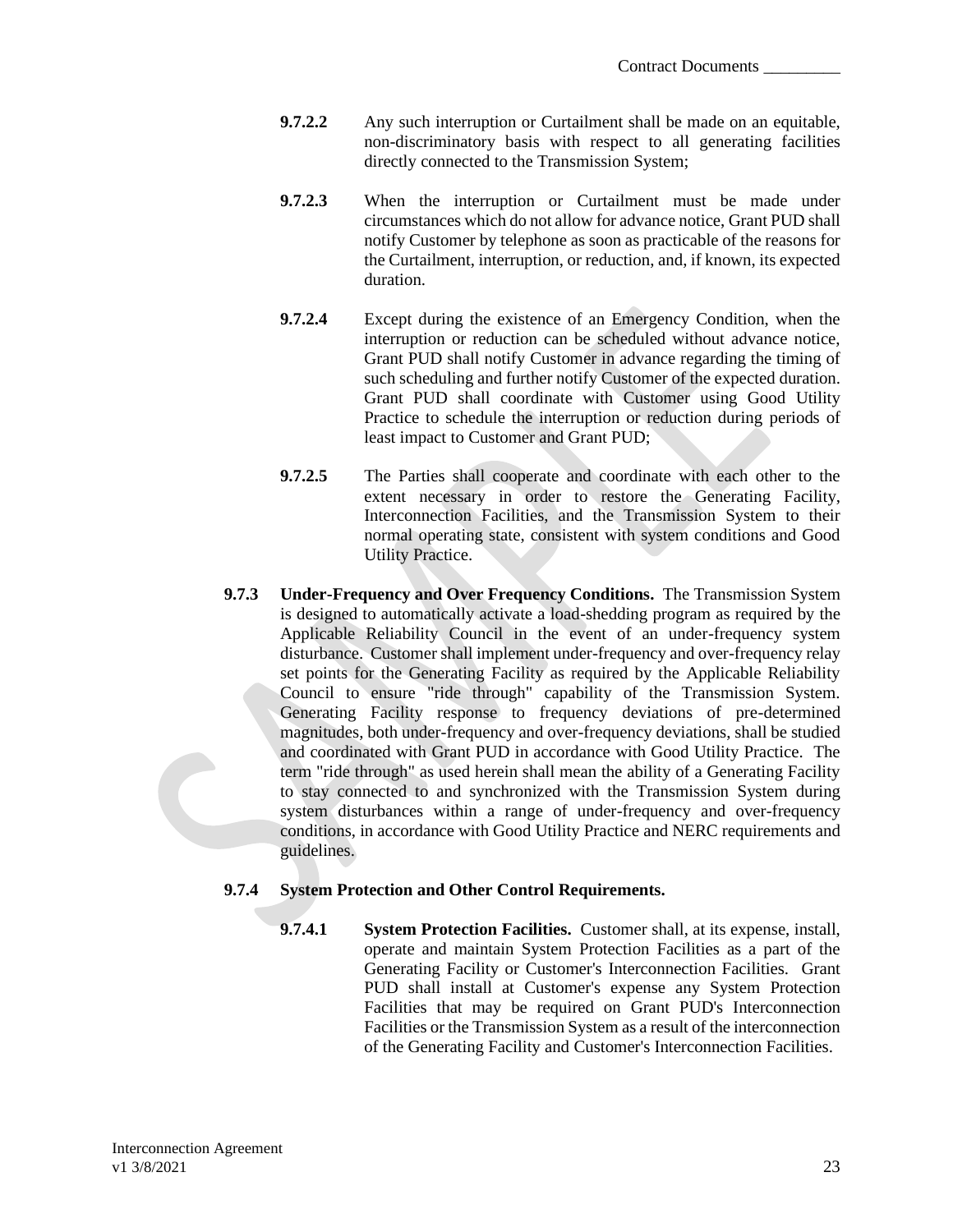- **9.7.4.2** Each Party's System Protection Facilities shall be designed and coordinated with other systems in accordance with Good Utility **Practice**
- **9.7.4.3** Each Party shall be responsible for protection of its facilities consistent with Good Utility Practice.
- **9.7.4.4** Each Party's protective relay design shall incorporate the necessary test switches to perform the tests required in Article 6 and that meet the industry standards for electrical work (i.e. current shorting, etc). The required test switches will be placed such that they allow operation of lockout relays while preventing breaker failure schemes from operating and causing unnecessary breaker operations and/or the tripping of Customer's units.
- **9.7.4.5** Each Party shall test, operate and maintain System Protection Facilities and records in accordance with Good Utility Practice, or if required, NERC testing and record retention requirements.
- **9.7.4.6** Prior to the In-Service Date, and again prior to the Commercial Operation Date, each Party or its agent shall perform a complete calibration test and functional trip test of the System Protection Facilities. At intervals suggested by Good Utility Practice and following any apparent malfunction of the System Protection Facilities, each Party shall perform both calibration and functional trip tests of its System Protection Facilities. These tests do not require the tripping of any in-service generation unit. These tests do, however, require that all protective relays and lockout contacts be activated.
- **9.7.5 Requirements for Protection.** In compliance with Good Utility Practice, Customer shall provide, install, own, and maintain relays, circuit breakers and all other devices necessary to remove any fault contribution of the Generating Facility to any short circuit occurring on the Transmission System not otherwise isolated by Grant PUD's equipment, such that the removal of the fault contribution shall be coordinated with the protective requirements of the Transmission System. Such protective equipment shall include, without limitation, an open air and visible disconnecting device or switch with load-interrupting capability located between the Generating Facility and the Transmission System at a site selected upon mutual agreement (not to be unreasonably withheld, conditioned or delayed) of the Parties. Customer shall be responsible for protection of the Generating Facility and Customer's other equipment from such conditions as negative sequence currents, over- or under-frequency, sudden load rejection, over- or under-voltage, and generator loss-of-field. Customer shall be solely responsible to disconnect the Generating Facility and Customer's other equipment if conditions on the Transmission System could adversely affect the Generating Facility.
- **9.7.6 Power Quality.** Neither Party's facilities shall cause excessive voltage flicker nor introduce excessive distortion to the sinusoidal voltage or current waves as recommended by IEEE Standard 519, or any applicable superseding electric industry standard. In the event of a conflict between IEEE Standard 519, or any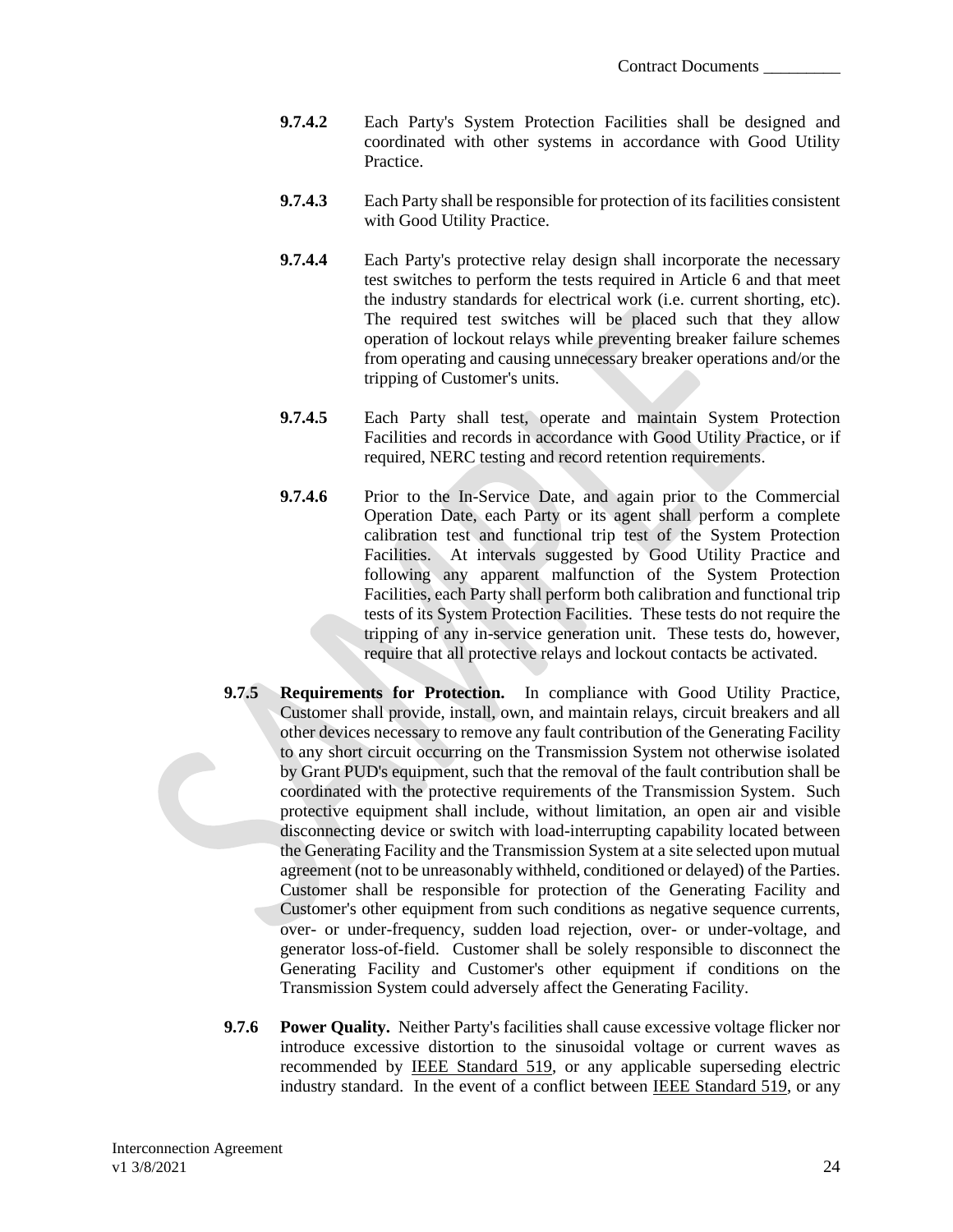applicable superseding electric industry standard, the applicable superseding electric industry standard, shall control.

**9.8 Switching and Tagging Rules.** Each Party shall provide the other Party a copy of its switching and tagging rules that are applicable to the other Party's activities. Such switching and tagging rules shall be developed on a non-discriminatory basis. The Parties shall comply with applicable switching and tagging rules, as amended from time to time, in obtaining clearances for work or for switching operations on equipment. The Parties will comply with the rules based on the ownership of the equipment. Grant PUD rules will apply to Grant PUD equipment and Customer rules will apply to Customer equipment.

### **9.9 Use of Interconnection Facilities by Third Parties.**

- **9.9.1 Purpose of Interconnection Facilities.** Except as may be required by Applicable Laws and Regulations, or as otherwise agreed to among the Parties, the Interconnection Facilities shall be constructed for the sole purpose of interconnecting the Generating Facility to the Transmission System and shall be used for no other purpose.
- **9.9.2 Third Party Users.** If required by Applicable Laws and Regulations or if the Parties mutually agree, such agreement not to be unreasonably withheld, to allow one or more third parties to use Grant PUD's Interconnection Facilities, or any part thereof, Customer shall be entitled to compensation for the capital expenses it incurred in connection with the Interconnection Facilities based upon the pro rata use of the Interconnection Facilities by Grant PUD, the remaining depreciated value, all third party users, and Customer, in accordance with Applicable Laws and Regulations or upon some other mutually-agreed upon methodology. In addition, cost responsibility for ongoing costs, including operation and maintenance costs associated with the Interconnection Facilities, shall be allocated between Customer and any third party users based upon the pro rata use of the Interconnection Facilities by Grant PUD, all third party users, and Customer, in accordance with Applicable Laws and Regulations or upon some other mutually agreed upon methodology.
- **9.10 Disturbance Analysis Data Exchange.** The Parties shall cooperate with one another in the analysis of disturbances to either the Generating Facility or Grant PUD's Transmission System by gathering and providing access to any information relating to any disturbance, including information from oscillography, protective relay targets, breaker operations and sequence of events records, and any disturbance information required by either Good Utility Practice or NERC requirements.
- **9.11 Scheduling.** Customer shall conform to Grant PUD's scheduling practices for purposes of scheduling energy and power from the Generating Facility.

## <span id="page-27-0"></span>**10. Maintenance**

**10.1 Grant PUD Obligations.** Grant PUD shall maintain the Transmission System and Grant PUD's Interconnection Facilities in a safe and reliable manner and in accordance with this Agreement.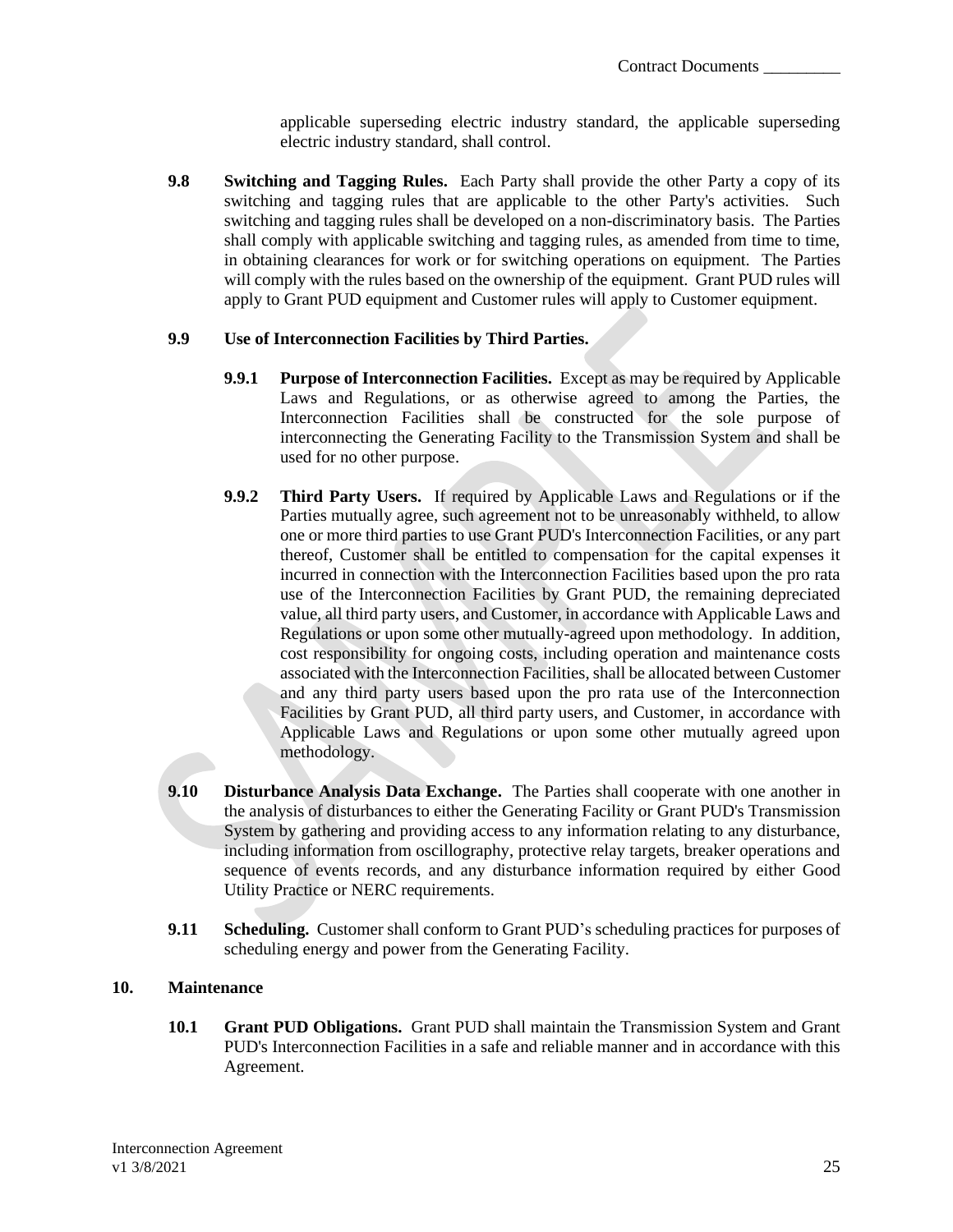- **10.2 Customer Obligations.** Customer shall maintain the Generating Facility and Customer's Interconnection Facilities in a safe and reliable manner and in accordance with this Agreement.
- **10.3 Coordination.** The Parties shall confer regularly to coordinate the planning, scheduling and performance of preventive and corrective maintenance on the Generating Facility and the Interconnection Facilities.
- **10.4 Secondary Systems.** Each Party shall cooperate with the other in the inspection, maintenance, and testing of control or power circuits that operate below 600 volts, AC or DC, including, but not limited to, any hardware, control or protective devices, cables, conductors, electric raceways, secondary equipment panels, transducers, batteries, chargers, and potential and current transformers that directly affect the operation of a Party's facilities and equipment which may reasonably be expected to impact the other Party. Each Party shall provide advance notice to the other Party before undertaking any work on such circuits, especially on electrical circuits involving circuit breaker trip and close contacts, current transformers, or potential transformers.
- **10.5 Operating and Maintenance Expenses.** Subject to the provisions herein addressing the use of facilities by others, and except for operations and maintenance expenses associated with modifications made for providing interconnection or transmission service to a third party and such third party pays for such expenses, Customer shall be responsible for all reasonable expenses including overheads, associated with: (1) owning, operating, maintaining, repairing, and replacing Customer's Interconnection Facilities; and (2) operation, maintenance, repair and replacement of Grant PUD's Interconnection Facilities. The terms of payments made by Customer for costs described in this Article 10.5 are contained in Appendix C.

### <span id="page-28-0"></span>**11. Performance Obligation**

- **11.1 Customer Interconnection Facilities.** Customer shall design, procure, construct, install, own and/or control Customer Interconnection Facilities described in Appendix A, Interconnection Facilities, Network Upgrades and Distribution Upgrades, at its sole expense.
- **11.2 Grant PUD's Interconnection Facilities.** Grant PUD shall design, procure, construct, install, own and/or control Grant PUD's Interconnection Facilities described in Appendix A, Interconnection Facilities, Network Upgrades and Distribution Upgrades, at the sole expense of Customer.
- **11.3 Network Upgrades and Distribution Upgrades.** Grant PUD shall design, procure, construct, install, and own the Network Upgrades and Distribution Upgrades described in Appendix A, Interconnection Facilities, Network Upgrades and Distribution Upgrades. Customer shall be responsible for all costs related to Distribution Upgrades and Network Upgrades.

### **11.4 Transmission Credits.**

**11.4.1 Repayment of Amounts Advanced for Network Upgrades.** Customer shall be entitled to a repayment, equal to the total amount paid to Grant PUD on a dollar-for-dollar basis, if any, for the Network Upgrades, as payments are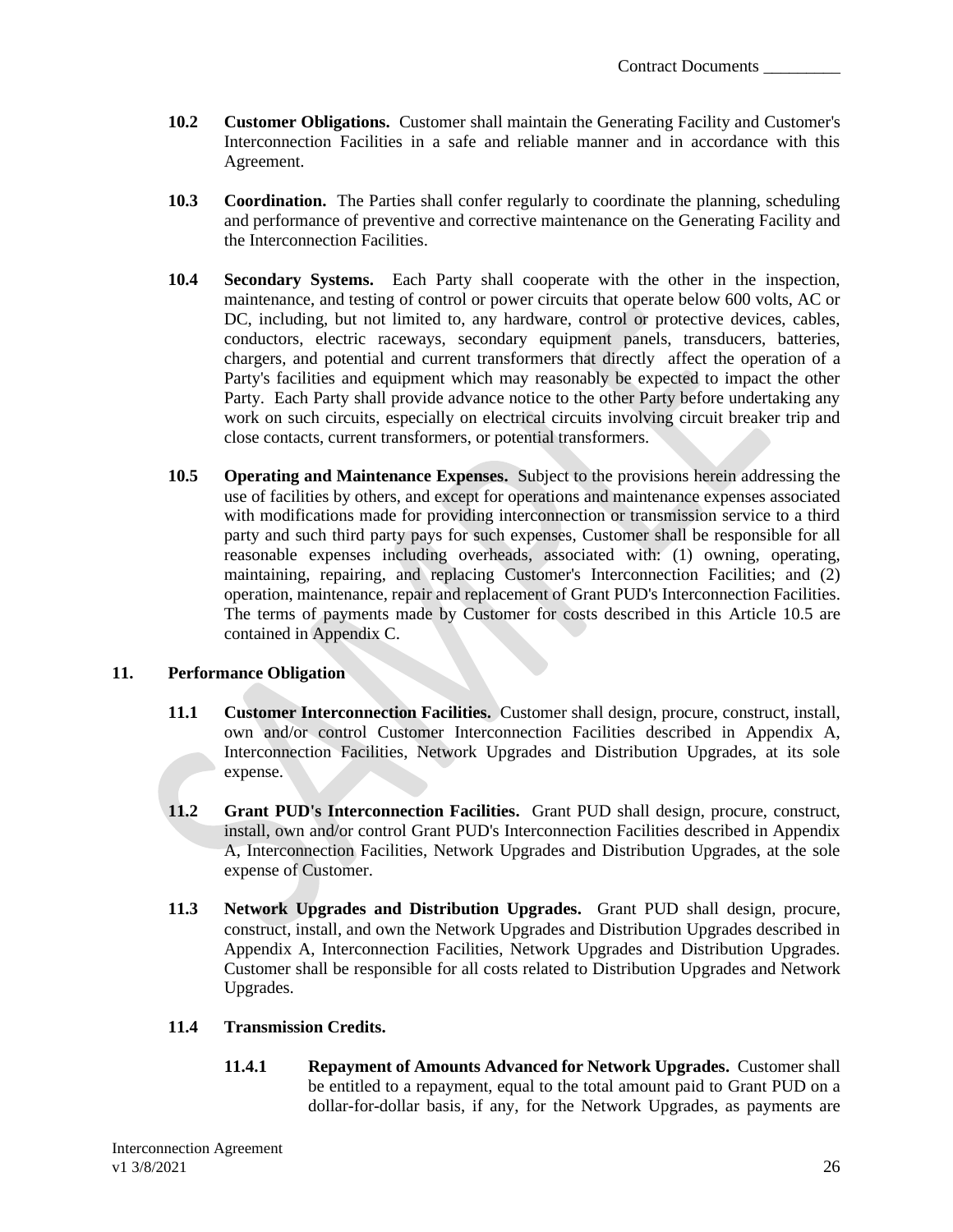made to Grant PUD for Non-Usage sensitive portion of payments made for transmission services with respect to the Generating Facility. Such repayment will occur by applying billing credits on Customer's bill for use of the Grant PUD Transmission System. Customer may assign such repayment rights to any person.

Notwithstanding the foregoing, Customer and Grant PUD may adopt any alternative payment schedule that is mutually agreeable so long as Grant PUD takes one of the following actions no later than five years from the Commercial Operation Date: (1) return to Customer any amounts advanced for Network Upgrades not previously repaid, or (2) declare in writing that Grant PUD will continue to provide payments to Customer on a dollar-for-dollar basis for the non-usage sensitive portion of transmission charges, or develop an alternative schedule that is mutually agreeable and provides for the return of all amounts advanced for Network Upgrades not previously repaid; however, full reimbursement shall not extend beyond 20 years from the Commercial Operation Date.

If the Generating Facility fails to achieve Commercial Operation, but it or another Generating Facility is later constructed and makes use of the Network Upgrades, Grant PUD shall at that time reimburse Customer for the amounts advanced for the Network Upgrades. Such payment to Customer shall occur only after payment is received by Grant PUD from the Generating Facility that makes use of the Network Upgrades. Before any such reimbursement can occur, Customer, or the entity that ultimately constructs the Generating Facility, if different, is responsible for identifying the entity to which reimbursement must be made.

If the Generating Facility fails to achieve Commercial Operation, and neither it nor any other Generating Facility is constructed and makes use of the Network Upgrades, any balance remaining for cash paid by Customer for Network Upgrades shall be set to zero and thus be forfeited by Customer 20 years after the Effective Date of this Agreement.

- **11.4.2 Special Provisions for Affected Systems.** Unless Grant PUD provides, under the Agreement, for the repayment of amounts advanced to Affected System Operator for Network Upgrades, Customer and Affected System Operator shall enter into an agreement that provides for such repayment. The agreement shall specify the terms governing payments to be made by Customer to the Affected System Operator as well as the repayment by the Affected System Operator. Grant PUD shall have no obligation to effectuate an agreement between Customer and Affected System Operator.
	- **11.5 Provision of Security.** At least 30 Calendar Days prior to the commencement of the procurement, installation, or construction of a discrete portion of a Grant PUD's Interconnection Facilities, Network Upgrades, or Distribution Upgrades, Customer shall provide to Grant PUD, at Customer's option, a guarantee, letter of credit or other form of security that is acceptable to Grant PUD and is consistent with the Uniform Commercial Code of the jurisdiction identified in Article 14.2.1. Such security for payment shall be in an amount equal to 100% of the costs for designing, procuring, constructing, and installing the applicable portion of Grant PUD's Interconnection Facilities, Network Upgrades, or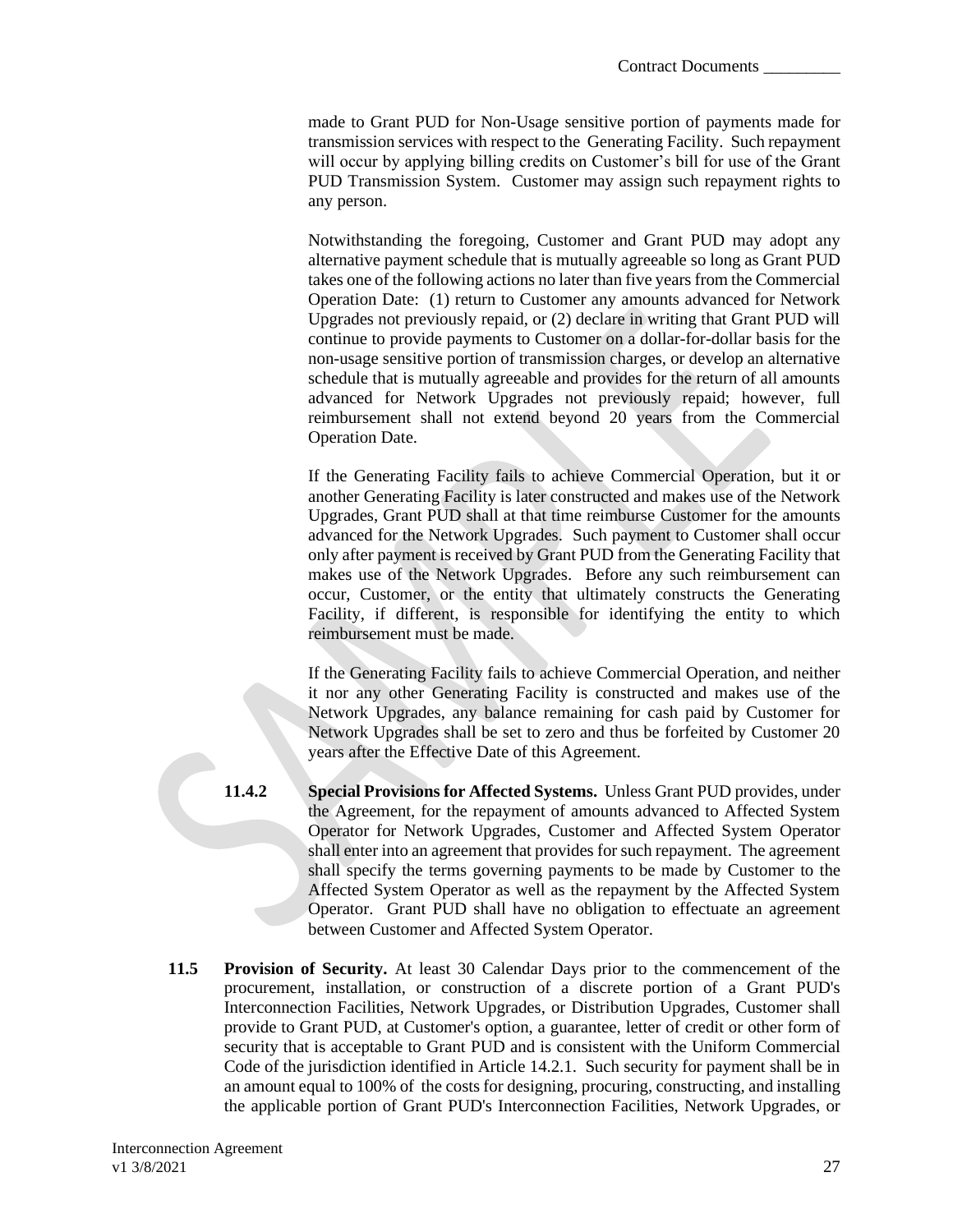Distribution Upgrades and shall be reduced on a dollar-for-dollar basis for payments made to Grant PUD for these purposes.

In addition:

- **11.5.1** The guarantee must be made by an entity that meets the creditworthiness requirements of Grant PUD, and contain terms and conditions that guarantee payment of any amount that may be due from Customer, up to an agreed-to maximum amount.
- **11.5.2** The letter of credit must be issued by a financial institution acceptable to Grant PUD and must specify a reasonable expiration date.
- **11.6 Customer Compensation.** If Grant PUD requests or directs Customer to provide a service pursuant to Articles 13.5.1 of this Agreement, Grant PUD shall compensate Customer in accordance with Customer's applicable rate schedule then in effect unless the provision of such service(s) is subject to an RTO or ISO FERC-approved rate schedule. There shall be no compensation if there is no applicable rate schedule then in effect.

### <span id="page-30-0"></span>**12. Invoice**

- **12.1 General.** Each Party shall submit to the other Party, on a monthly basis, invoices of amounts due for the preceding period, unless otherwise specified elsewhere in this Agreement. Each invoice shall state the time period to which the invoice applies and fully describe the services and equipment provided. The Parties may discharge mutual debts and payment obligations due and owing to each other on the same date through netting, in which case all amounts a Party owes to the other Party under this Agreement, including interest payments or credits, shall be netted so that only the net amount remaining due shall be paid by the owing Party.
- **12.2 Design, Procurement, and Construction Costs**. Customer shall reimburse Grant PUD for actual costs incurred, including but not limited to contracted labor and consulting costs, Grant PUD labor costs, material, equipment, applicable overheads, permits, and applicable taxes, for the design, procurement, and construction of Grant PUD's Interconnection Facilities and Network Upgrades. Customer agrees to the estimated costs and payment schedule specified in Appendix B, Milestones.

Within six months after completion of the construction of Grant PUD's Interconnection Facilities and the Network Upgrades, Grant PUD shall perform a true up to determine the actual cost of the design, procurement, and construction of Grant PUD's Interconnection Facilities and the Network Upgrades and shall provide documentation of such costs to Customer in sufficient detail to enable Customer to compare the actual costs with the estimates and to ascertain deviations, if any, from the cost estimates. Any remaining amount due to Grant PUD, or refunds owed by Grant PUD, will be payable within 30 days following the completion of the true-up.

**12.3 Payment.** Invoices shall be rendered to the paying Party at the address specified in Appendix F. The Party receiving the invoice shall pay the invoice within 30 Calendar Days of receipt. All payments shall be made in immediately available funds payable to the other Party, or by wire transfer to a bank named and account designated by the invoicing Party.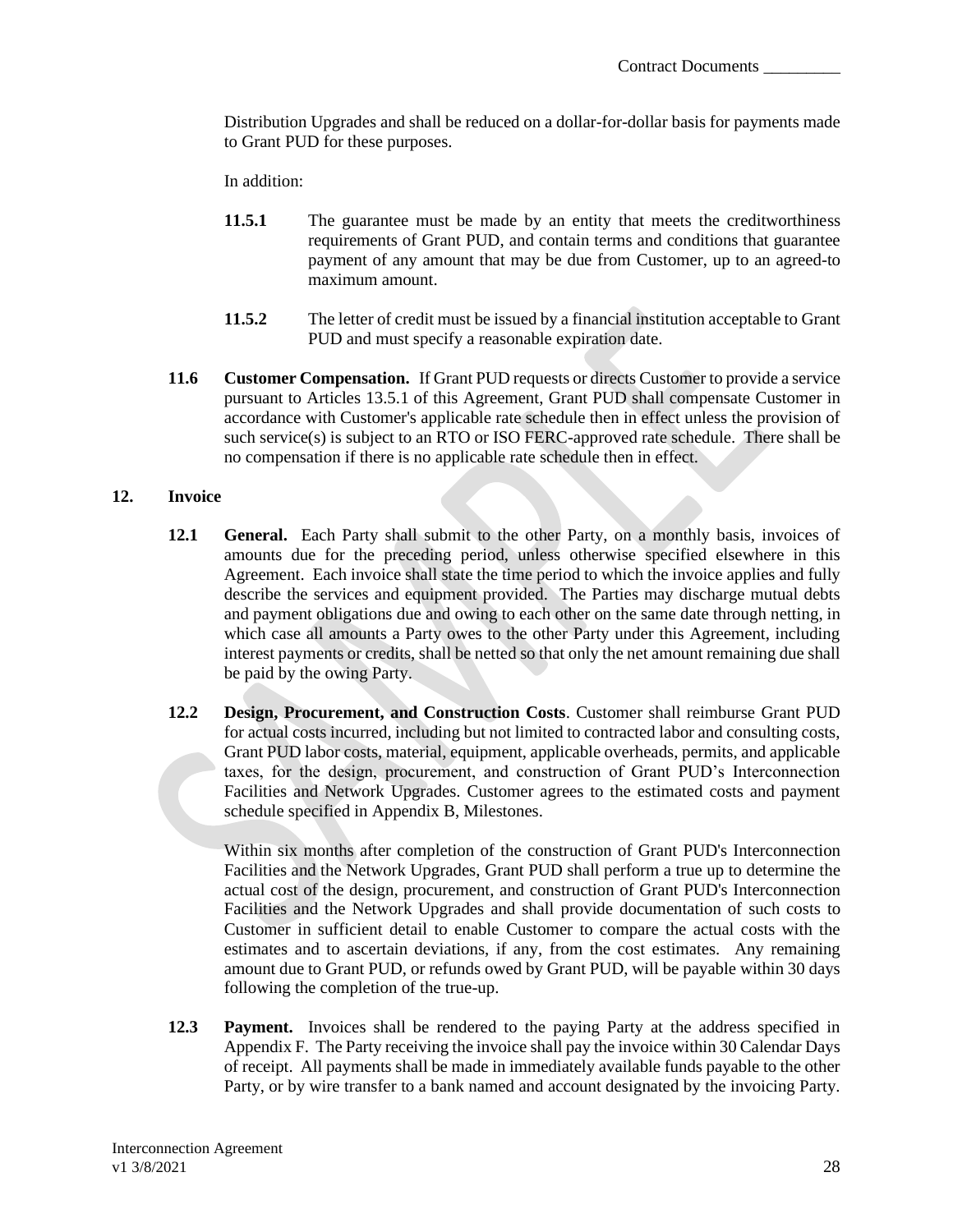Payment of invoices by either Party shall not constitute a waiver of any rights or claims either Party may have under this Agreement.

- **12.4 Late Payment.** Interest shall accrue on past due balances until paid at the rate of 1.5% per month.
- **12.5 Disputes.** In the event of a billing dispute between Grant PUD and Customer, Grant PUD shall continue to provide Interconnection Service under this Agreement as long as Customer: (i) continues to make all payments not in dispute; and (ii) pays to Grant PUD or into an independent escrow account the portion of the invoice in dispute, pending resolution of such dispute. If Customer fails to meet these two requirements for continuation of service, then Grant PUD may provide notice to Customer of a Default pursuant to Article 17. Within 30 Calendar Days after the resolution of the dispute, the Party that owes money to the other Party shall pay the amount due with interest calculated using the Adjusted Prime Rate as an annual percentage rate in existence at the time the dispute was initiated.

#### <span id="page-31-0"></span>**13. Emergencies**

- **13.1 Definition.** "Emergency Condition" shall mean a condition or situation: (i) that in the judgment of the Party making the claim is imminently likely to endanger life or property; or (ii) that, in the case of Grant PUD, is imminently likely (as determined in a nondiscriminatory manner) to cause a material adverse effect on the security of, or damage to the Transmission System, Grant PUD's Interconnection Facilities or the Transmission Systems of others to which the Transmission System is directly connected; or (iii) that, in the case of Customer, is imminently likely (as determined in a non-discriminatory manner) to cause a material adverse effect on the security of, or damage to**,** the Generating Facility or Customer's Interconnection Facilities. System restoration and black start shall be considered Emergency Conditions; provided, that Customer is not obligated by this Agreement to possess black start capability.
- **13.2 Obligations.** Each Party shall comply with the Emergency Condition procedures of the applicable Reliability Coordinator, ISO/RTO, NERC, the Applicable Reliability Council, Applicable Laws and Regulations, and any emergency procedures agreed to by the Joint Operating Committee.
- **13.3 Notice.** Grant PUD shall notify Customer promptly when it becomes aware of an Emergency Condition that affects Grant PUD's Interconnection Facilities or the Transmission System that may reasonably be expected to affect Customer's operation of the Generating Facility or Customer's Interconnection Facilities. Customer shall notify Grant PUD promptly when it becomes aware of an Emergency Condition that affects the Generating Facility or Customer's Interconnection Facilities that may reasonably be expected to affect the Transmission System or Grant PUD's Interconnection Facilities. To the extent information is known, the notification shall describe the Emergency Condition, the extent of the damage or deficiency, the expected effect on the operation of Customer's or Grant PUD's facilities and operations, its anticipated duration and the corrective action taken and/or to be taken. The initial notice shall be followed as soon as practicable with written notice.
- **13.4 Immediate Action.** Unless, in Customer's reasonable judgment, immediate action is required, Customer shall obtain the consent of Grant PUD, such consent to not be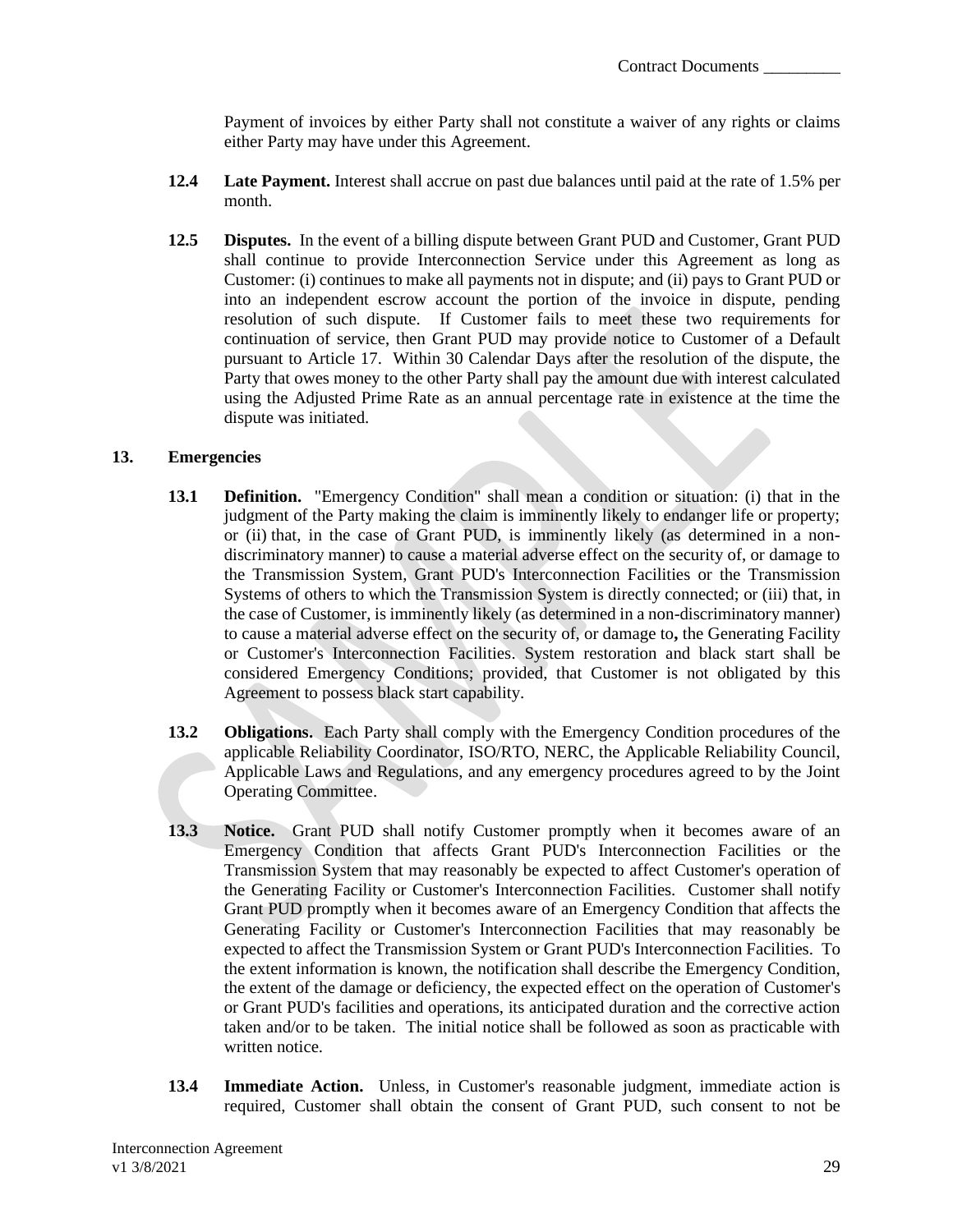unreasonably withheld, prior to performing any manual switching operations at the Generating Facility or Customer's Interconnection Facilities in response to an Emergency Condition either declared by Grant PUD or otherwise regarding the Transmission System.

### **13.5 Grant PUD Authority**

**13.5.1 General.** Grant PUD or its agent may take whatever actions or inactions with regard to the Transmission System or Grant PUD's Interconnection Facilities it deems necessary during an Emergency Condition in order to (i) preserve public health and safety, (ii) preserve the reliability of the Transmission System or Grant PUD's Interconnection Facilities, (iii) limit or prevent damage, and (iv) expedite restoration of service.

> Grant PUD shall use Commercially Reasonable Efforts to minimize the effect of such actions or inactions on the Generating Facility or Customer's Interconnection Facilities. Grant PUD may, on the basis of technical considerations, require the Generating Facility to mitigate an Emergency Condition by taking actions necessary and limited in scope to remedy the Emergency Condition, including, but not limited to, directing Customer to shut-down, start-up, increase or decrease the real or reactive power output of the Generating Facility; implementing a reduction or disconnection pursuant to Article 13.5.2; directing Customer to assist with blackstart (if available) or restoration efforts; or altering the outage schedules of the Generating Facility and Customer's Interconnection Facilities. Customer shall comply with all of Grant PUD's operating instructions concerning Generating Facility real power and reactive power output within the manufacturer's design limitations of the Generating Facility's equipment that is in service and physically available for operation at the time, in compliance with Applicable Laws and Regulations.

- **13.5.2 Reduction and Disconnection.** Grant PUD may Curtail Interconnection Service or disconnect the Generating Facility or Customer's Interconnection Facilities, when such, Curtailment or disconnection is necessary under Good Utility Practice due to Emergency Conditions. These rights are separate and distinct from any right of curtailment of Grant PUD pursuant to Grant PUD's Tariff. When Grant PUD can schedule the Curtailment or disconnection in advance, Grant PUD shall notify Customer of the reasons, timing and expected duration of the Curtailment or disconnection. Grant PUD shall coordinate with Customer using Good Utility Practice to schedule the Curtailment or disconnection during periods of least impact to Customer and Grant PUD. Any Curtailment or disconnection shall continue only for so long as reasonably necessary under Good Utility Practice. The Parties shall cooperate with each other to restore the Generating Facility, the Interconnection Facilities, and the Transmission System to their normal operating state as soon as practicable consistent with Good Utility Practice.
- **13.6 Customer Authority.** Consistent with Good Utility Practice, this Agreement and Grant PUD's business practices, Customer may take actions or inactions with regard to the Generating Facility or Customer's Interconnection Facilities during an Emergency Condition in order to (i) preserve public health and safety, (ii) preserve the reliability of the Generating Facility or Customer's Interconnection Facilities, (iii) limit or prevent damage, and (iv) expedite restoration of service. Customer shall use Commercially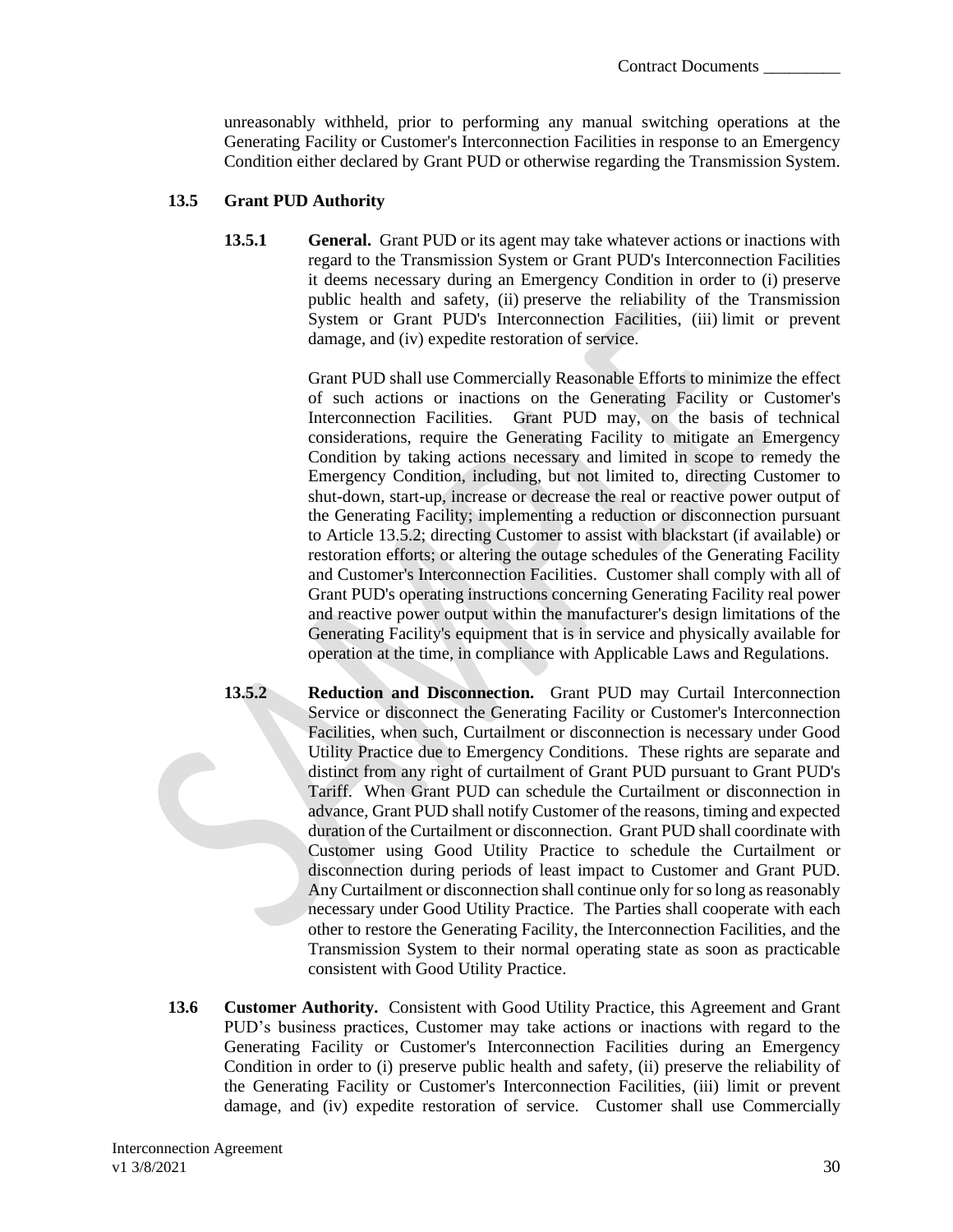Reasonable Efforts to minimize the effect of such actions or inactions on the Transmission System and Grant PUD's Interconnection Facilities. Grant PUD shall use Commercially Reasonable Efforts to assist Customer in such actions.

**13.7 Limited Liability.** Except as otherwise provided in Article 11.6.1 of this Agreement, neither Party shall be liable to the other for any action it takes in responding to an Emergency Condition so long as such action is made in good faith and is consistent with Good Utility Practice.

## <span id="page-33-0"></span>**14. Regulatory Requirements and Governing Law**

**14.1 Regulatory Requirements.** Each Party's obligations under this Agreement shall be subject to its receipt of any required approval or certificate from one or more Governmental Authorities in the form and substance satisfactory to the applying Party, or the Party making any required filings with, or providing notice to, such Governmental Authorities, and the expiration of any time period associated therewith. Each Party shall in good faith seek and use its Commercially Reasonable Efforts to obtain such other approvals. Nothing in this Agreement shall require Customer to take any action that could result in its inability to obtain, or its loss of, status or exemption under the Federal Power Act, the Public Utility Holding Company Act of 1935, as amended, or the Public Utility Regulatory Policies Act of 1978.

## **14.2 Governing Law**

- **14.2.1** The validity, interpretation and performance of this Agreement and each of its provisions shall be governed by the laws of the State of Washington, without regard to its conflicts of law principles. Venue of any action filed to enforce or interpret the provisions of this Agreement shall be exclusively in the Superior Court, County of Grant, State of Washington or the Federal District Court for the Eastern District of Washington at Grant PUD's sole option. In the event of litigation to enforce the provisions of this Agreement, the prevailing party shall be entitled to reasonable legal fees in addition to any other relief allowed.
- 14.2.2 This Agreement is subject to all Applicable Laws and Regulations.
- **14.2.3** Each Party expressly reserves the right to seek changes in, appeal, or otherwise contest any laws, orders, rules, or regulations of a Governmental Authority.
- **14.3 Agreement to Cooperate.** The Parties shall reasonably cooperate when one of the Parties is subject to a requlatory inquiry or audit by NERC or WECC or their replacement organizations and the subject of the inquiry or audit is affected by the interconnection between the two Parties.

### <span id="page-33-1"></span>**15. Notices**

**15.1 • General.** Unless otherwise provided in this Agreement, any notice, demand or request required or permitted to be given by either Party to the other and any instrument required or permitted to be tendered or delivered by either Party in writing to the other shall be effective when delivered and may be so given, tendered or delivered, by recognized national courier, or by depositing the same with the United States Postal Service with postage prepaid, for delivery by certified or registered mail, addressed to the Party, or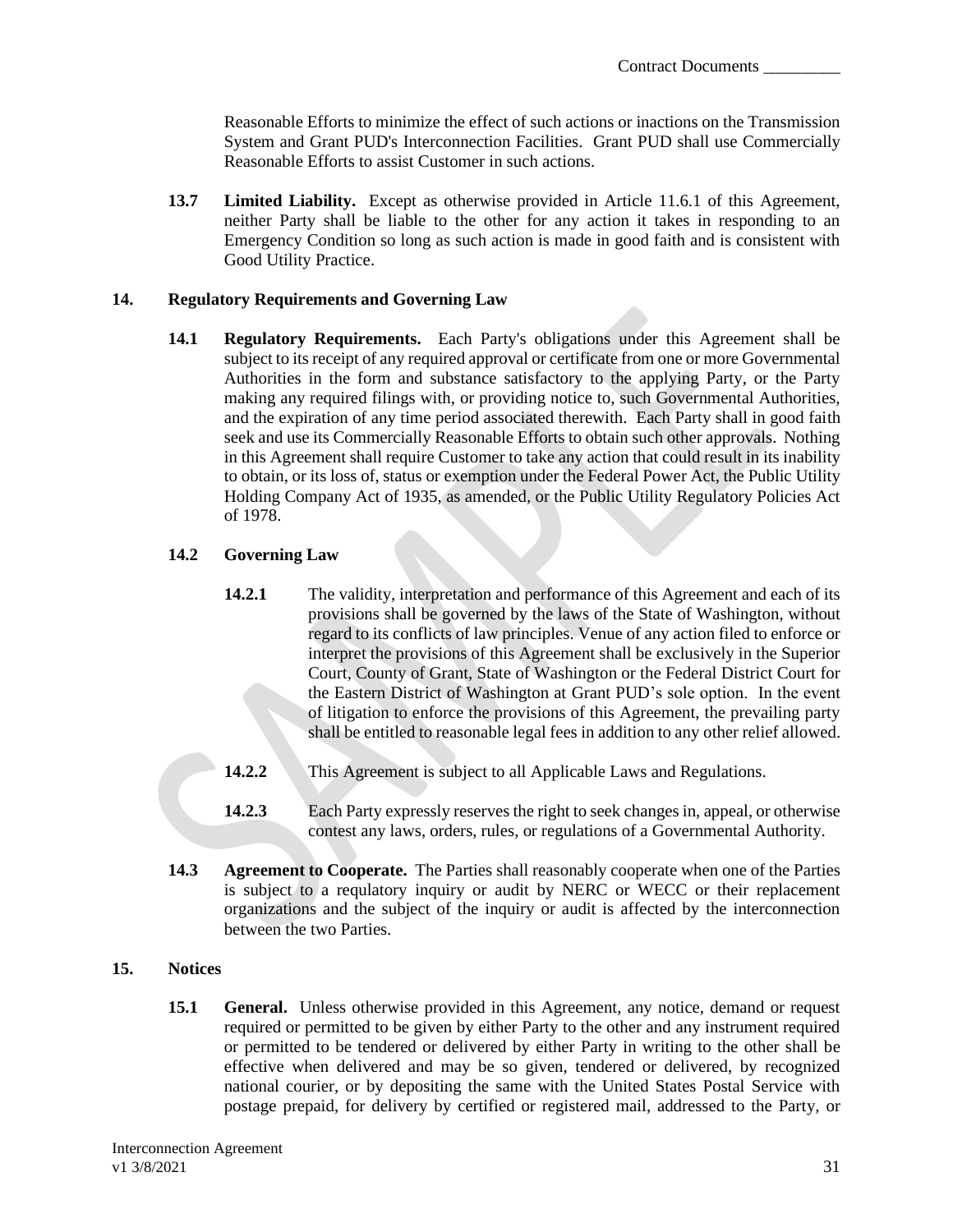personally delivered to the Party, at the address set out in Appendix F, Addresses for Delivery of Notices and Billings.

Either Party may change the notice information in this Agreement by giving five Business Days written notice prior to the effective date of the change.

- **15.2 Billings and Payments.** Billings and payments shall be sent to the addresses set out in Appendix F.
- **15.3 Alternative Forms of Notice.** Any notice or request required or permitted to be given by a Party to the other and not required by this Agreement to be given in writing may be so given by telephone or email to the telephone numbers and email addresses set out in Appendix F.
- **15.4 Operations and Maintenance Notice.** Each Party shall notify the other Party in writing of the identity of the person(s) that it designates as the point(s) of contact with respect to the implementation of Articles 9 and 10.

### <span id="page-34-0"></span>**16. Force Majeure**

- **16.1** Economic hardship is not considered a Force Majeure event.
- **16.2** Neither Party shall be considered to be in Default with respect to any obligation hereunder, (including obligations under Article 4), other than the obligation to pay money when due, if prevented from fulfilling such obligation by Force Majeure. A Party unable to fulfill any obligation hereunder (other than an obligation to pay money when due) by reason of Force Majeure shall give notice and the full particulars of such Force Majeure to the other Party in writing or by telephone as soon as reasonably possible after the occurrence of the cause relied upon. Telephone notices given pursuant to this article shall be confirmed in writing as soon as reasonably possible and shall specifically state full particulars of the Force Majeure, the time and date when the Force Majeure occurred and when the Force Majeure is reasonably expected to cease. The Party affected shall exercise due diligence to remove such disability with reasonable dispatch, but shall not be required to accede or agree to any provision not satisfactory to it in order to settle and terminate a strike or other labor disturbance.

## <span id="page-34-1"></span>**17. Default**

- **17.1 General.** No Default shall exist where such failure to discharge an obligation (other than the payment of money) is the result of Force Majeure as defined in this Agreement or the result of an act of omission of the other Party. Upon a Breach, the non-Breaching Party shall give written notice of such Breach to the Breaching Party. Except as provided in Article 17.1.2, the Breaching Party shall have 30 Calendar Days from receipt of the Default notice within which to cure such Breach; provided however, if such Breach is not capable of cure within 30 Calendar Days, the Breaching Party shall commence such cure within 30 Calendar Days after notice and continuously and diligently complete such cure within 90 Calendar Days from receipt of the Default notice; and, if cured within such time, the Breach specified in such notice shall cease to exist.
- **17.2 Right to Terminate.** If a Breach is not cured as provided in this article, or if a Breach is not capable of being cured within the period provided for herein, the non-Breaching Party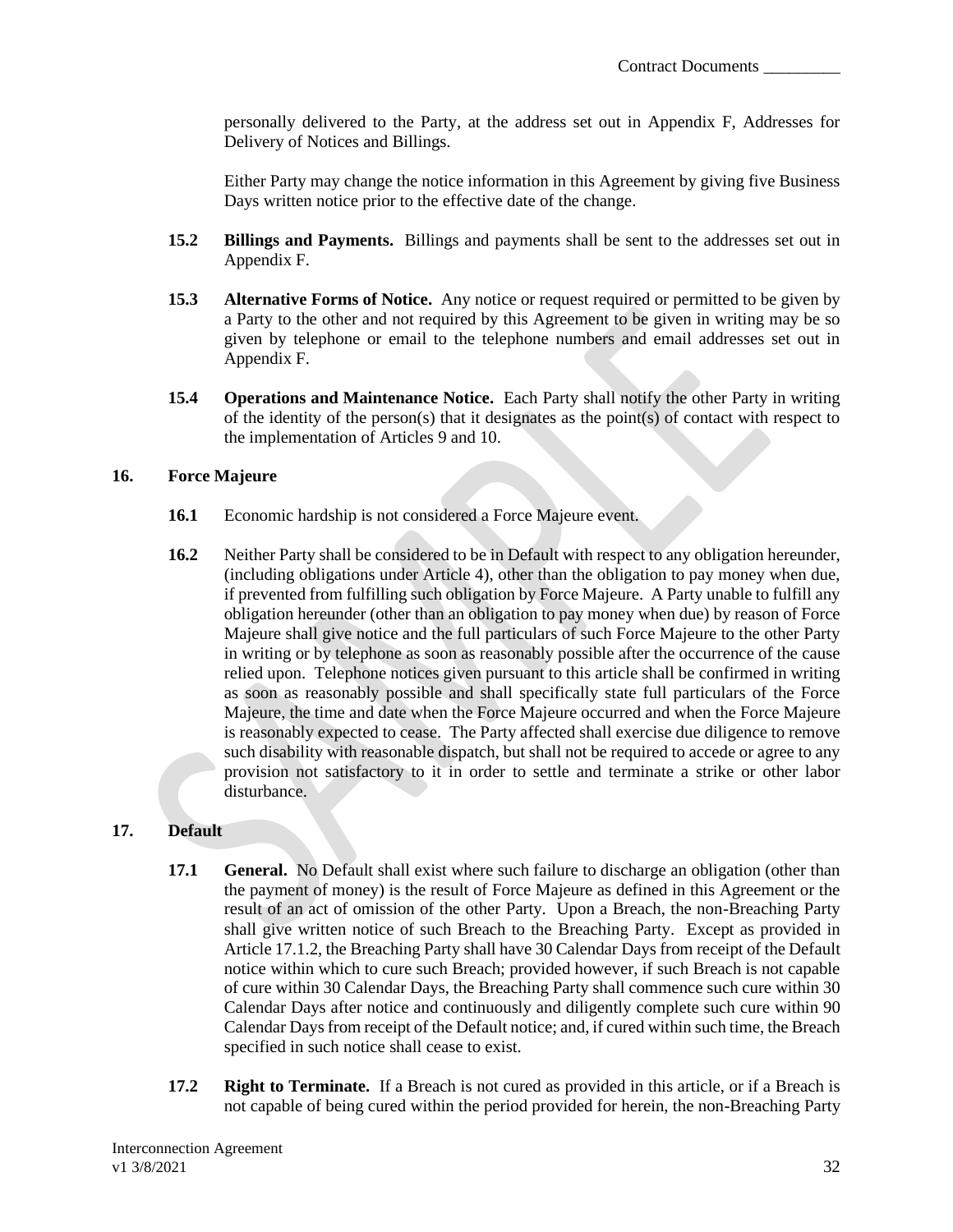shall have the right to declare a Default and terminate this Agreement by written notice at any time until cure occurs, and be relieved of any further obligation hereunder and, whether or not that Party terminates this Agreement, to recover from the Breaching Party all amounts due hereunder, plus all other damages and remedies to which it is entitled at law or in equity. The provisions of this article shall survive termination of this Agreement.

### <span id="page-35-0"></span>**18. Indemnity, Consequential Damages and Insurance**

- **18.1 Indemnity.** The Parties shall at all times indemnify, defend, and hold the other Party harmless from, any and all damages, Losses, claims, including claims and actions relating to injury to or death of any person or damage to property, demand, suits, recoveries, costs and expenses, court costs, attorney fees, and all other obligations by or to third parties, arising out of or resulting from the other Party's action or inactions of its obligations under this Agreement on behalf of the Indemnifying Party, except in cases of gross negligence or intentional wrongdoing by the Indemnified Party.
	- **18.1.1 Indemnified Person.** If an indemnified person is entitled to indemnification under this Article 18 as a result of a claim by a third party, and the Indemnifying Party fails, after notice and reasonable opportunity to proceed under Article 18.1, to assume the defense of such claim, such indemnified person may at the expense of the indemnifying Party contest, settle or consent to the entry of any judgment with respect to, or pay in full, such claim.
	- **18.1.2 Indemnifying Party.** If an indemnifying Party is obligated to indemnify and hold any indemnified person harmless under this Article 18, the amount owing to the indemnified person shall be the amount of such indemnified person's actual Loss, net of any insurance or other recovery.
	- **18.1.3 Indemnity Procedures.** Promptly after receipt by an indemnified person of any claim or notice of the commencement of any action or administrative or legal proceeding or investigation as to which the indemnity provided for in Article 18.1 may apply, the indemnified person shall notify the indemnifying Party of such fact. Any failure of or delay in such notification shall not affect a Party's indemnification obligation unless such failure or delay is materially prejudicial to the indemnifying Party.

The indemnifying Party shall have the right to assume the defense thereof with counsel designated by such indemnifying Party and reasonably satisfactory to the indemnified person. If the defendants in any such action include one or more indemnified persons and the indemnifying Party and if the indemnified person reasonably concludes that there may be legal defenses available to it and/or other indemnified persons which are different from or additional to those available to the indemnifying Party, the indemnified person shall have the right to select separate counsel to assert such legal defenses and to otherwise participate in the defense of such action on its own behalf. In such instances, the indemnifying Party shall only be required to pay the fees and expenses of one additional attorney to represent an indemnified person or indemnified persons having such differing or additional legal defenses.

The indemnified person shall be entitled, at its expense, to participate in any such action, suit or proceeding, the defense of which has been assumed by the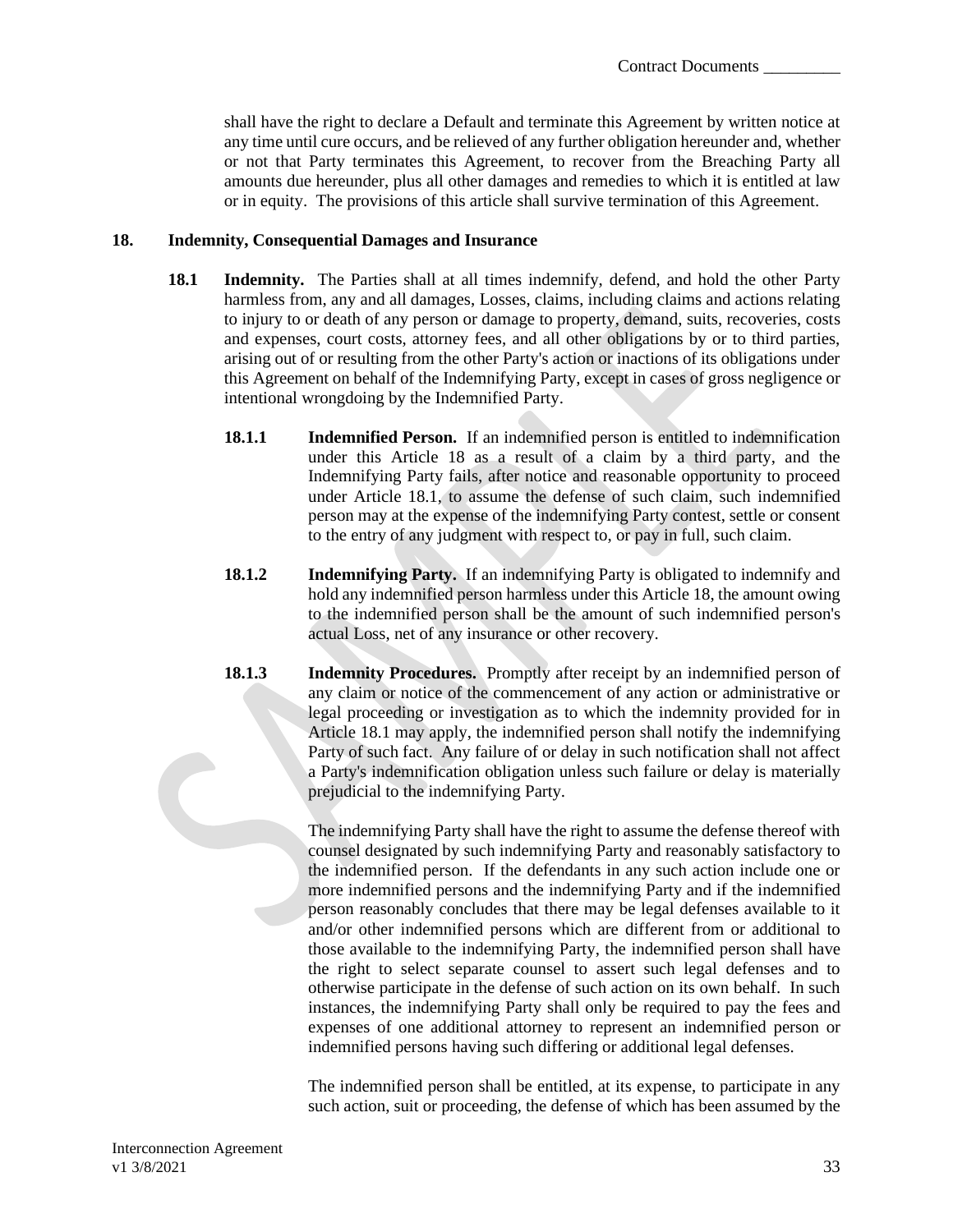indemnifying Party. Notwithstanding the foregoing, the indemnifying Party (i) shall not be entitled to assume and control the defense of any such action, suit or proceedings if and to the extent that, in the opinion of the indemnified person and its counsel, such action, suit or proceeding involves the potential imposition of criminal liability on the indemnified person, or there exists a conflict or adversity of interest between the indemnified person and the indemnifying Party, in such event the indemnifying Party shall pay the reasonable expenses of the indemnified person, and (ii) shall not settle or consent to the entry of any judgment in any action, suit or proceeding without the consent of the indemnified person, which shall not be reasonably withheld, conditioned or delayed.

**18.2 Consequential Damages.** In no event shall either Party be liable under any provision of this Agreement for any Losses, damages, costs or expenses for any special, indirect, incidental, consequential, or punitive damages, including but not limited to Loss of profit or revenue, Loss of the use of equipment, cost of capital, cost of temporary equipment or services, whether based in whole or in part in contract, in tort, including negligence, strict liability, or any other theory of liability; provided, however, that damages for which a Party may be liable to the other Party under another agreement shall not be considered to be special, indirect, incidental, or consequential damages hereunder.

### **18.3 Insurance.**

**18.3.1** Prior to the commencement of any work under this Agreement, and at all times during the term of this Agreement, Customer shall obtain and maintain continuously, at its own expense a policy, or policies of insurance with insurance companies rated A- VII or better by A.M. Best, as enumerated below. Any significant deductible, self-insured retention or coverage via captive must be disclosed and is subject to approval by Grant PUD's risk manager. The cost of any claim payments falling within the deductible or self-insured retention shall be the responsibility of Customer and not recoverable under any part of this Agreement.

### Customer Required Insurance

- 1. **General Liability Insurance:** Commercial general liability insurance, covering all operations by or on behalf of Customer against claims for bodily injury (including death) and property damage (including loss of use). Such insurance shall provide coverage for:
	- a. Premises and operations;
	- b. Products and completed operations;
	- c. Contractual liability;
	- d. Personal injury liability (with deletion of the exclusion for liability assumed under Agreement);
	- e. Pollution liability (sudden and accidental) (or provided on a standalone basis);
	- f. Such insurance shall not exclude coverage for action-over liability claims; and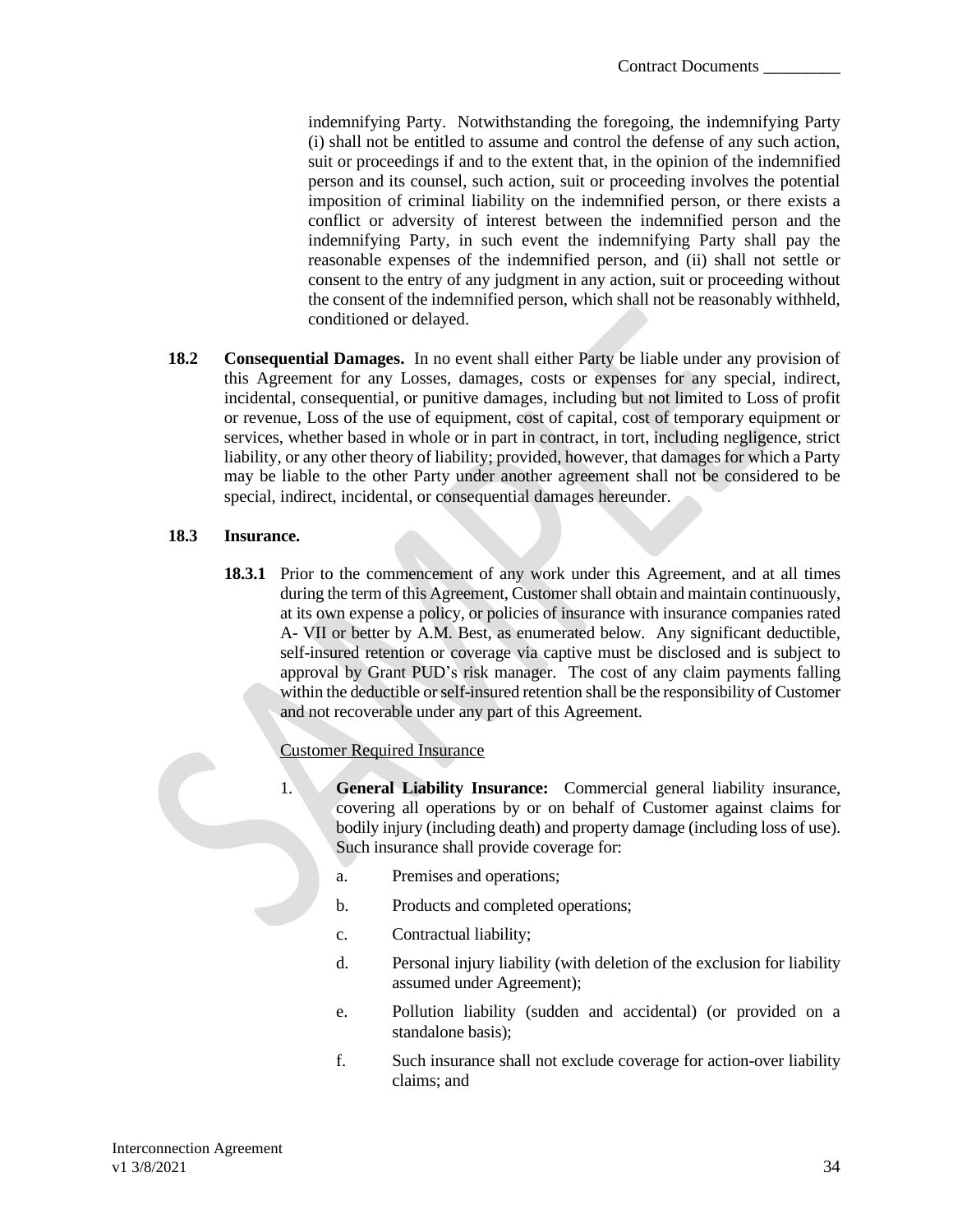g. Such insurance shall not exclude coverage for explosion (X), collapse (C) and underground hazards (U).

with the following **minimum limits:**

- h. \$1,000,000 each occurrence
- i. \$1,000,000 personal injury liability
- j. \$2,000,000 general aggregate (per project)
- k. \$2,000,000 products and completed operations aggregate

Commercial general liability insurance will include Grant PUD as additional insured on a primary and non-contributory basis for ongoing and completed operations. A waiver of subrogation shall apply in favor of Grant PUD.

2. **Workers' Compensation** and **Stop Gap Employers Liability**:Workers' compensation insurance as required by law for all employees. Employer's liability insurance, including occupational disease coverage, in the amount of **\$1,000,000 for each accident, each employee, and policy limit**. Customer expressly agrees to comply with all provisions of the workers' compensation laws of the states or countries where the work is being performed, including the provisions of Title 51 of the Revised Code of Washington for all work occurring in the state of Washington.

If there is an exposure of injury or illness under the U.S. Longshore and Harbor Workers (USL&H) Act, Jones Act, or under U.S. laws, regulations or statutes applicable to maritime employees, coverage shall be included for such injuries or claims. Such coverage shall include USL&H and/or maritime employer's liability (MEL).

3. **Automobile Liability Insurance:** Automobile liability insurance against claims of bodily injury (including death) and property damage (including loss of use) covering all owned, rented, leased, non-owned, and hired vehicles used in the performance of the work, with a **minimum limit of \$1,000,000 per accident** for bodily injury and property damage combined and containing appropriate uninsured motorist and No-Fault insurance provision, when applicable.

Automobile liability insurance will include Grant PUD as additional insured on a primary and non-contributory basis. A waiver of subrogation shall apply in favor of Grant PUD.

4. **Excess Insurance:** Excess (or umbrella) liability insurance with a **minimum limit of \$20,000,000 per occurrence and in the aggregate when combined with underlying primary limits**. This insurance shall provide coverage in excess of the underlying primary liability limits, terms, and conditions for each category of liability insurance in the foregoing subsections 1, 2 and 3. If this insurance is written on a claims-made policy form, then the policy shall be endorsed to include an automatic extended reporting period of at least five years.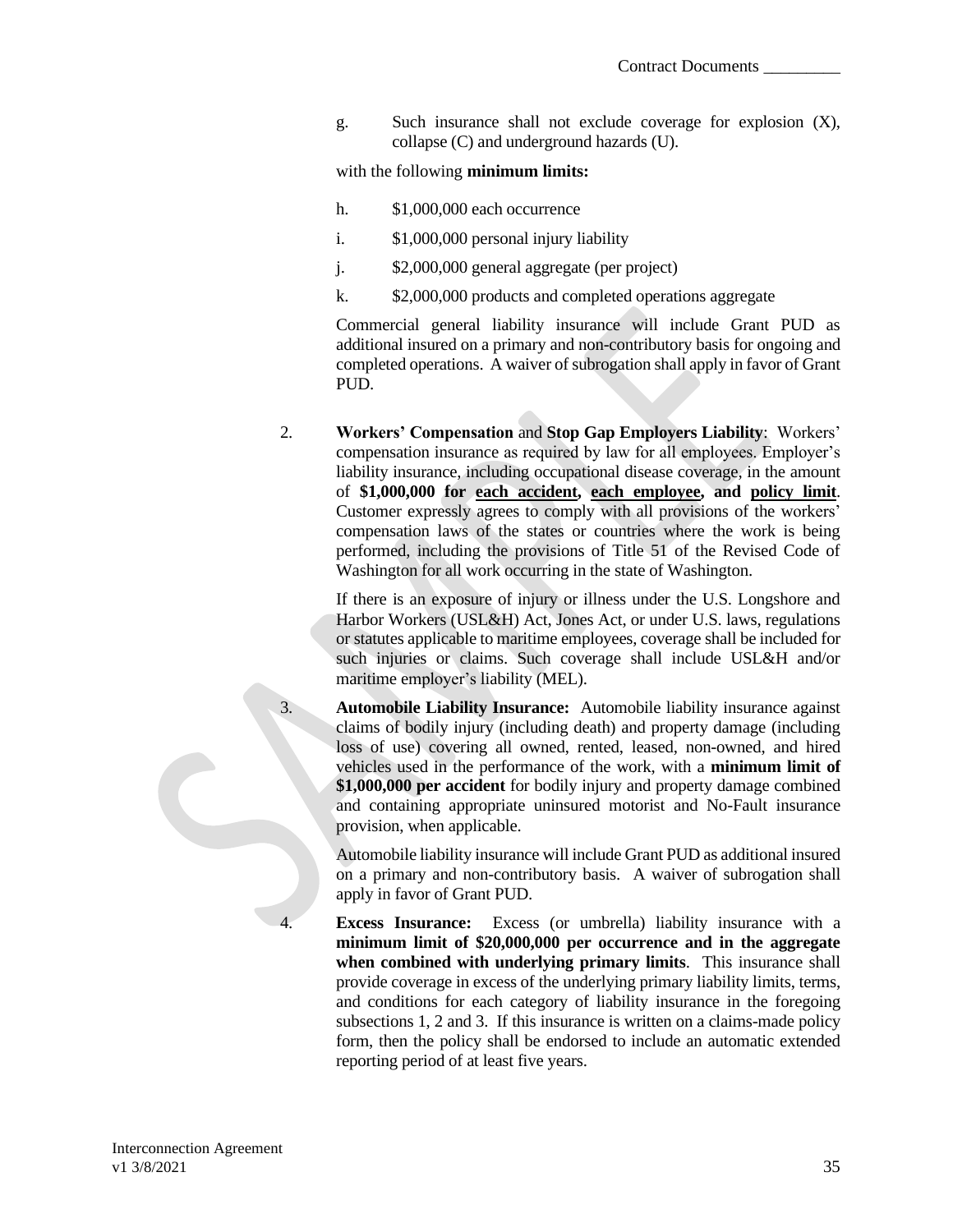Excess/umbrella liability insurance will include Grant PUD as additional insured on a primary and non-contributory basis. A waiver of subrogation shall apply in favor of Grant PUD.

5. **Professional Liability:** If the Agreement requires the independent rendering or independent implementation of any professional service, Customer shall provide, or cause to be provided, professional liability insurance with a **minimum limit of \$5,000,000 per claim**.

If such policy is written on a claims made form, the retroactive date shall be prior to or coincident with the Effective Date of this Agreement. Claims made form coverage shall be maintained by Customer for a minimum of three years following the termination of this Agreement, and Customer shall annually provide the Grant PUD with proof of renewal. If renewal of the claims made form of coverage becomes unavailable, or economically prohibitive, Customer shall purchase an Extended Reporting Period Tail or execute another form of guarantee acceptable to Grant PUD to assure financial responsibility for liability for services performed.

If Customer hires a subcontractor for all operations and accepts the risk involving professional services exposure, this requirement may be satisfied by subcontractor's policies. Customer shall impute the insurance requirements stated in this section to subcontractor by written contract or written agreement. Any exceptions must be mutually agreed in writing with Grant PUD.

**18.3.2** Evidence of Insurance - Within 10 days following execution of this Agreement, Customer shall file with Grant PUD a certificate of insurance showing the insuring companies, policy numbers, effective dates, limits of liability and deductibles with a copy of the endorsement naming Grant PUD as an additional insured for each policy where indicated in Article 18.3.1.

Failure of Grant PUD to demand such certificate or other evidence of compliance with these insurance requirements or failure of Grant PUD to identify a deficiency from the provided evidence shall not be construed as a waiver of Customer's obligation to maintain such insurance. Acceptance by Grant PUD of any certificate or other evidence of compliance does not constitute approval or agreement by Grant PUD that the insurance requirements have been met or that the policies shown in the certificates or other evidence are in compliance with the requirements.

Grant PUD shall have the right but not the obligation of prohibiting Customer or a subcontractor from entering the project site until such certificates or other evidence of insurance has been provided in full compliance with these requirements. If Customer fails to maintain insurance as set forth above, Grant PUD may purchase such insurance at Customer's expense. Customer's failure to maintain the required insurance may result in termination of this Contract at Grant PUD's option.

**18.3.3** Subcontractors - Customer shall ensure that each subcontractor maintain insurance as commercially reasonable in accordance with the power generation industry and based on their scope of work. Upon request, Customer shall furnish Grant PUD with copies of certificates of insurance evidencing coverage for each subcontractor.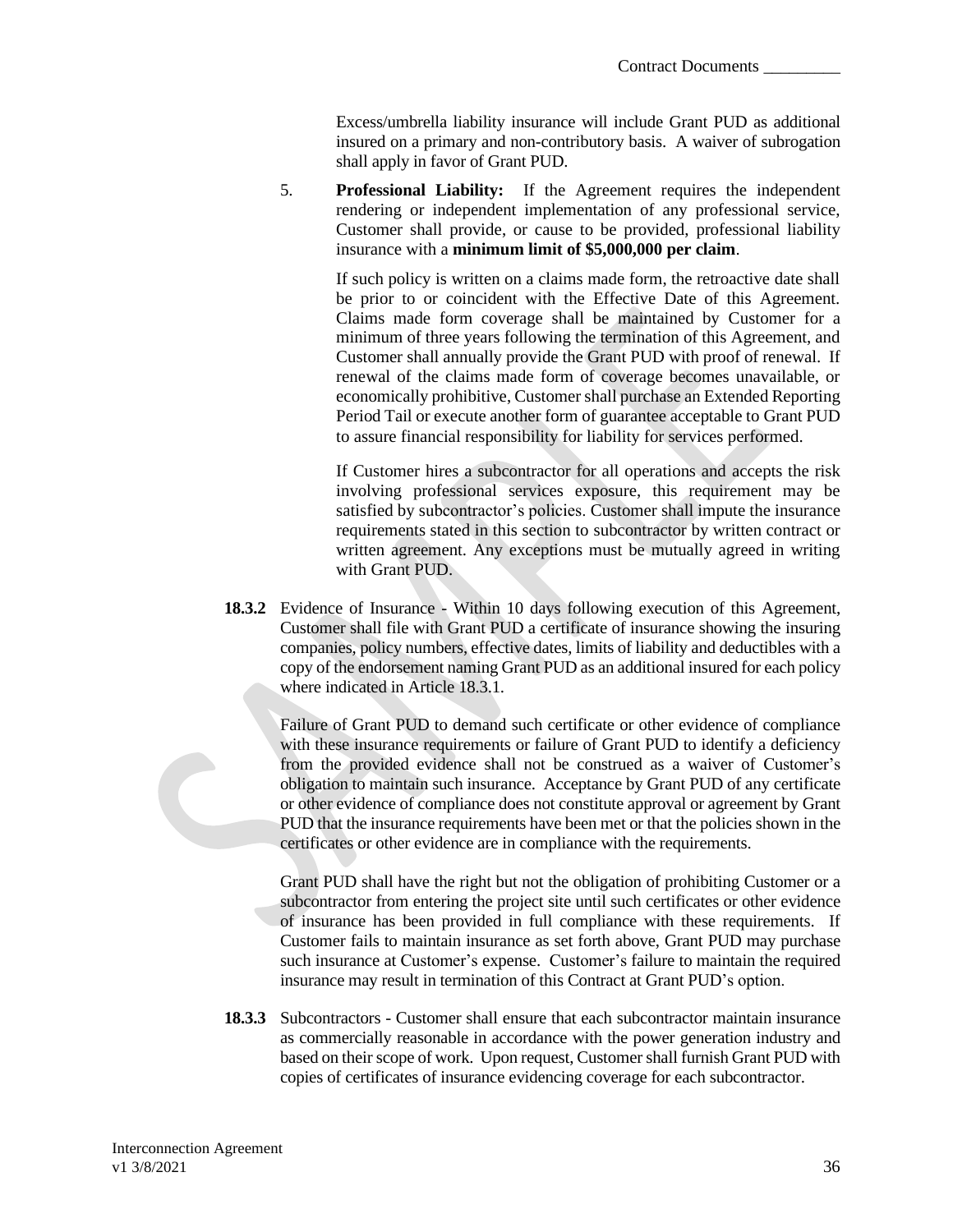**18.3.4** Cancellation of Insurance - Customer shall not cause any insurance policy to be canceled or permit any policy to lapse. Insurance companies or Customer shall provide 30 days advance written notice to Grant PUD for cancellation or any material change in coverage or condition, and 10 days advance written notice for cancellation due to non-payment. Should Customer receive any notice of cancellation or notice of nonrenewal from its insurer(s), Customer shall provide immediate notice to Grant PUD no later than two days following receipt of such notice from the insurer. Notice to Grant PUD shall be delivered by mail or email.

#### <span id="page-39-0"></span>**19. Assignment**

This Agreement may be assigned by either Party only with the written consent of the other; provided that either Party may assign this Agreement without the consent of the other Party to any Affiliate of the assigning Party with an equal or greater credit rating and with the legal authority and operational ability to satisfy the obligations of the assigning Party under this Agreement; and provided further that Customer shall have the right to assign this Agreement, without the consent of Grant PUD, for collateral security purposes to aid in providing financing for the Generating Facility, provided that Customer shall promptly notify Grant PUD of any such assignment. Any financing arrangement entered into by Customer pursuant to this article shall provide that prior to or upon the exercise of the secured party's, trustee's or mortgagee's assignment rights pursuant to said arrangement, the secured creditor, the trustee or mortgagee shall notify Grant PUD of the date and particulars of any such exercise of assignment right(s), including providing Grant PUD with proof that it meets the requirements of Articles 11.5 and 18.3. Any attempted assignment that violates this article is void and ineffective. Any assignment under this Agreement shall not relieve a Party of its obligations, nor shall a Party's obligations be enlarged, in whole or in part, by reason thereof. Where required, consent to assignment shall not be unreasonably withheld, conditioned or delayed.

#### <span id="page-39-1"></span>**20. Severability**

If any provision in this Agreement is finally determined to be invalid, void or unenforceable by any court or other Governmental Authority having jurisdiction, such determination shall not invalidate, void or make unenforceable any other provision, agreement or covenant of this Agreement.

### <span id="page-39-2"></span>**21. Comparability**

The Parties will comply with all applicable comparability and code of conduct laws, rules and regulations, as amended from time to time.

#### <span id="page-39-3"></span>**22. Confidentiality**

**22.1 Confidentiality.** Each Party agrees that it will not disclose to third parties (except as expressly set forth herein), without the written consent of the other Party, any information developed or obtained in connection with the performance of this Agreement, and, if requested by the other Party, to require its employees and subcontractors, if any, to execute a non-disclosure agreement prior to performing any services under this Agreement.

Grant PUD is subject to the disclosure obligations of the Washington Public Records Act of RCW 42.56. Customer expressly acknowledges and agrees that any information Customer submits is subject to public disclosure pursuant to the Public Records Act or other applicable law and Grant PUD may disclose Customer's information to the extent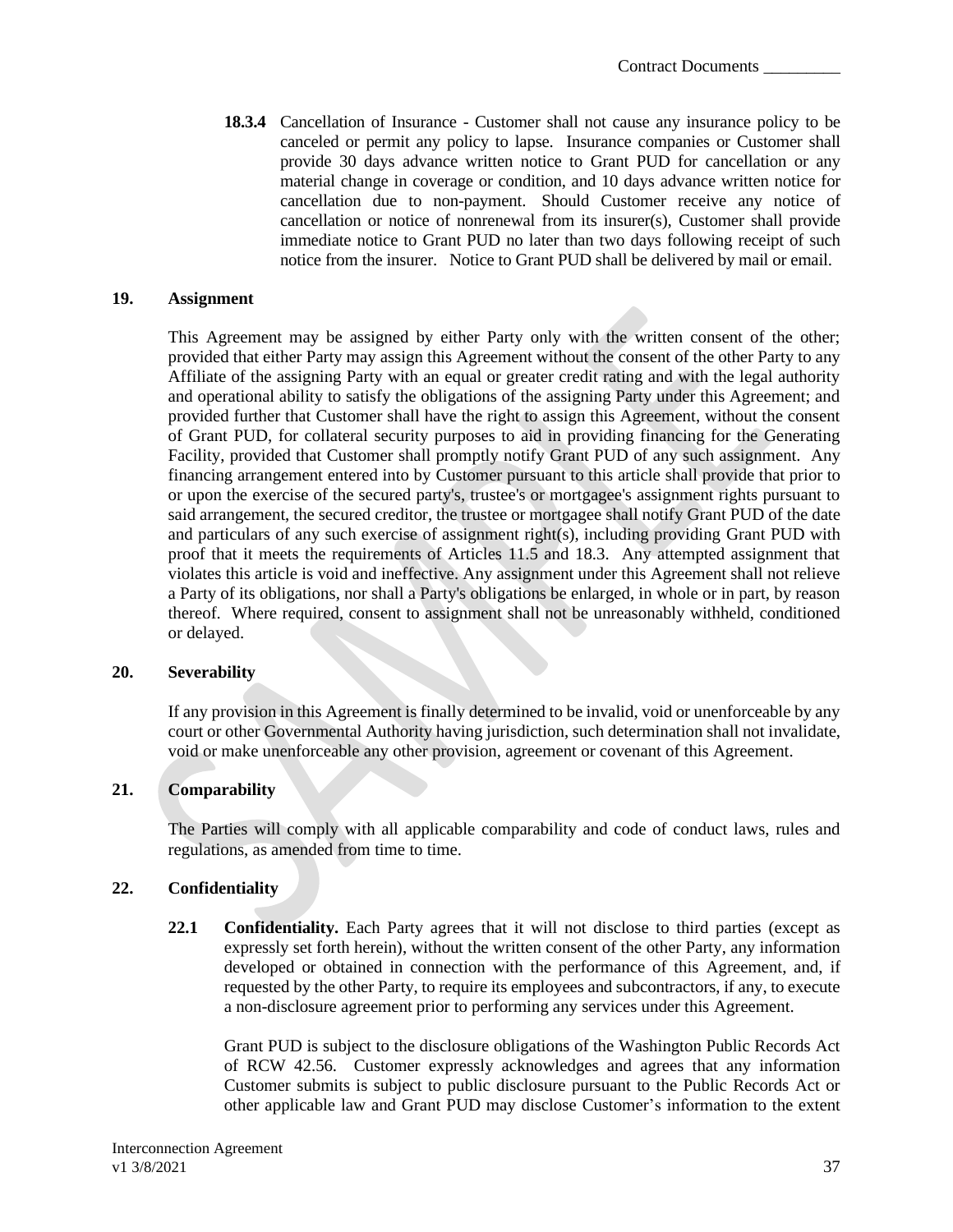required under applicable law.

- **22.1.1 Term.** During the term of this Agreement, and for a period of three (3) years after the expiration or termination of this Agreement, except as otherwise provided in this Article 22, each Party shall hold in confidence and shall not disclose to any person Confidential Information.
- **22.1.2 Scope.** Confidential Information shall not include information that the receiving Party can demonstrate: (1) is generally available to the public other than as a result of a disclosure by the receiving Party; (2) was in the lawful possession of the receiving Party on a non-confidential basis before receiving it from the disclosing Party; (3) was supplied to the receiving Party without restriction by a third party, who, to the knowledge of the receiving Party after due inquiry, was under no obligation to the disclosing Party to keep such information confidential; (4) was independently developed by the receiving Party without reference to Confidential Information of the disclosing Party; (5) is, or becomes, publicly known, through no wrongful act or omission of the receiving Party or Breach of this Agreement; or (6) is required, in accordance with Article 22.1.7 of this Agreement, Order of Disclosure, to be disclosed by any Governmental Authority or is otherwise required to be disclosed by law or subpoena, or is necessary in any legal proceeding establishing rights and obligations under this Agreement. Information designated as Confidential Information will no longer be deemed confidential if the Party that designated the information as confidential notifies the other Party that it no longer is confidential.
- **22.1.3 Release of Confidential Information.** Neither Party shall release or disclose Confidential Information to any other person, except to its Affiliates (limited by the Standards of Conduct requirements), subcontractors, employees, consultants, or to parties who may be or considering providing financing to or equity participation with Customer, or to potential purchasers or assignees of Customer, on a need-to-know basis in connection with this Agreement, unless such person has first been advised of the confidentiality provisions of this Article 22 and has agreed to comply with such provisions. Notwithstanding the foregoing, a Party providing Confidential Information to any person shall remain primarily responsible for any release of Confidential Information in contravention of this Article 22.
- **22.1.4 Rights.** Each Party retains all rights, title, and interest in the Confidential Information that each Party discloses to the other Party. The disclosure by each Party to the other Party of Confidential Information shall not be deemed a waiver by either Party or any other person or entity of the right to protect the Confidential Information from public disclosure.
- **22.1.5 No Warranties.** By providing Confidential Information, neither Party makes any warranties or representations as to its accuracy or completeness. In addition, by supplying Confidential Information, neither Party obligates itself to provide any particular information or Confidential Information to the other Party nor to enter into any further agreements or proceed with any other relationship or joint venture.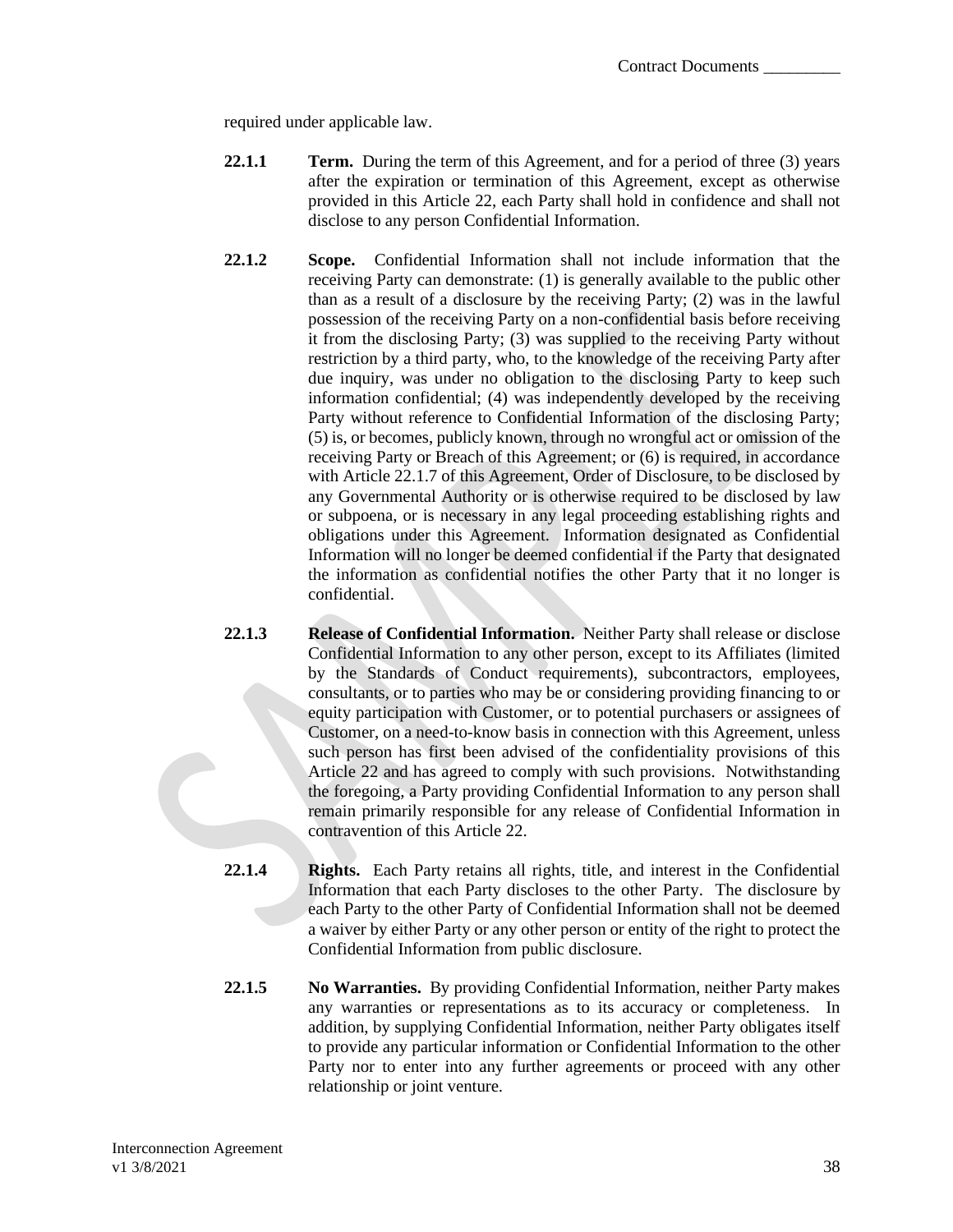- **22.1.6 Standard of Care.** Each Party shall use at least the same standard of care to protect Confidential Information it receives as it uses to protect its own Confidential Information from unauthorized disclosure, publication or dissemination. Each Party may use Confidential Information solely to fulfill its obligations to the other Party under this Agreement or its regulatory requirements.
- **22.1.7 Order of Disclosure.** If a court or a Government Authority or entity with the right, power, and apparent authority to do so requests or requires either Party, by subpoena, oral deposition, interrogatories, requests for production of documents, administrative order, or otherwise, to disclose Confidential Information, that Party shall provide the other Party with prompt notice of such request(s) or requirement(s) so that the other Party may seek an appropriate protective order or waive compliance with the terms of this Agreement. Notwithstanding the absence of a protective order or waiver, the Party may disclose such Confidential Information which, in the opinion of its counsel, the Party is legally compelled to disclose. Each Party will use Commercially Reasonable Efforts to obtain reliable assurance that confidential treatment will be accorded any Confidential Information so furnished.
- **22.1.8 Termination of Agreement.** Upon termination of this Agreement for any reason, each Party shall, within 10 Calendar Days of receipt of a written request from the other Party, use Commercially Reasonable Efforts to destroy, erase, or delete (with such destruction, erasure, and deletion certified in writing to the other Party) or return to the other Party, without retaining copies thereof, any and all written or electronic Confidential Information received from the other Party.
- **22.1.9 Disclosure to FERC, its Staff, or a State.** Notwithstanding anything in this Article 22 to the contrary, and pursuant to 18 C.F.R § 1b.20, if FERC or its staff, during the course of an investigation or otherwise, requests information from one of the Parties that is otherwise required to be maintained in confidence pursuant to this Agreement, the Party shall provide the requested information to FERC or its staff, within the time provided for in the request for information. In providing the information to FERC or its staff, the Party must, consistent with 18 C.F.R § 388.112, request that the information be treated as confidential and non-public by FERC and its staff and that the information be withheld from public disclosure. Parties are prohibited from notifying the other Party to this Agreement prior to the release of the Confidential Information to FERC or its staff. The Party shall notify the other Party when it is notified by FERC or its staff that a request to release Confidential Information has been received by FERC, at which time either of the Parties may respond before such information would be made public, pursuant to 18 C.F.R § 388.112. Requests from a state regulatory body conducting a confidential investigation shall be treated in a similar manner if consistent with the applicable state rules and regulations.
- **22.1.10** Subject to the exception in Article 22.1.9, any information that a Party claims is competitively sensitive, commercial or financial information under this Agreement ("Confidential Information") shall not be disclosed by the other Party to any person not employed or retained by the other Party, except to the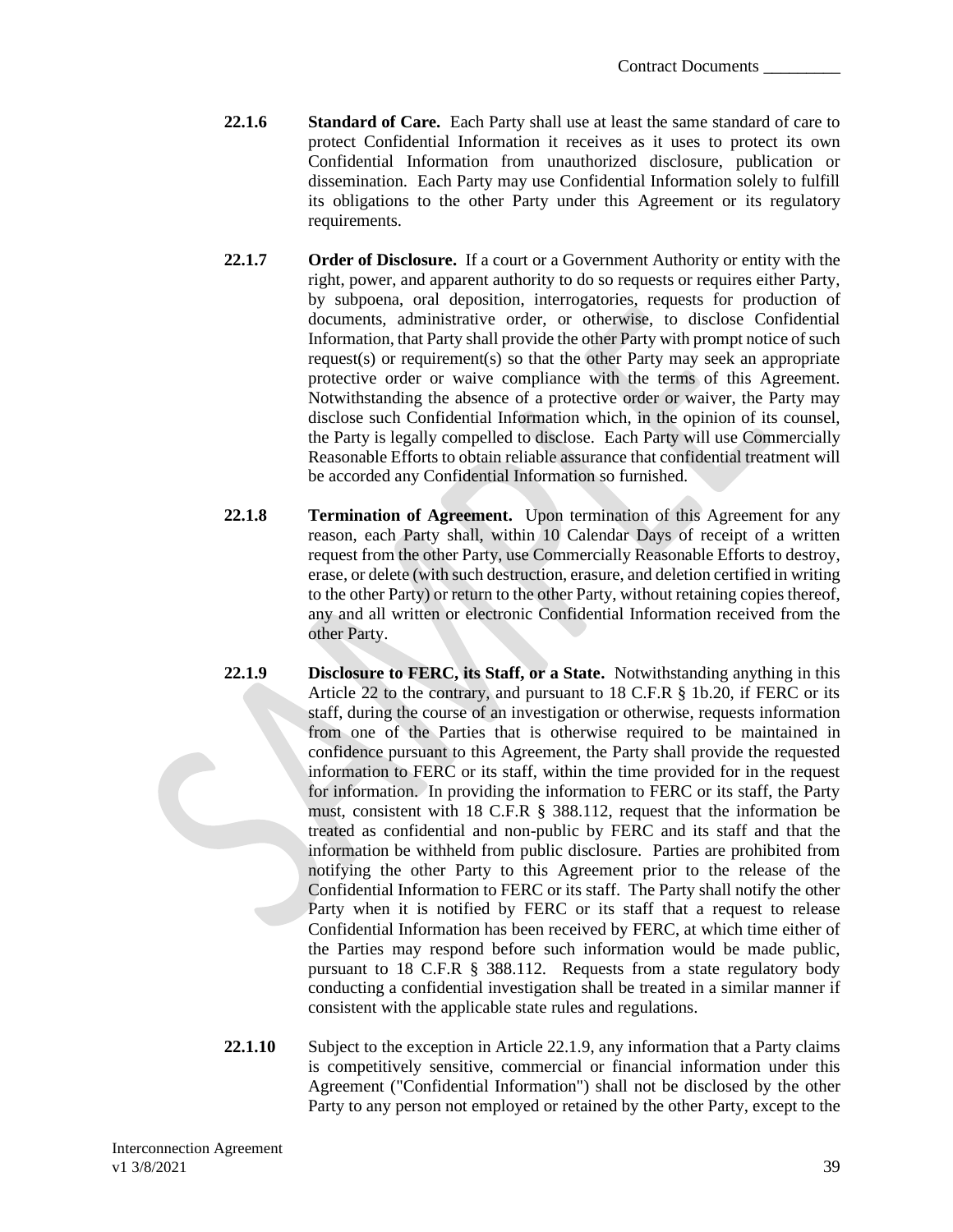extent disclosure is (i) required by law; (ii) reasonably deemed by the disclosing Party to be required to be disclosed in connection with a dispute between or among the Parties, or the defense of litigation or dispute; (iii) otherwise permitted by consent of the other Party, such consent not to be unreasonably withheld; or (iv) necessary to fulfill its obligations under this Agreement or as a transmission provider or a Balancing Authority including disclosing the Confidential Information to an RTO or ISO or to a regional or national reliability organization. The Party asserting confidentiality shall notify the other Party in writing of the information it claims is confidential. Prior to any disclosures of the other Party's Confidential Information under this subparagraph, or if any third party or Governmental Authority makes any request or demand for any of the information described in this subparagraph, the disclosing Party agrees to promptly notify the other Party in writing and agrees to assert confidentiality and cooperate with the other Party in seeking to protect the Confidential Information from public disclosure by confidentiality agreement, protective order or other reasonable measures.

#### <span id="page-42-0"></span>**23. Environmental Releases**

Each Party shall notify the other Party, first orally and then in writing, of the release of any Hazardous Substances, any asbestos or lead abatement activities, or any type of remediation activities related to the Generating Facility or the Interconnection Facilities, each of which may reasonably be expected to affect the other Party. The notifying Party shall: (i) provide the notice as soon as practicable, provided such Party makes a good faith effort to provide the notice no later than twenty-four hours after such Party becomes aware of the occurrence; and (ii) promptly furnish to the other Party copies of any publicly available reports filed with any Governmental Authorities addressing such events.

#### <span id="page-42-1"></span>**24. Information Requirements**

- **24.1 Information Acquisition.** Grant PUD and Customer shall submit specific information regarding the electrical characteristics of their respective facilities to each other as described below and in accordance with Applicable Reliability Standards.
- **24.2 Information Submission by Grant PUD.** The initial information submission by Grant PUD shall occur no later than 180 Calendar Days prior to Trial Operation and shall include Transmission System information necessary to allow Customer to select equipment and meet any system protection and stability requirements, unless otherwise agreed to by the Parties. On a monthly basis Grant PUD shall provide Customer a status report on the construction and installation of Grant PUD's Interconnection Facilities and Network Upgrades, including, but not limited to, the following information: (1) progress to date; (2) a description of the activities since the last report (3) a description of the action items for the next period; and (4) the delivery status of equipment ordered.
- **24.3 Updated Information Submission by Customer.** The updated information submission by Customer, including manufacturer information, shall occur no later than 180 Calendar Days prior to the Trial Operation. Customer shall submit a completed copy of the Generating Facility data requirements contained in Appendix H: Generating Facility Data and Performance Requirements. It shall also include any additional information provided to Grant PUD necessary for the Interconnection Facilities Study. Information in this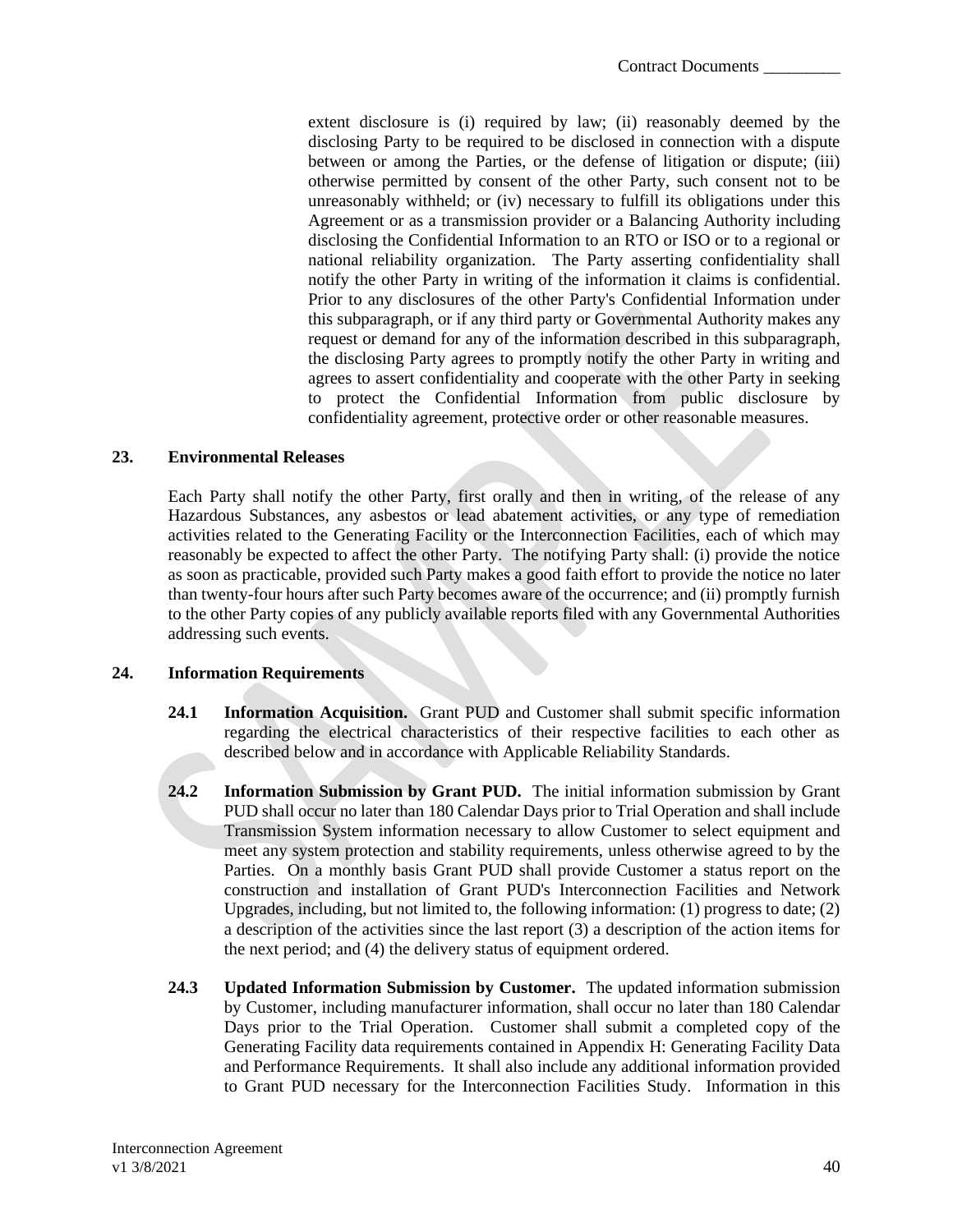submission shall be the most current Generating Facility design or expected performance data. All models used for analysis must come from the WECC approved model list.

If Customer's model or model parameters are materially different from what was originally provided to Grant PUD pursuant to the Interconnection Study Agreement between Grant PUD and Customer, then Customer shall supply the updated model or model parameters to Grant PUD in order for Grant PUD to determine the impact on Grant PUD Transmission System based on the updated modeling submitted pursuant to this Article 24.3. Customer shall not begin Trial Operation until any updates to the models are accepted by Grant PUD.

**24.4 Information Supplementation.** Prior to the Operation Date, the Parties shall supplement their information submissions described above in this Article 24 with any and all as-built Generating Facility information or "as-tested" performance information that differs from the initial submissions or, alternatively, written confirmation that no such differences exist. Customer shall conduct tests on the Generating Facility as required by Good Utility Practice such as an open circuit "step voltage" test on the Generating Facility to verify proper operation of the Generating Facility's automatic voltage regulator.

Unless otherwise agreed, the test conditions shall include (if applicable) (1) Generating Facility at synchronous speed; (2) automatic voltage regulator on and in voltage control mode; and (3) a five percent change in Generating Facility terminal voltage initiated by a change in the voltage regulators reference voltage. Customer shall provide validated test recordings showing the responses of Generating Facility terminal and field voltages. In the event that direct recordings of these voltages is impractical, recordings of other voltages or currents that mirror the response of the Generating Facility's terminal or field voltage are acceptable if information necessary to translate these alternate quantities to actual Generating Facility terminal or field voltages is provided. Generating Facility testing shall be conducted and results provided to Grant PUD for each individual generating unit in a station.

Subsequent to the Commercial Operation Date, Customer shall provide Grant PUD any information changes due to equipment replacement, repair, or adjustment. Grant PUD shall provide Customer any information changes due to equipment replacement, repair or adjustment in the directly connected substation or any adjacent Grant PUD-owned substation that may affect Customer's Interconnection Facilities equipment ratings, protection or operating requirements. The Parties shall provide such information no later than 30 Calendar Days after the date of the equipment replacement, repair or adjustment.

### <span id="page-43-0"></span>**25. Information Access and Audit Rights**

- **25.1 Information Access.** Each Party (the "disclosing Party") shall make available to the other Party information that is in the possession of the disclosing Party and is necessary in order for the other Party to: (i) verify the costs incurred by the disclosing Party for which the other Party is responsible under this Agreement; and (ii) carry out its obligations and responsibilities under this Agreement. The Parties shall not use such information for purposes other than those set forth in this Article 25.1 and to enforce their rights under this Agreement.
- **25.2 Reporting of Non-Force Majeure Events.** Each Party (the "notifying Party") shall notify the other Party when the notifying Party becomes aware of its inability to comply with the provisions of this Agreement for a reason other than a Force Majeure event. The Parties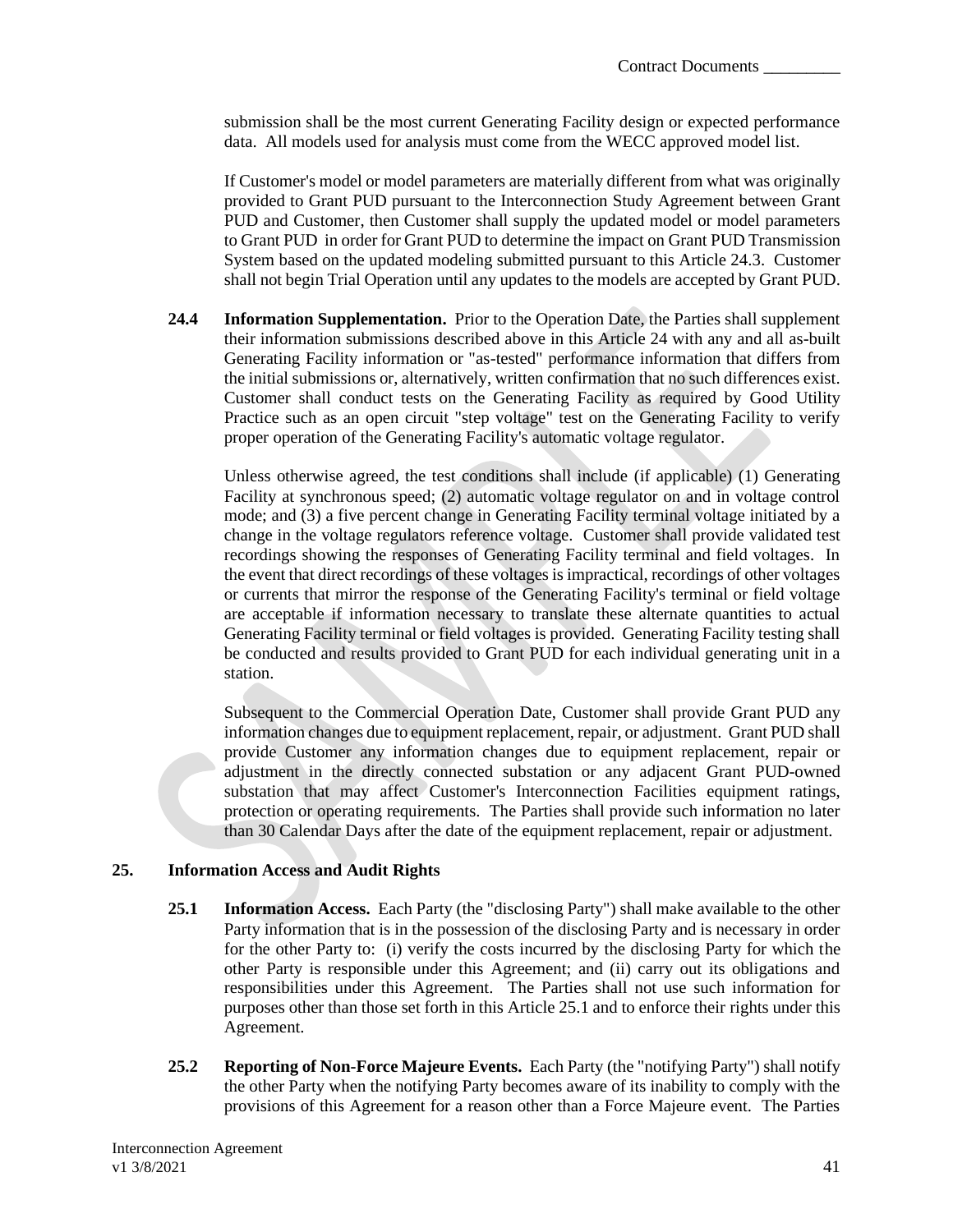agree to cooperate with each other and provide necessary information regarding such inability to comply, including the date, duration, reason for the inability to comply, and corrective actions taken or planned to be taken with respect to such inability to comply. Notwithstanding the foregoing, notification, cooperation or information provided under this article shall not entitle the Party receiving such notification to allege a cause for anticipatory Breach of this Agreement.

**25.3 Audit Rights.** Subject to the requirements of confidentiality under Article 22 of this Agreement, each Party shall have the right, during normal business hours, and upon prior reasonable notice to the other Party, to audit at its own expense the other Party's accounts and records pertaining to either Party's performance or either Party's satisfaction of obligations under this Agreement. Such audit rights shall include audits of the other Party's costs, calculation of invoiced amounts, Grant PUD's efforts to allocate responsibility for the provision of reactive support to the Transmission System, Grant PUD's efforts to allocate responsibility for interruption or reduction of generation on the Transmission System, and each Party's actions in an Emergency Condition. Any audit authorized by this article shall be performed at the offices where such accounts and records are maintained and shall be limited to those portions of such accounts and records that relate to each Party's performance and satisfaction of obligations under this Agreement. Each Party shall keep such accounts and records for a period equivalent to the audit rights periods described in Article 25.4.

## **25.4 Audit Rights Periods.**

- **25.4.1 Audit Rights Period for Construction-Related Accounts and Records.** Accounts and records related to the design, engineering, procurement, and construction of Grant PUD's Interconnection Facilities and Network Upgrades shall be subject to audit for a period of 24 months following Grant PUD's issuance of a final invoice in accordance with Article 12.2.
- **25.4.2 Audit Rights Period for All Other Accounts and Records.** Accounts and records related to either Party's performance or satisfaction of all obligations under this Agreement other than those described in Article 25.4.1 shall be subject to audit as follows: (i) for an audit relating to cost obligations, the applicable audit rights period shall be 24 months after the auditing Party's receipt of an invoice giving rise to such cost obligations; and (ii) for an audit relating to all other obligations, the applicable audit rights period shall be 24 months after the event for which the audit is sought.
- **25.5 Audit Results.** If an audit by a Party determines that an overpayment or an underpayment has occurred, a notice of such overpayment or underpayment shall be given to the other Party together with those records from the audit which support such determination.

### <span id="page-44-0"></span>**26. Subcontractors**

**26.1 General.** Nothing in this Agreement shall prevent a Party from utilizing the services of any subcontractor as it deems appropriate to perform its obligations under this Agreement; provided, however, that each Party shall require its subcontractors to comply with all applicable terms and conditions of this Agreement in providing such services and each Party shall remain primarily liable to the other Party for the performance of such subcontractor.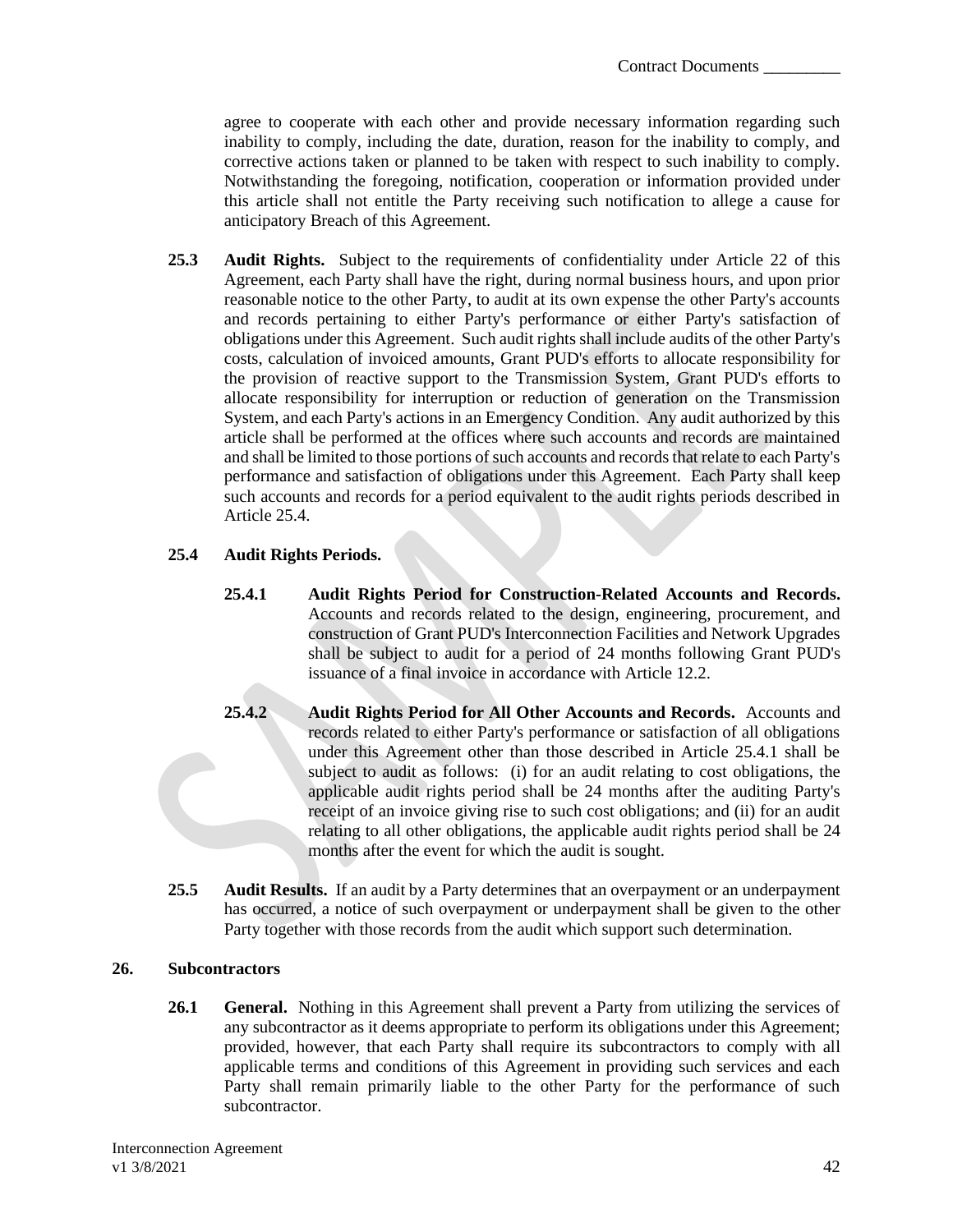- **26.2 Responsibility of Principal.** The creation of any subcontract relationship shall not relieve the hiring Party of any of its obligations under this Agreement. The hiring Party shall be fully responsible to the other Party for the acts or omissions of any subcontractor the hiring Party hires as if no subcontract had been made; provided, however, that in no event shall Grant PUD be liable for the actions or inactions of Customer or its subcontractors with respect to obligations of Customer under Article 5 of this Agreement. Any applicable obligation imposed by this Agreement upon the hiring Party shall be equally binding upon, and shall be construed as having application to, any subcontractor of such Party.
- **26.3 No Limitation by Insurance.** The obligations under this Article 26 shall not be limited in any way by any limitation of subcontractor's insurance.

### <span id="page-45-0"></span>**27. Disputes**

- **27.1 Submission.** In the event either Party has a dispute, or asserts a claim, that arises out of or in connection with this Agreement or its performance, such Party shall provide the other Party with written notice of the dispute or claim ("Notice of Dispute"). Such dispute or claim shall be referred to a designated senior representative of each Party for resolution on an informal basis as promptly as practicable after receipt of the Notice of Dispute by the other Party. In the event the designated representatives are unable to resolve the claim or dispute through unassisted or assisted negotiations within 30 Calendar Days of the other Party's receipt of the Notice of Dispute, such claim or dispute may, upon mutual agreement of the Parties, be submitted to arbitration and resolved in accordance with the arbitration procedures set forth below. In the event the Parties do not agree to submit such claim or dispute to arbitration, each Party may exercise whatever rights and remedies it may have in equity or at law consistent with the terms of this Agreement.
- **27.2 External Arbitration Procedures.** Any arbitration initiated under this Agreement shall be conducted before a single neutral arbitrator appointed by the Parties. If the Parties fail to agree upon a single arbitrator within 10 Calendar Days of the submission of the dispute to arbitration, each Party shall choose one arbitrator who shall sit on a three-member arbitration panel. The two arbitrators so chosen shall within 20 Calendar Days select a third arbitrator to chair the arbitration panel. In either case, the arbitrators shall be knowledgeable in electric utility matters, including electric transmission and bulk power issues, and shall not have any current or past substantial business or financial relationships with any party to the arbitration (except prior arbitration). The arbitrator(s) shall provide each of the Parties an opportunity to be heard and, except as otherwise provided herein, shall conduct the arbitration in accordance with the Commercial Arbitration Rules of the American Arbitration Association ("Arbitration Rules") and any applicable FERC regulations or RTO rules; provided, however, in the event of a conflict between the Arbitration Rules and the terms of this Article 27, the terms of this Article 27 shall prevail.
- **27.3 Arbitration Decisions.** Unless otherwise agreed by the Parties, the arbitrator(s) shall render a decision within 90 Calendar Days of appointment and shall notify the Parties in writing of such decision and the reasons therefor. The arbitrator $(s)$  shall be authorized only to interpret and apply the provisions of this Agreement and shall have no power to modify or change any provision of this Agreement in any manner. The decision of the arbitrator(s) shall be final and binding upon the Parties, and judgment on the award may be entered in any court having jurisdiction. The decision of the arbitrator(s) may be appealed solely on the grounds that the conduct of the arbitrator(s), or the decision itself, violated the standards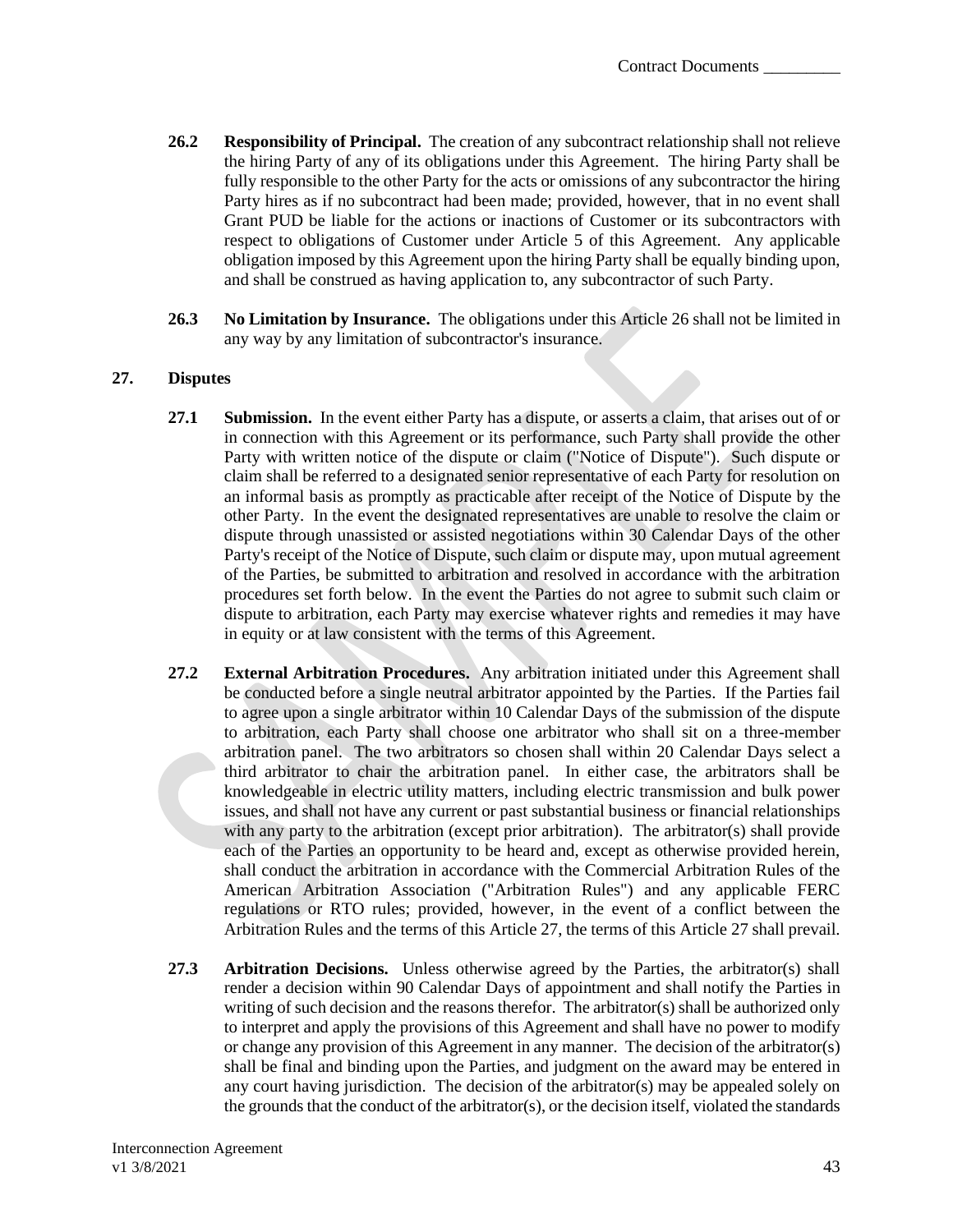set forth in the Federal Arbitration Act or the Administrative Dispute Resolution Act. The final decision of the arbitrator will also be filed with FERC, if applicable.

**27.4 Costs.** Each Party shall be responsible for its own costs incurred during the arbitration process and for the following costs, if applicable: (1) the cost of the arbitrator chosen by the Party to sit on the three member panel and one half of the cost of the third arbitrator chosen; or (2) one half the cost of the single arbitrator jointly chosen by the Parties.

### <span id="page-46-0"></span>**28. Representations, Warranties, and Covenants**

- **28.1 General.** Each Party makes the following representations, warranties and covenants:
	- **28.1.1 Good Standing.** Such Party is duly organized, validly existing and in good standing under the laws of the state in which it is organized, formed, or incorporated, as applicable; that it is qualified to do business in the state or states in which the Generating Facility, Interconnection Facilities and Network Upgrades owned by such Party, as applicable, are located**;** and that it has the corporate power and authority to own its properties, to carry on its business as now being conducted and to enter into this Agreement and carry out the transactions contemplated hereby and perform and carry out all covenants and obligations on its part to be performed under and pursuant to this Agreement.
	- **28.1.2 Authority.** Such Party has the right, power and authority to enter into this Agreement, to become a Party hereto and to perform its obligations hereunder. This Agreement is a legal, valid and binding obligation of such Party, enforceable against such Party in accordance with its terms, except as the enforceability thereof may be limited by applicable bankruptcy, insolvency, reorganization or other similar laws affecting creditors' rights generally and by general equitable principles (regardless of whether enforceability is sought in a proceeding in equity or at law).
	- **28.1.3 No Conflict.** The execution, delivery and performance of this Agreement does not violate or conflict with the organizational or formation documents, or bylaws or operating agreement, of such Party, or any judgment, license, permit, order, material agreement or instrument applicable to or binding upon such Party or any of its assets.
	- **28.1.4** Consent and Approval. Such Party has sought or obtained, or, in accordance with this Agreement will seek or obtain, each consent, approval, authorization, order, or acceptance by any Governmental Authority in connection with the execution, delivery and performance of this Agreement, and it will provide to any Governmental Authority notice of any actions under this Agreement that are required by Applicable Laws and Regulations.

## <span id="page-46-1"></span>**29. Joint Operating Committee**

**29.1 Joint Operating Committee.** Except in the case of an ISO or RTO forming in the Northwest which may eliminate this requirement, Grant PUD shall institute a Joint Operating Committee to coordinate operating and technical considerations of Interconnection Service. At least six months prior to the expected Initial Synchronization Date, Customer and Grant PUD shall each appoint at least one representative to the Joint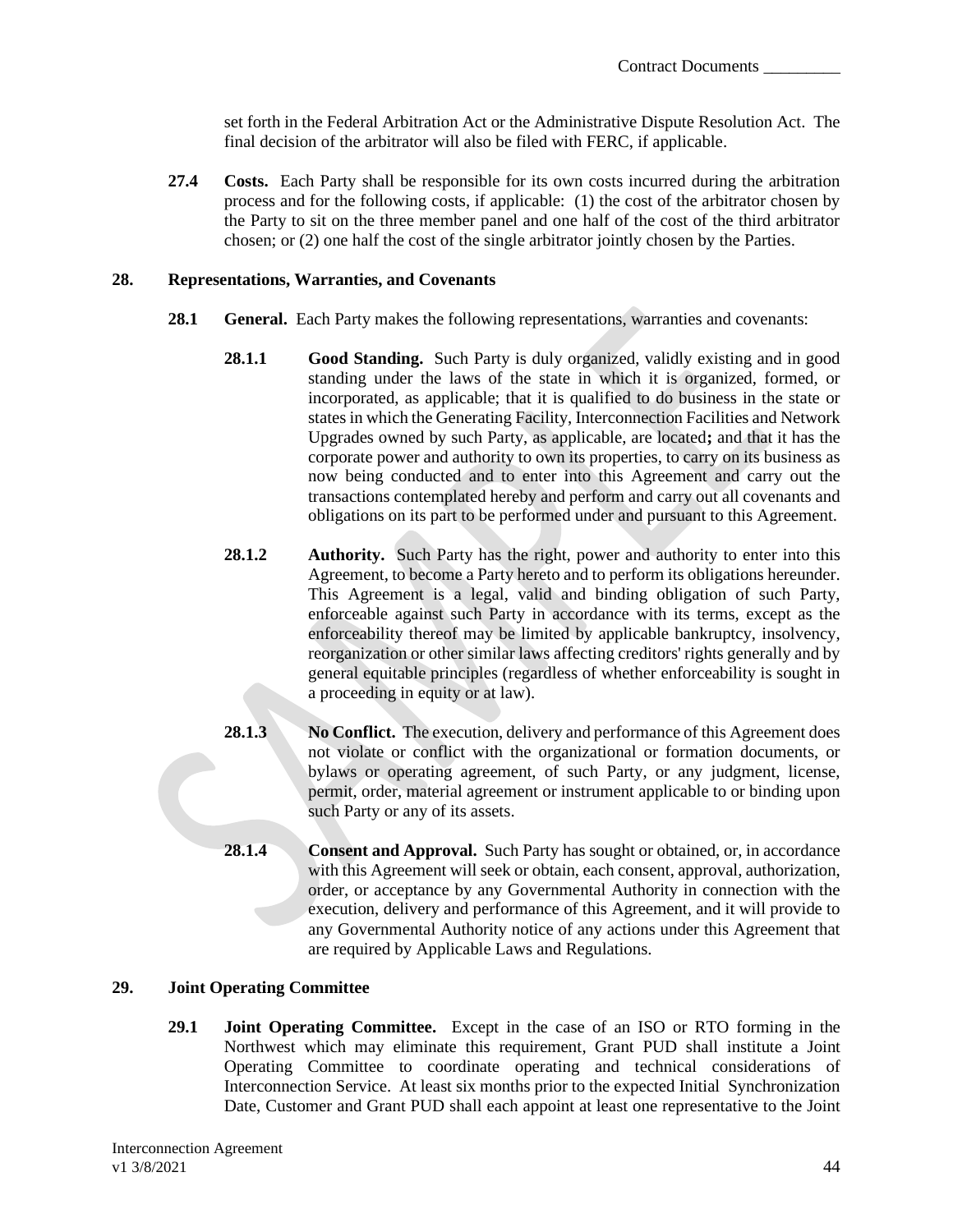Operating Committee. Grant PUD shall appoint the chairperson and secretary to develop meeting agendas and facilitate discussion. Each Customer shall notify Grant PUD of its appointment in writing. Such appointments may be changed at any time by similar notice. The Joint Operating Committee shall meet as necessary, but no less than annually, as determined by the chairperson to carry out the duties set forth herein. The Joint Operating Committee shall hold a meeting at the request of either Party, at a time and place agreed upon by the representatives. The Joint Operating Committee shall perform all of its duties consistent with the provisions of this Agreement. Each Party shall cooperate in providing to the Joint Operating Committee all information required in the performance of the Joint Operating Committee's duties. All decisions and agreements, if any, made by the Joint Operating Committee, shall be evidenced in writing. The duties of the Joint Operating Committee shall include the following:

- **29.1.1** Establish data requirements and operating record requirements. If, after best efforts, agreement cannot be reached on data requirements and/or operating record requirements, Grant PUD shall have the option of unilaterally determining these requirements.
- **29.1.2** Review the requirements, standards, and procedures for data acquisition equipment, protective equipment, and any other equipment or software, and make recommenations for acquisition of equipment and/or implementation of procedures
- **29.1.3** Annually review the one (1) year forecast of maintenance and planned outage schedules of Grant PUD's and Customer's facilities at the Point of Interconnection.
- **29.1.4** Coordinate the scheduling of maintenance and planned outages on the Interconnection Facilities, the Generating Facility and other facilities that impact the normal operation of the interconnection of the Generating Facility to the Transmission System.
- **29.1.5** Ensure that accurate and timely information is being provided by each Party regarding equipment availability.
- **29.1.6** Perform such other duties as may be conferred upon it by mutual agreement of the Parties.
- **29.1.7** Maintain a list of appropriate contacts for each Party.

### <span id="page-47-0"></span>**30. Miscellaneous**

- **30.1 Binding Effect.** This Agreement and the rights and obligations hereof, shall be binding upon and shall inure to the benefit of the successors and assigns of the Parties hereto.
- **30.2 Conflicts.** In the event of a conflict between the body of this Agreement and any attachment, appendices or exhibits hereto, the terms and provisions of the body of this Agreement shall prevail and be deemed the final intent of the Parties.
- **30.3 Rules of Interpretation.** This Agreement, unless a clear contrary intention appears, shall be construed and interpreted as follows: (1) the singular number includes the plural number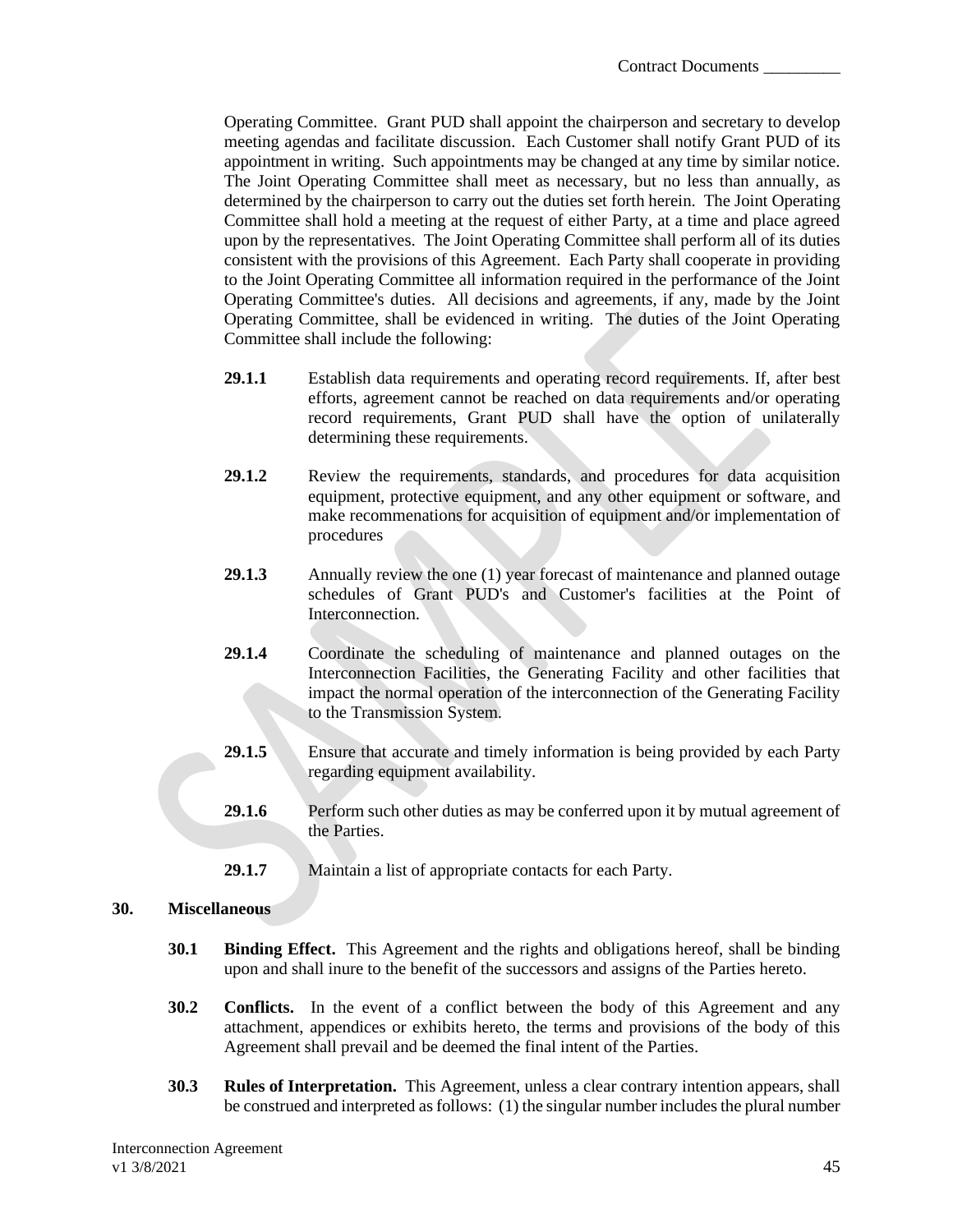and vice versa; (2) reference to any person includes such person's successors and assigns but, in the case of a Party, only if such successors and assigns are permitted by this Agreement, and reference to a person in a particular capacity excludes such person in any other capacity or individually; (3) reference to any agreement (including this Agreement), document, instrument or tariff means such agreement, document, instrument, or tariff as amended or modified and in effect from time to time in accordance with the terms thereof and, if applicable, the terms hereof; (4) reference to any Applicable Laws and Regulations means such Applicable Laws and Regulations as amended, modified, codified, or reenacted, in whole or in part, and in effect from time to time, including, if applicable, rules and regulations promulgated thereunder; (5) unless expressly stated otherwise, reference to any Article, Section or Appendix means such Article of this Agreement or such Appendix to this Agreement, as the case may be; (6) "hereunder", "hereof", "herein", "hereto" and words of similar import shall be deemed references to this Agreement as a whole and not to any particular Article or other provision hereof or thereof; (7) "including" (and with correlative meaning "include") means including without limiting the generality of any description preceding such term; and (8) relative to the determination of any period of time, "from" means "from and including", "to" means "to but excluding" and "through" means "through and including".

- **30.4 Entire Agreement.** This Agreement, including all Appendices and Schedules attached hereto, constitutes the entire agreement between the Parties with reference to the subject matter hereof, and supersedes all prior and contemporaneous understandings or agreements, oral or written, between the Parties with respect to the subject matter of this Agreement. There are no other agreements, representations, warranties, or covenants which constitute any part of the consideration for, or any condition to, either Party's compliance with its obligations under this Agreement.
- **30.5 No Third Party Beneficiaries.** This Agreement is not intended to and does not create rights, remedies, or benefits of any character whatsoever in favor of any persons, corporations, associations, or entities other than the Parties, and the obligations herein assumed are solely for the use and benefit of the Parties, their successors in interest and, where permitted, their assigns.
- **30.6 Waiver.** The failure of a Party to this Agreement to insist, on any occasion, upon strict performance of any provision of this Agreement shall not be considered a waiver of any obligation, right, or duty of, or imposed upon, such Party.

Any waiver at any time by either Party of its rights with respect to this Agreement shall not be deemed a continuing waiver or a waiver with respect to any other failure to comply with any other obligation, right, duty of this Agreement. Termination or Default of this Agreement for any reason by Customer shall not constitute a waiver of Customer's legal rights to obtain an interconnection from Grant PUD. Any waiver of this Agreement shall, if requested, be provided in writing.

- **30.7 Headings.** The descriptive headings of the various Articles of this Agreement have been inserted for convenience of reference only and are of no significance in the interpretation or construction of this Agreement.
- **30.8 Multiple Counterparts.** This Agreement may be executed in two or more counterparts, each of which is deemed an original but all constitute one and the same instrument.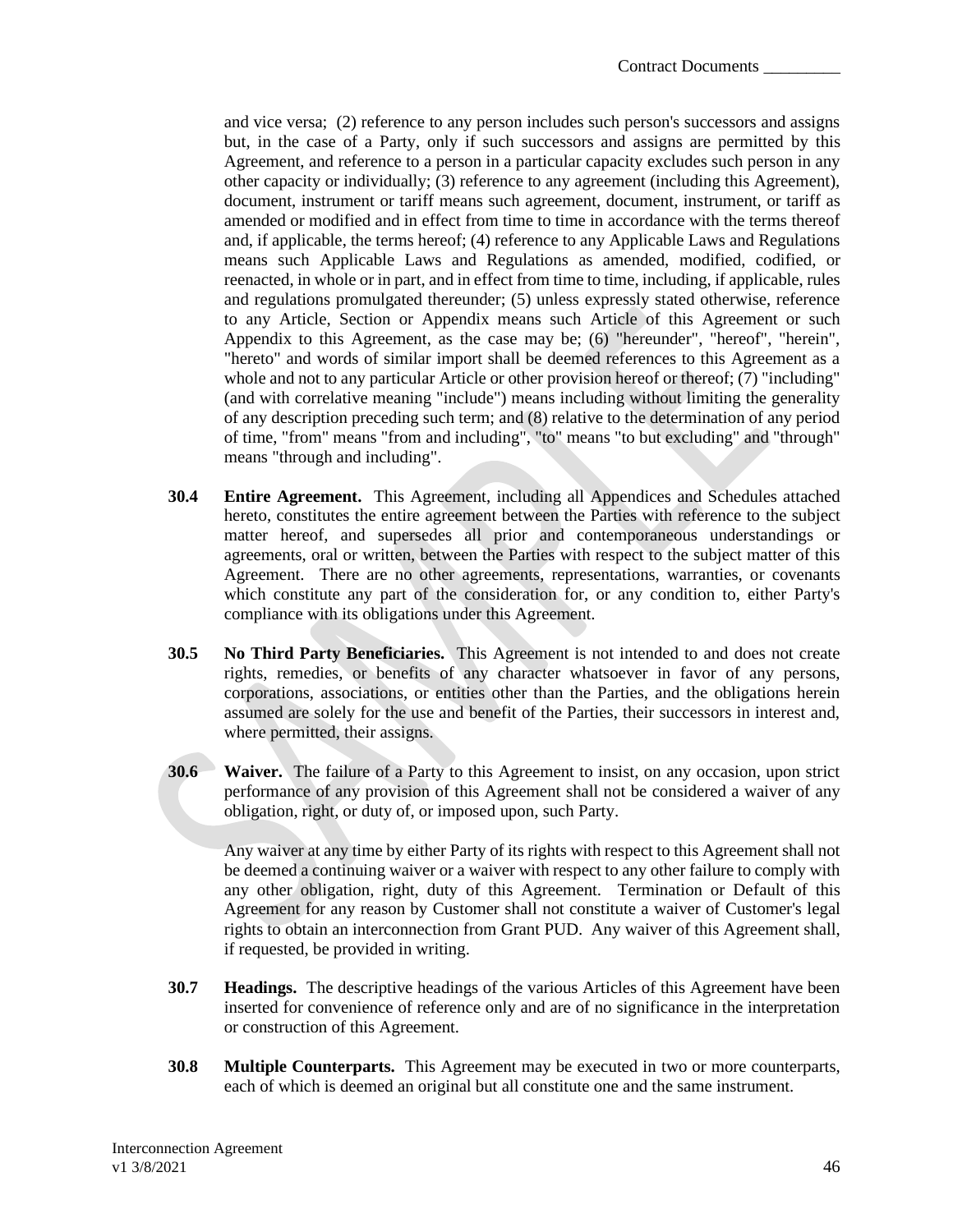- **30.9 Modification by the Parties.** The Parties may by mutual agreement amend this Agreement by a written instrument duly executed by the Parties. Such amendment shall become effective upon the last signature date, unless otherwise specified in the amendment, and a part of this Agreement upon satisfaction of all Applicable Laws and Regulations.
- **30.10 No Partnership.** This Agreement shall not be interpreted or construed to create an association, joint venture, agency relationship, or partnership between the Parties or to impose any partnership obligation or partnership liability upon either Party. Neither Party shall have any right, power or authority to enter into any agreement or undertaking for, or act on behalf of, or to act as or be an agent or representative of, or to otherwise bind, the other Party.
- **30.11 Incorporation by Reference.** Issues not addressed in this Agreement or that require further clarification may be addressed in the Grant PUD Interconnection Technical Requirements, as amended or its successor, which are hereby incorporated by reference and may be amended from time to time.

**IN WITNESS WHEREOF,** the Parties have executed this Agreement in duplicate originals, each of which shall constitute and be an original effective Agreement between the Parties.

| Public Utility District No. 2<br>of Grant County, Washington | <b>Full Legal Name of Company</b> |
|--------------------------------------------------------------|-----------------------------------|
|                                                              |                                   |
| By:                                                          | By:                               |
| Name:                                                        | Name:                             |
| Title:                                                       | Title:                            |
| Date:                                                        | Date:                             |
|                                                              |                                   |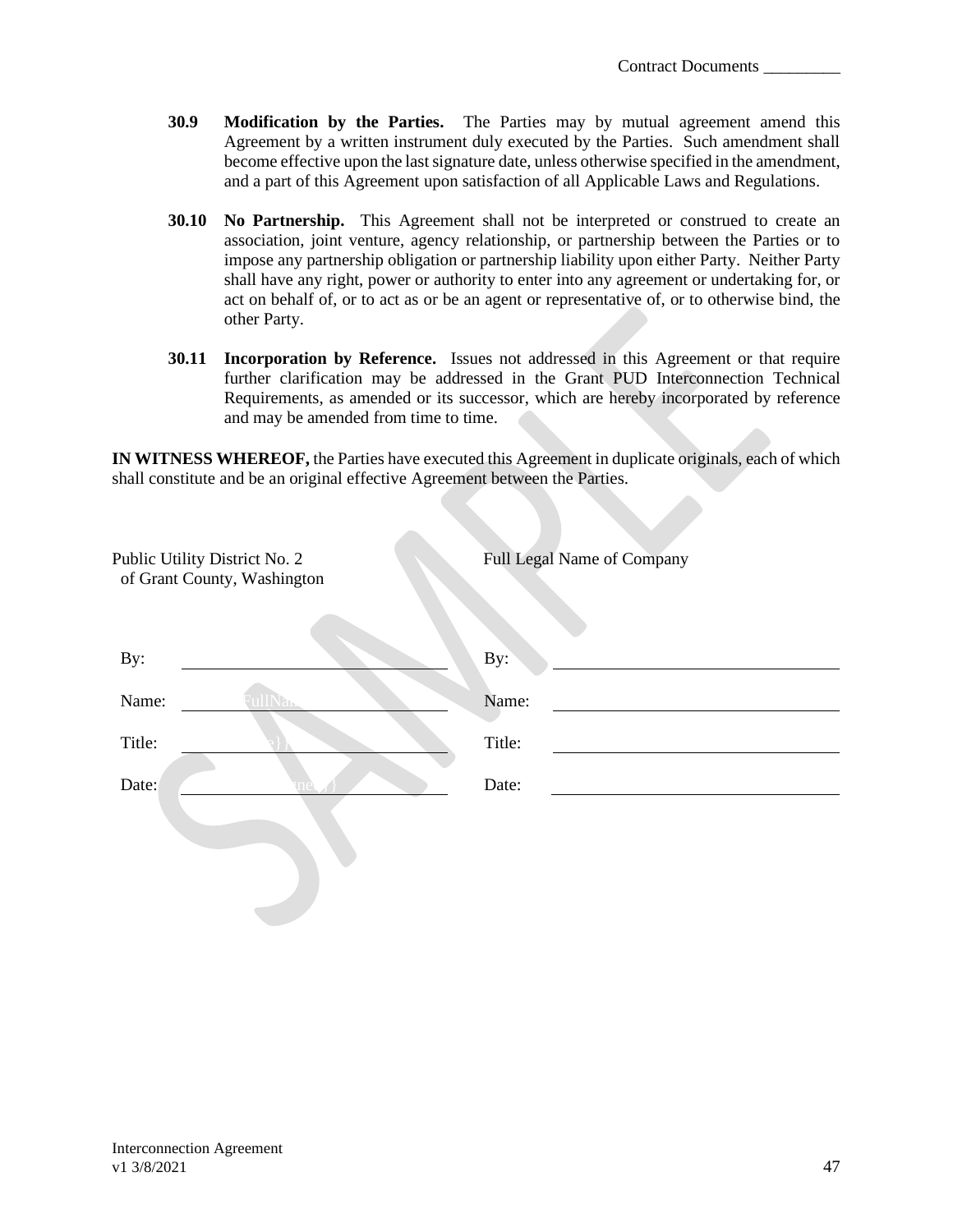## **Appendix A – Interconnection Facilities, Network Upgrades, and Distribution Upgrades**

### <span id="page-50-0"></span>1. **Interconnection Facilities** *(Sample language below is for a solar generation facility)*

- 1.1 Customer's Interconnection Facilities: The Generating Facility will include inverters, padmount transformers, AC collection system and dedicated project substation with a multiwinding transformer with xx kV high side voltage. The Customer's Interconnection Facilities are to be designed, procured, constructed, installed, maintained, and owned by the Customer as its sole expense. The Customer shall coordinate relay, protection, control and communications system configurations and schemes with Grant PUD. The line relay protection between the project substation and the Point of Interconnection shall consist of dual SEL 411L relays for primary and secondary line protection.
- 2. **Network Upgrades**. Network upgrades include:

*List Network Upgrades Here.*

All equipment shall be owned and maintained by Grant PUD.

- 3. **Distribution Upgrades.**
- 4. **Contingent Facilities.**
- 5. **Point of Interconnection.**
- 6. **Point of Change of Ownership.**
- 7. **One-Line Diagram.**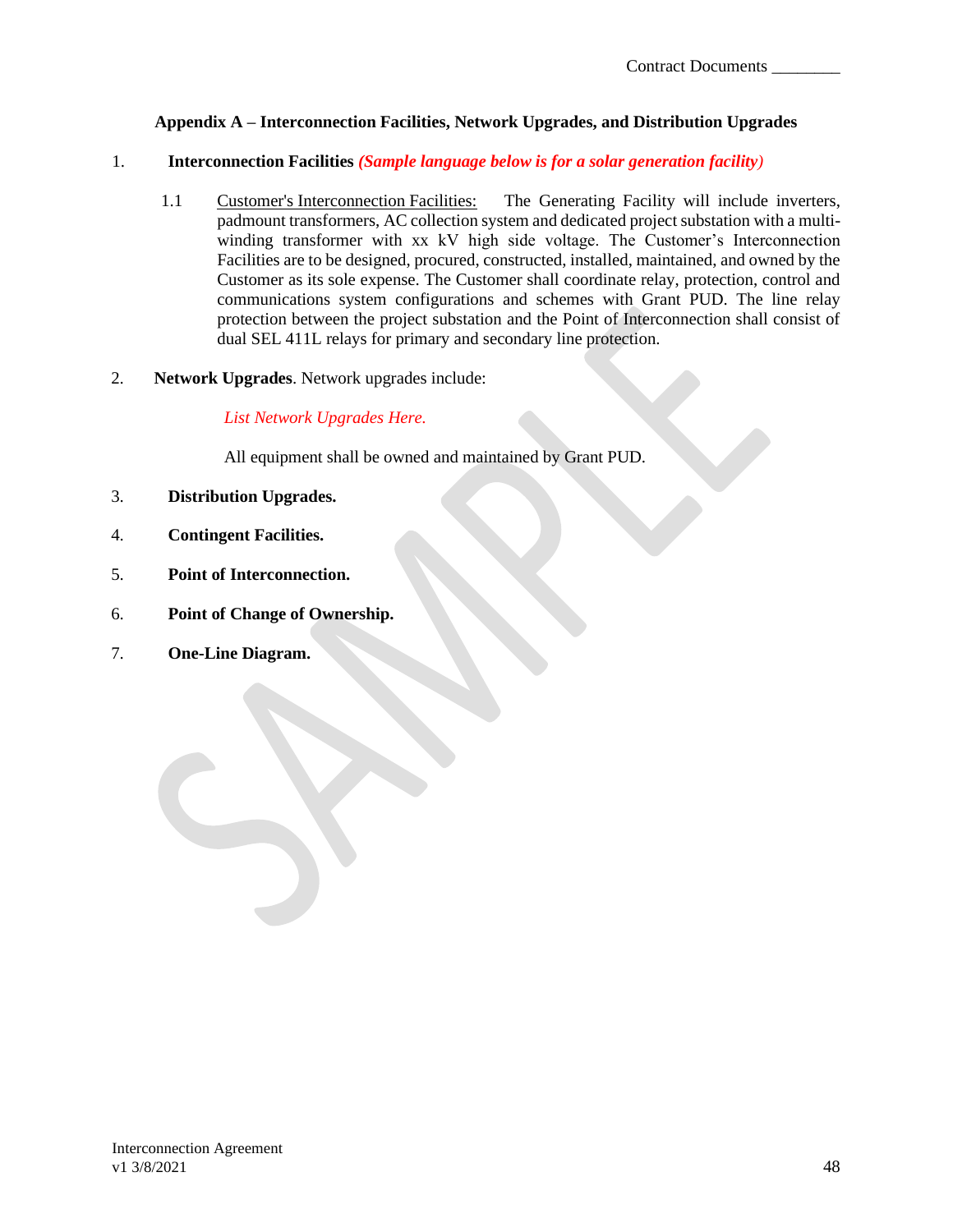### **Appendix B - Milestones**

<span id="page-51-0"></span>The total estimated cost for the design, procurement, construction, and installation of Grant PUD's Interconnection Facilities is \$\_\_\_\_\_\_\_\_\_\_\_\_\_\*. This amount shall be used by the Customer to provide financial security in accordance with Article 11.5.

\*\_\_% of the total estimated cost is Direct Assigned and \_\_% of the total estimated cost is Network Upgrades.

#### *The following table is an example only and will vary by project.*

| Milestone                                                                        |                                                                                                  | Estimated    |
|----------------------------------------------------------------------------------|--------------------------------------------------------------------------------------------------|--------------|
| No.                                                                              | Description                                                                                      | Timeline     |
| $\mathbf{1}$                                                                     | Customer executes the Interconnection Agreement                                                  | <b>Start</b> |
| $\overline{2}$<br>Customer completes their requirements specified in Article 5.3 |                                                                                                  |              |
|                                                                                  | As applicable and determined by Grant PUD, the Customer shall                                    |              |
|                                                                                  | provide a detailed short circuit model of the Generating Facility.                               |              |
| 3                                                                                | This model must be constructed using the ASPEN OneLine short                                     |              |
|                                                                                  | circuit simulation program and contain all individual electrical                                 |              |
|                                                                                  | components of the Generating Facility.                                                           |              |
|                                                                                  | Customer provides required design information (final one line                                    |              |
|                                                                                  | diagram, site plan, protection scheme, etc.). Note: Design                                       |              |
| $\overline{\mathcal{A}}$                                                         | modifications to the Customer's Generating Facility after this                                   |              |
|                                                                                  | date requiring updates to Grant PUD's network model may result                                   |              |
|                                                                                  | in a minimum of three months added to all future milestones.                                     |              |
| 5                                                                                | Grant PUD determines land requirements for Grant PUD's                                           |              |
|                                                                                  | <b>Interconnection Facilities</b>                                                                |              |
| 6                                                                                | Grant PUD acquires property for Grant PUD's Interconnection                                      |              |
|                                                                                  | Facilities                                                                                       |              |
|                                                                                  | Grant PUD completes preliminary design and develops                                              |              |
| $\tau$                                                                           | equipment specifications for Grant PUD's Interconnection                                         |              |
|                                                                                  | Facilities and Network Upgrades.                                                                 |              |
|                                                                                  | Customer submits 30% level design drawings to Grant PUD for                                      |              |
| 8                                                                                | the Generating Facility substation and line to the Point of                                      |              |
|                                                                                  | Interconnection.                                                                                 |              |
|                                                                                  | Grant PUD completes engineering design and commences                                             |              |
| 9                                                                                | equipment procurement process for Grant PUD's                                                    |              |
|                                                                                  | Interconnection Facilities and Network Upgrades.                                                 |              |
|                                                                                  | Grant PUD obtains required ROW, Permits, and/or Easements                                        |              |
| 10                                                                               | for network facilities and performs any required                                                 |              |
| 11                                                                               | environmental/cultural surveys<br>Customer completes their requirements specified in Article 5.4 |              |
|                                                                                  | Grant PUD commences construction of Grant PUD's                                                  |              |
| 12                                                                               | Interconnection Facilities and Network Upgrades.                                                 |              |
|                                                                                  | Customer submits final issued for construction drawings to                                       |              |
| 13                                                                               | Grant PUD.                                                                                       |              |
|                                                                                  | Grant PUD completes construction (including commissioning                                        |              |
| 14                                                                               | activity) of Grant PUD's Interconnection Facilities and Network                                  |              |
|                                                                                  | Upgrades.                                                                                        |              |
|                                                                                  | Customer demonstrates to Grant PUD that Customer has                                             |              |
| 15                                                                               | submitted entity registration requests for all its applicable                                    |              |
|                                                                                  | entities according to the NERC functional model.                                                 |              |
| 16                                                                               | In-Service Date                                                                                  |              |

Interconnection Agreement v1 3/8/2021 49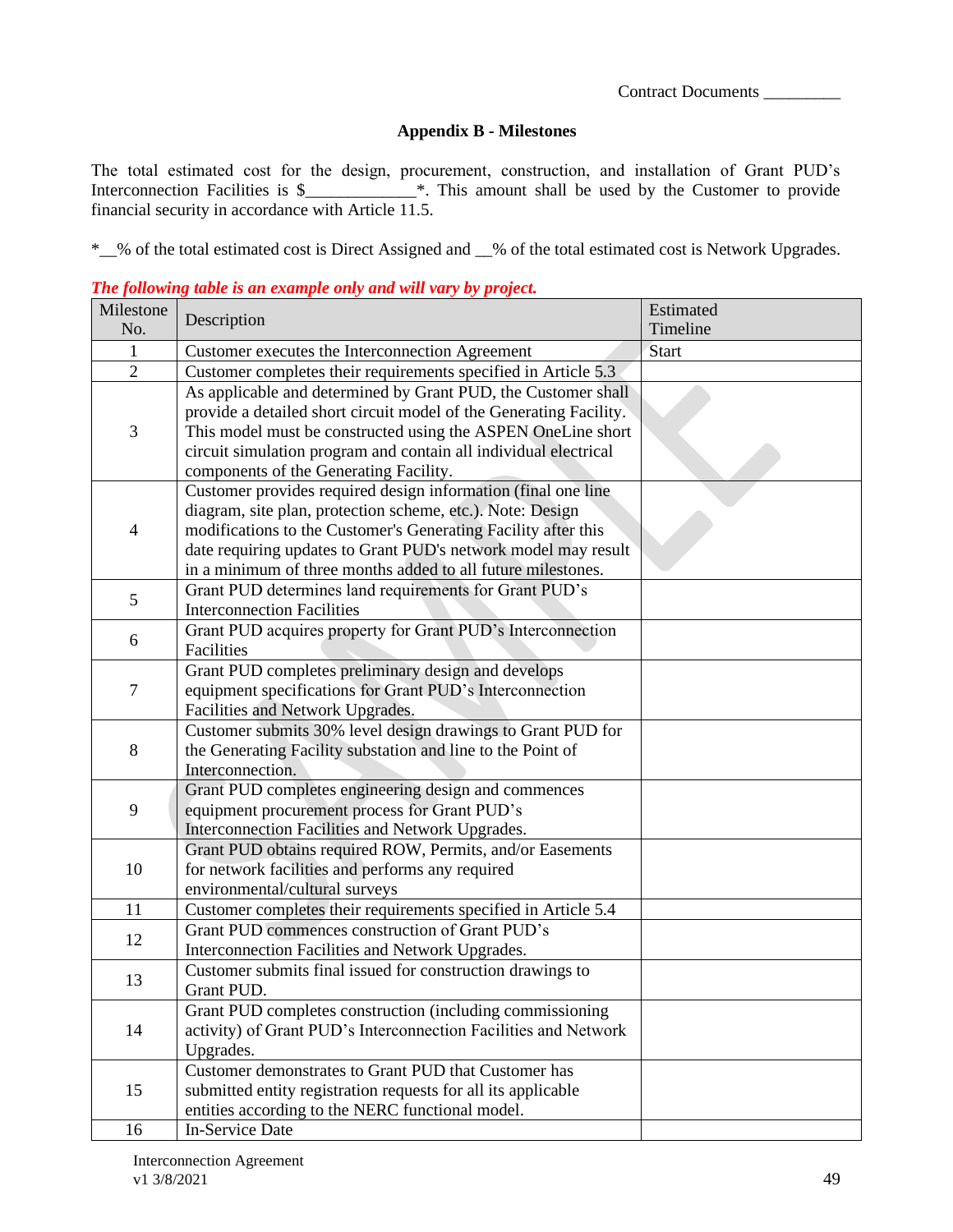| 17 | Customer performs Trial Operation, including Initial<br>Synchronization and generator testing                                                |  |
|----|----------------------------------------------------------------------------------------------------------------------------------------------|--|
| 18 | <b>Commercial Operation Date</b>                                                                                                             |  |
| 19 | Customer demonstrates to Grant PUD that Customer is<br>registered for all the applicable entities according to the NERC<br>functional model. |  |
| 20 | Customer provides updated power flow and dynamic modelling<br>data reflecting as-built plant operation for the Generating<br>Facility        |  |
| 21 | Customer provides Grant PUD with the drawings, documents,<br>and information specified in Article 5.8.3.                                     |  |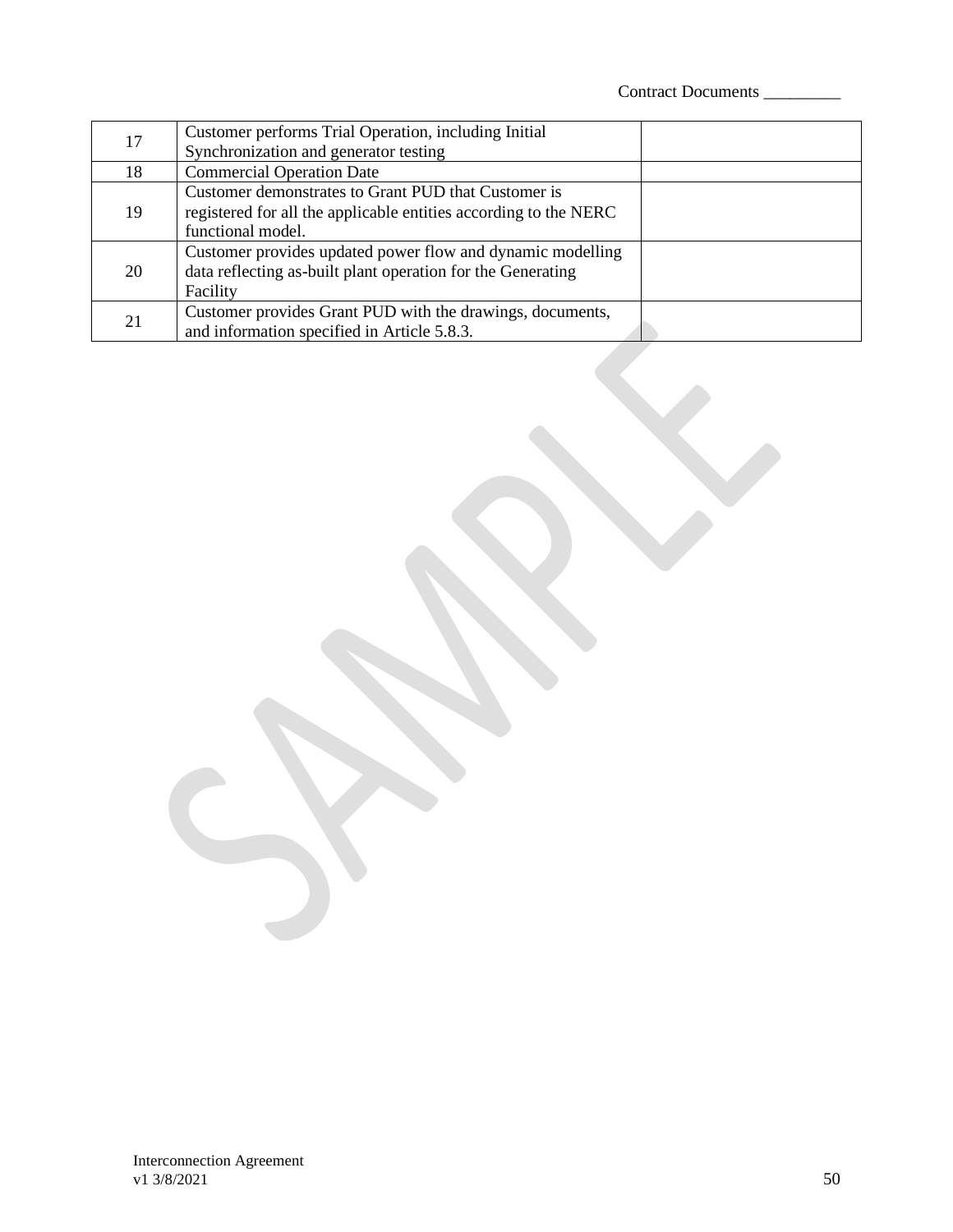#### **Exhibit 1 to Appendix B - Scope of Work**

- 1. Interconnection Facilities. The following outlines the design, procurement, construction, installation, and ownership of equipment at the Customer's Interconnection Facilities.
	- 1.1 Customer Responsibilities
		- Procure all necessary permits, lands, rights of way and easements required for the construction and continued maintenance of the Customer's Interconnection Facilities.
		- Design, procure, construct, own and maintain the Customer's Interconnection Facilities.
	- 1.2 Grant PUD Responsibilities
- 2. Other. The following outlines the design, procurement, construction, installation, and ownership of Grant PUD equipment past the Point of Interconnection.
	- 2.1 Grant PUD Responsibilities: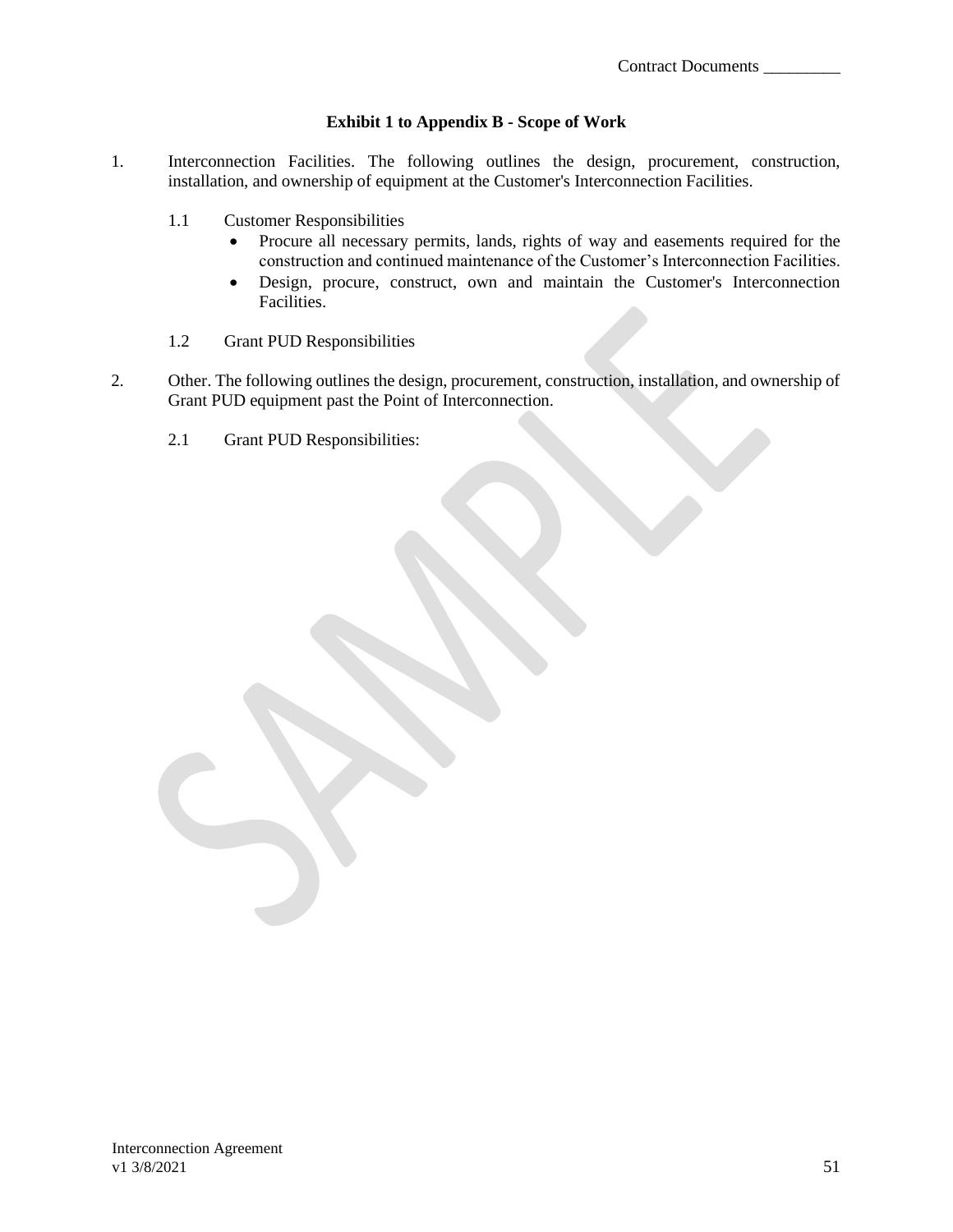## **Appendix C – Interconnection Details**

#### <span id="page-54-0"></span>**Description of Generating Facility**

### **Use of Facilities Charge (UOF)**

Grant PUD will develop a UOF that applies to the Grant PUD facilities that are solely dedicated to serving the Generating Facility. This UOF will be included in this Appendix C. Grant PUD may update the UOF at any time with 60 days notice provided to Customer.

Grant PUD will invoice Customer monthly for the UOF.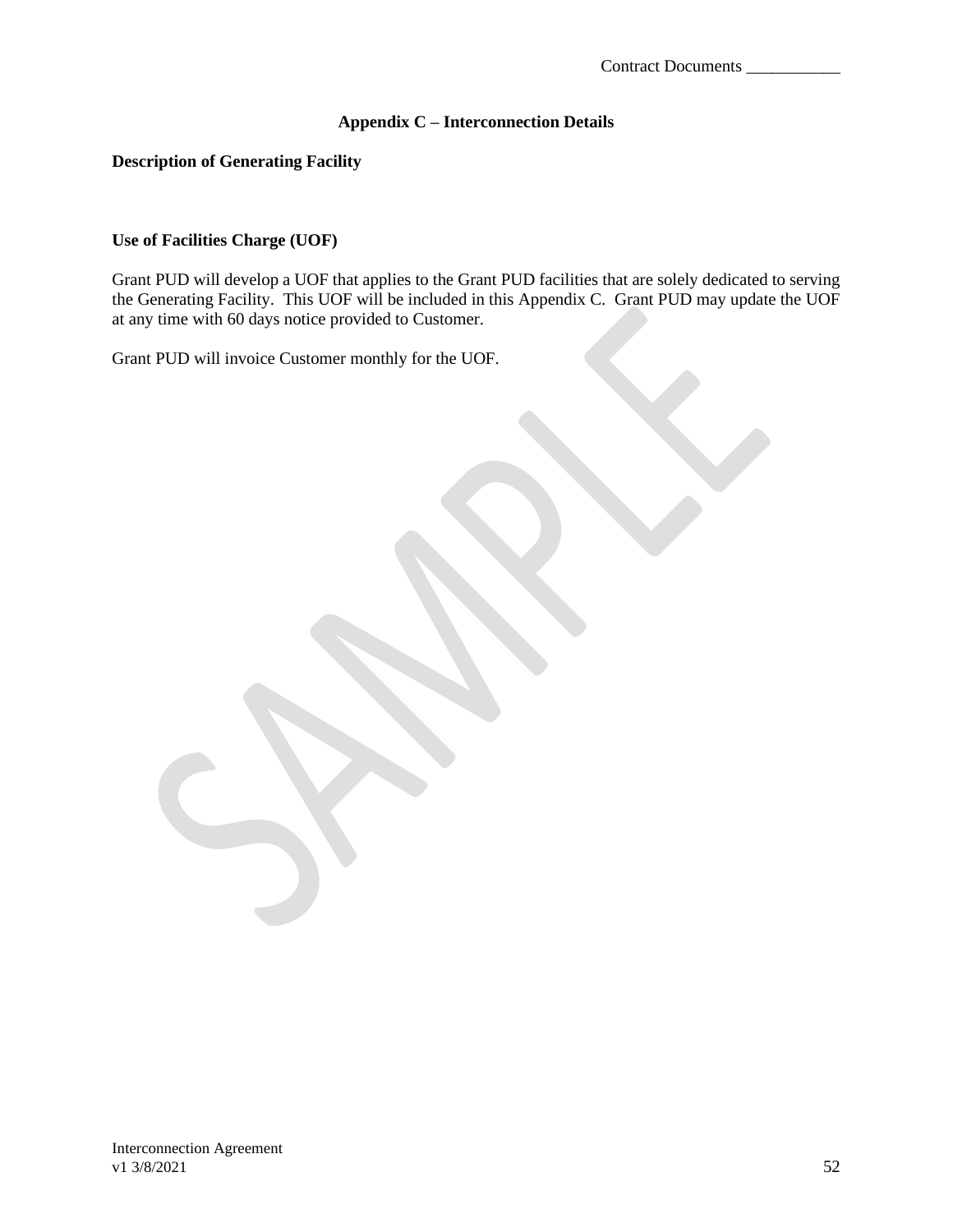### **Appendix D – Security Arrangement Details**

<span id="page-55-0"></span>Infrastructure security of Transmission System equipment including operations and control hardware and software is essential to ensure day-to-day Transmission System reliability and operational security. FERC requires entities such as Grant PUD, Generation Owners, Generation Operators and others, interconnected to the Transmission System to comply with established physical and cyber-security reliability standards including all applicable NERC CIP Standards and any other best practice recommendations from NERC, the Regional Reliability Organization (currently WECC) and/or Reliability Coordinator (currently RC West).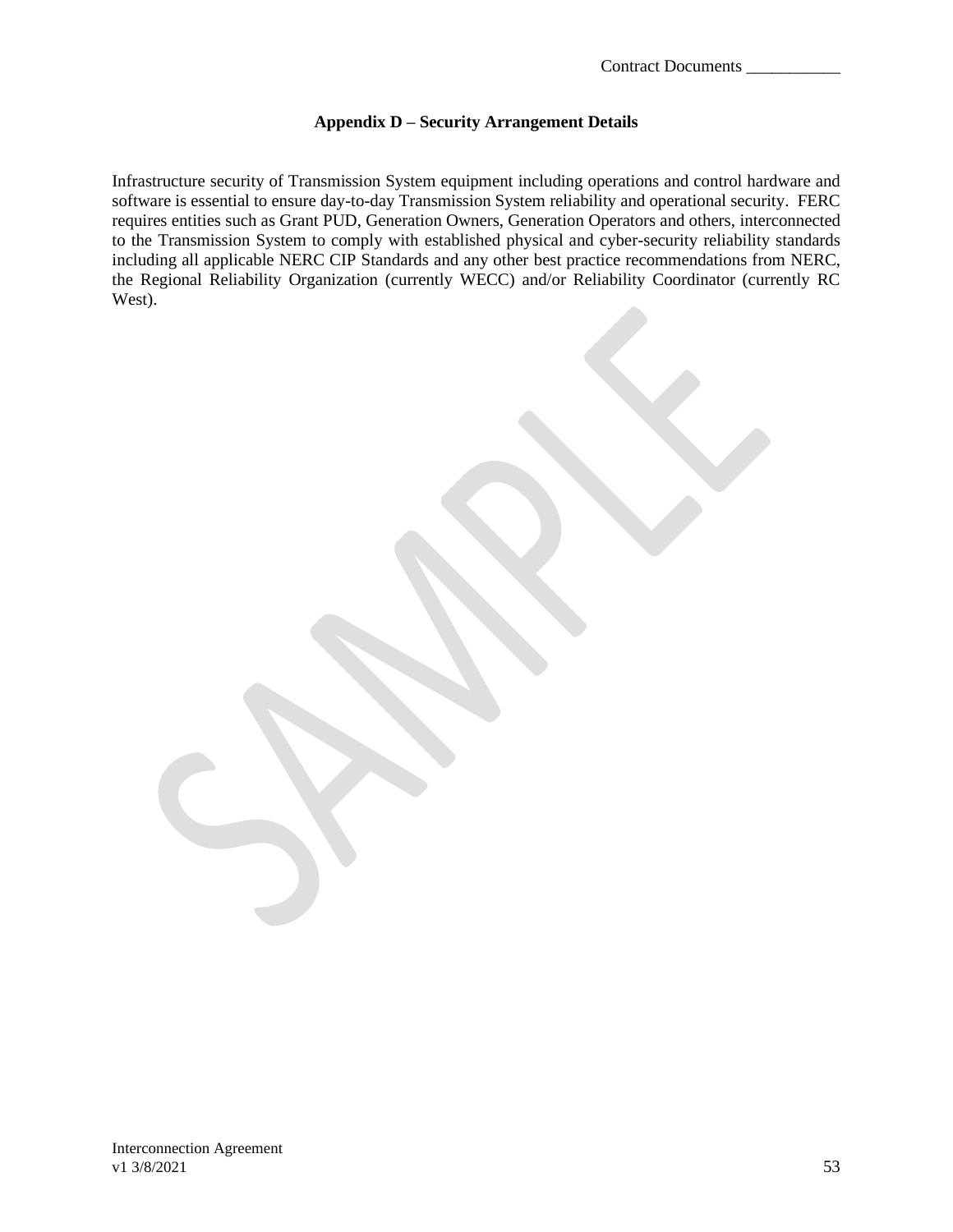## **Appendix E – Commercial Operation Date**

<span id="page-56-0"></span>**[Date]**

Re: \_\_\_\_\_\_\_\_\_\_\_\_\_\_ Generating Facility, Interconnection Agreement No. [ContractNo4]

Dear \_\_\_\_\_\_\_\_\_\_\_\_\_\_\_\_:

On **[Date] [Customer]** has completed Trial Operation of Unit No. \_\_\_. This letter confirms that [Customer] commenced Commercial Operation of Unit No. \_\_\_ at the Generating Facility, effective as of **[Date plus one day]**.

Thank you.

**[Signature]**

**[Customer Representative]**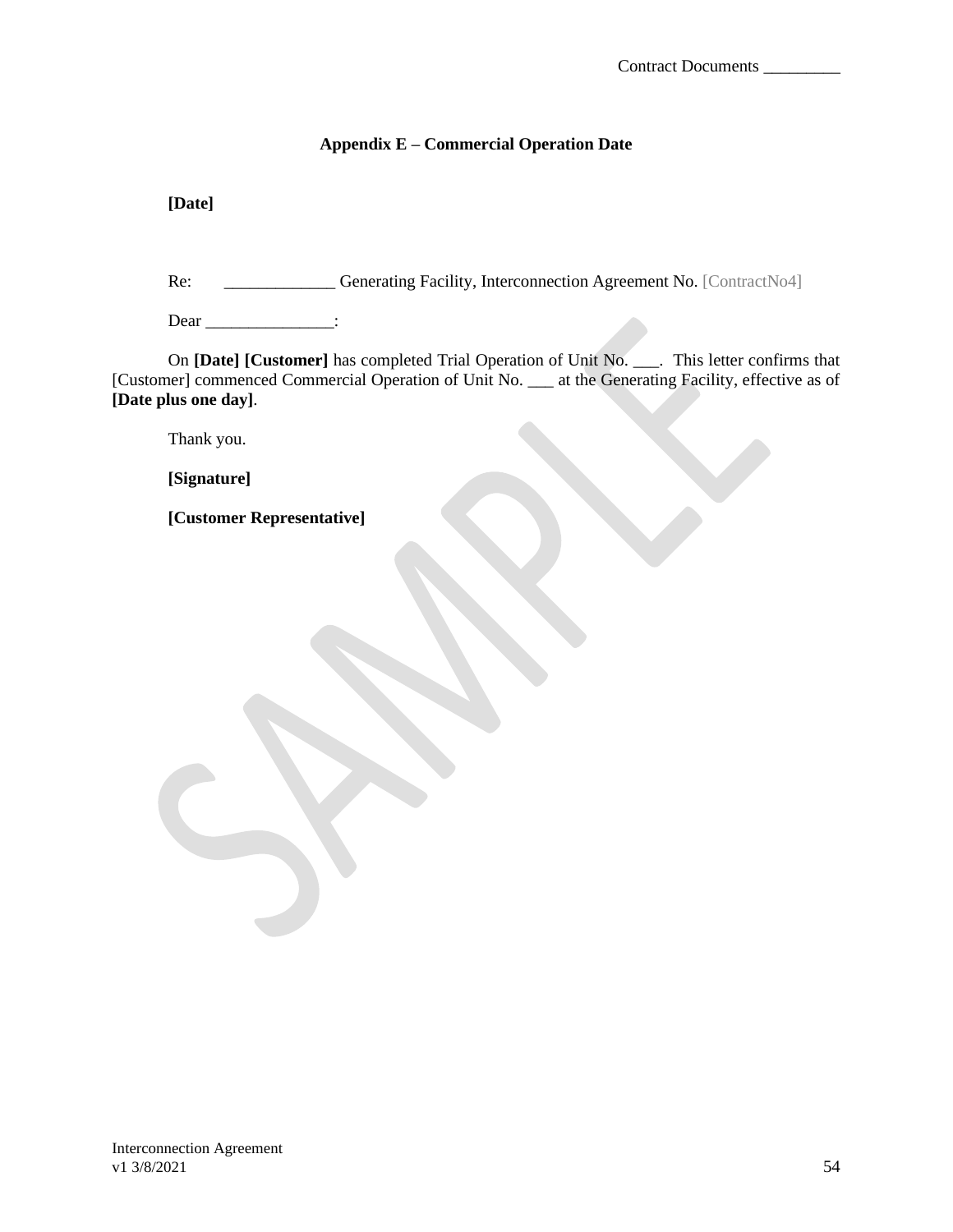## **Appendix F – Addresses for Delivery of Notices and Billing**

## <span id="page-57-0"></span>Notices:

| <b>Grant PUD</b>                       | Customer                          |
|----------------------------------------|-----------------------------------|
| Public Utility District No. 2          | <b>Full Legal Name of Company</b> |
| of Grant County, Washington            | Attn:                             |
| Attn: Manager of Transmission Services | <b>Address</b>                    |
| PO Box 878                             | Address                           |
| Ephrata, WA 98823                      |                                   |
| With a copy to:                        |                                   |
| Public Utility District No. 2          |                                   |
| of Grant County, Washington            |                                   |
| Attn: General Counsel                  |                                   |
| PO Box 878                             |                                   |
| Ephrata, WA 98823                      |                                   |

Billings and Payments:

| <b>Grant PUD</b>                                          |                        |  |  |
|-----------------------------------------------------------|------------------------|--|--|
| Payments will be made via electronic funds transfer to:   |                        |  |  |
|                                                           |                        |  |  |
| Public Utility District No. 2 of Grant County, Washington |                        |  |  |
| <b>PO Box 878</b>                                         |                        |  |  |
| Ephrata, WA 98823                                         |                        |  |  |
|                                                           |                        |  |  |
| Bank:                                                     | <b>Bank of America</b> |  |  |
| <b>ACH ABA No.:</b>                                       | 125000024              |  |  |
| Wire ABA No.:                                             | 0260-0959-3            |  |  |
| Bank Account No.:                                         | 25010109               |  |  |
| Email remittance notices to: RemittanceGroup@gcpud.org    |                        |  |  |
|                                                           |                        |  |  |

Customer

Alternative Forms of Delivery of Notices (telephone and email):

| <b>Grant PUD</b>                        | Customer |
|-----------------------------------------|----------|
| <b>Manager of Transmission Services</b> |          |
| $(509)$ 754-5088                        |          |
| transmissionservices@gcpud.org          |          |
|                                         |          |
| <b>General Counsel</b>                  |          |
| $(509)$ 754-5088                        |          |
| legal@gcpud.org                         |          |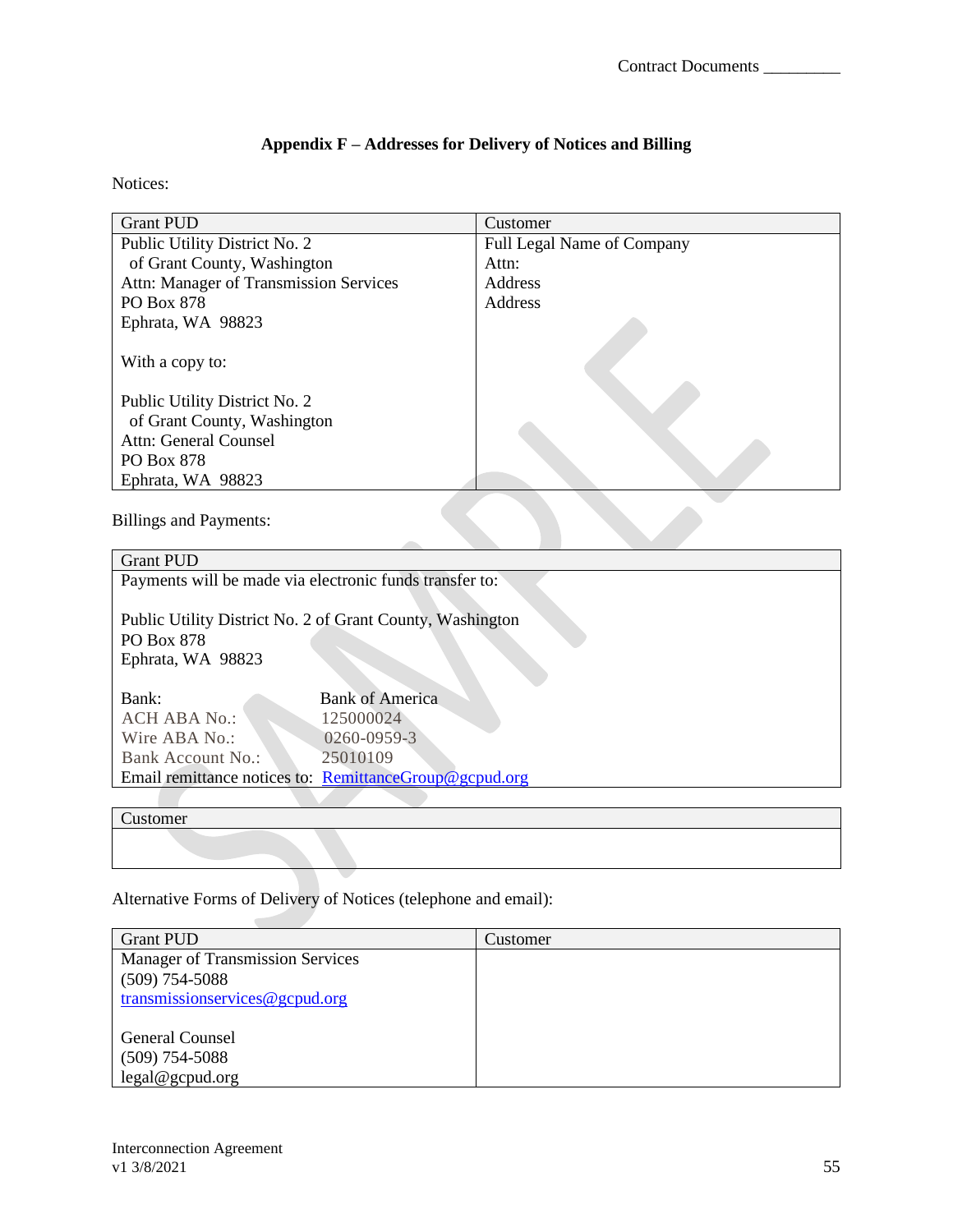# **Appendix G – Interconnection Requirements for a Wind Generating Plant**

<span id="page-58-0"></span>This Appendix G will be left blank for Generating Facilities that are not wind plants

Interconnection Agreement v1 3/8/2021 56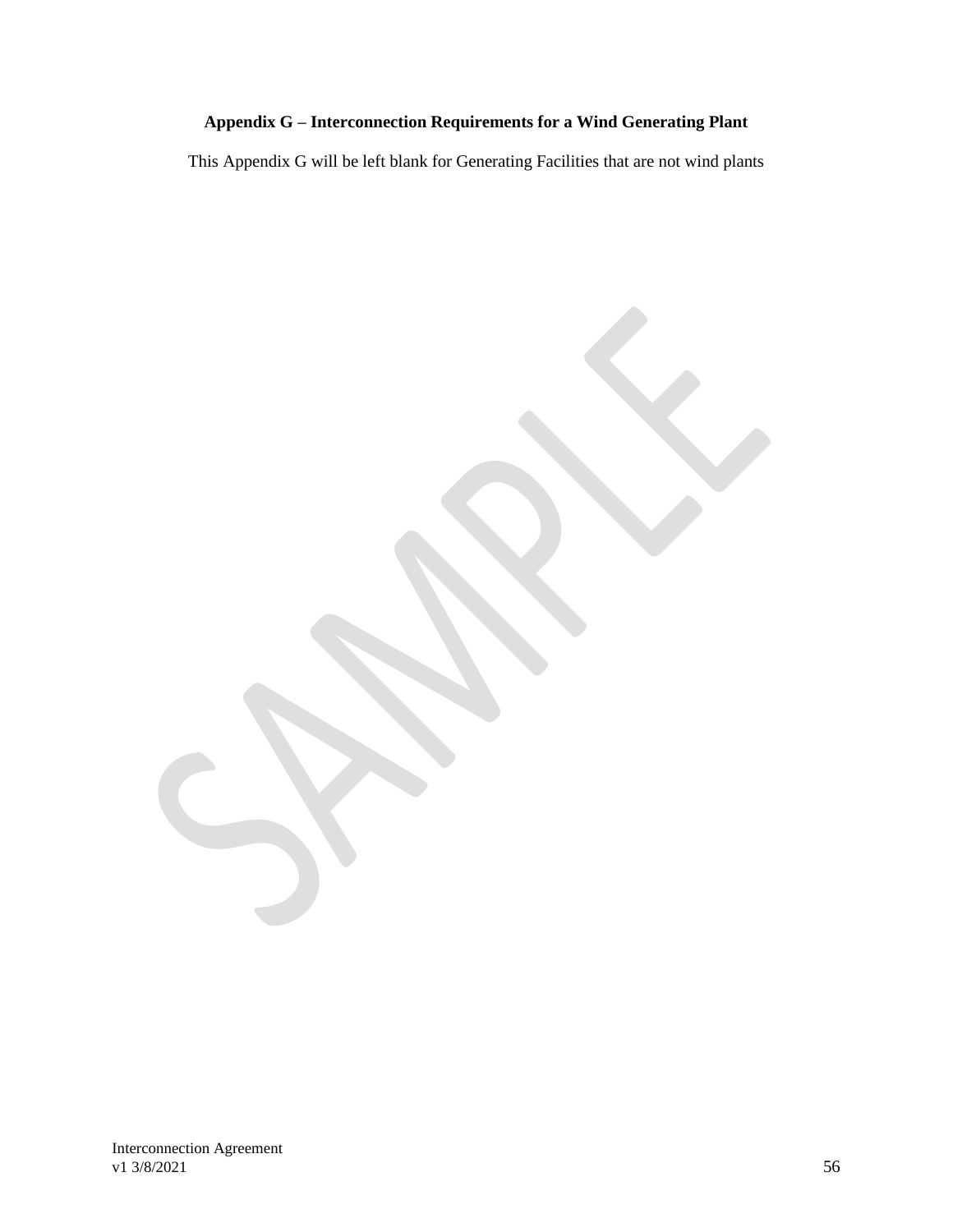## **Appendix H – Generating Facility Data and Performance Requirements**

*(Sample language below is for a solar generation facility with battery storage)*

### <span id="page-59-0"></span>1. **Variable Energy Resource and forced usage data per Article 8.4**

- 1.1 **Real Time Data:** Customer will supply the following Real Time Data to Grant PUD. This list of data will be updated as needed per Article 8.4.
	- Solar irradiance in the front-side plane-of-array (POA)  $(W/m^2)$
	- Solar irradiance in the back-side plane-of-array  $(POA)(W/m^2)$
	- Solar irradiance in the horizontal plane (GHI)  $(W/m^2)$
	- Wind speed  $(m/s)$  and direction  $(°)$
	- Ambient air temperature  $(^{\circ}C)$
	- Back of Module temperature  $(^{\circ}C)$
	- Precipitation (mm)
	- Barometric Pressure (hPa)
	- Relative Humidity  $(\%)$
	- For cold climates or as required by Owner, snow depth sensor (cm)
	- Diffuse Horizontal Irradiance (DHI)  $(W/m^2)$
	- Albedometer (%)
	- Plant DC generation (MW)
	- Plant AC generation (MW and MVar)
	- Plant online status (indicating if plant is online)
	- State of charge of energy storage (need to indicate units)
- 1.2 **Generation Forecast:** Customer will supply Grant PUD with a forecast of generation for the Generating Facility with an hourly time stamp for the proceeding 168 hours. This forecast will be updated on an hourly basis.
- 1.3 **Forced outage data:** Customer will supply data to Grant PUD with Customer's best estimate for forced outages for the Generation Facility. This data will be updated no more than annually if requested by Grant PUD.

### 2. **Battery storage operating range to allow for frequency response per Article 9.6.4**

Minimum state of charge: xx%

Maximum state of charge: xx%

- 3. **Operating requirements per Article 9.4.** Additional requirements may be specified in the Agreement.
	- 3.1 All NERC requirements and guidelines that apply to Customer based on Customer's functional entity registrations and facilities.
	- 3.2 Applicable Grant PUD documents and standards